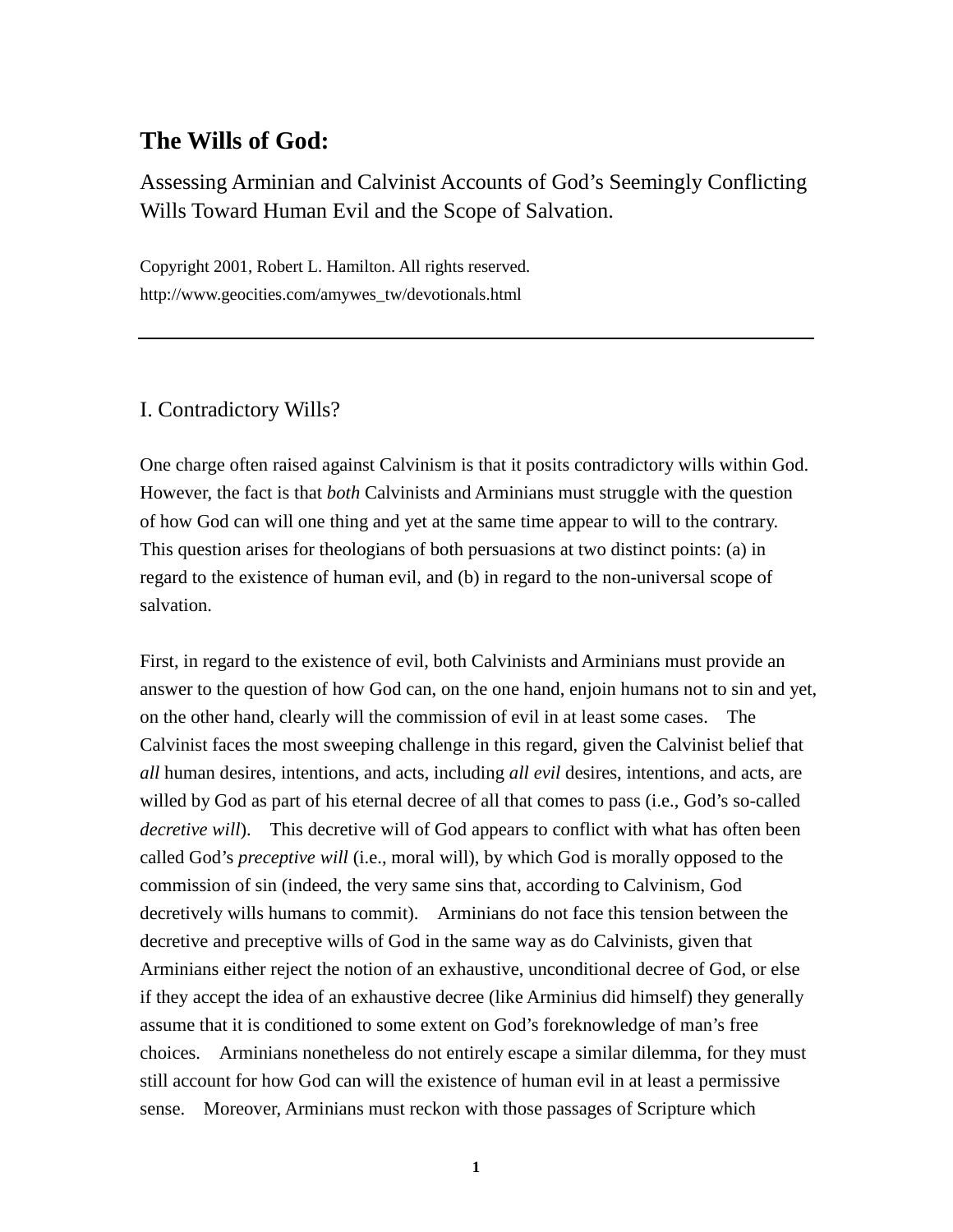suggest that God in particular instances does will or promote the commission of human sins in apparent contradiction to his revealed moral will (e.g., the sins of the Jewish leadership and Roman authorities who facilitated the death of Christ; Acts 2:23).

Second, in regard to the non-universal scope of salvation, both Calvinists and Arminians must account for how God can both will that everyone be saved and yet ultimately save only some. Again, this dilemma is perhaps most apparent for Calvinists, who believe that God of his own accord unconditionally elects to save only a portion of humanity. This raises the obvious question of how God can be said to truly will the salvation of all people if he takes unilateral steps to provide for the salvation of only some. While responding to this objection, some Calvinists (e.g., Turretin, Reymond) have countered that Arminianism faces a similar dilemma: If God truly wants all people to be saved, as Arminians often emphasize, and if God has the power to ensure this outcome (few Arminians would question that God has the *ability* to do so), then doesn't the fact that God does *not* ensure universal salvation contradict the claim that God desires all to be saved? What prevents God's will that all be saved from being an *efficacious* will? Indeed, how can God be considered truly God, some Calvinists argue, if his will can be thwarted?

In this essay I would like to explore in more detail the challenges faced by both Calvinists and Arminians in responding to the above objections related to apparent contradictions within the will(s) of God. The issues involved are at times both complex and subtle, which has no doubt contributed to the confusion often evident in this area of the theological literature. I hope to clarify somewhat in this essay just what the critical questions are, and what sort of answers are the most promising. In Section II below I will begin by assessing Calvinist and Arminian accounts of God's seemingly conflicting wills toward the existence of human evil. I will follow this in Section III with a discussion of Calvinist and Arminian resolutions to the apparent contradictions in God's will(s) toward the scope of human salvation. I should note that like its preceding companion essay, "Philosophical Reflections on Free Will," the present essay relies primarily on (nontechnical) philosophical and theological argumentation rather than on extensive biblical exegesis. I hope to address some of these same issues in a future essay (currently in preparation) on the topic of the divine decree(s), in which I hope to present arguments based on a more sustained biblical exegesis.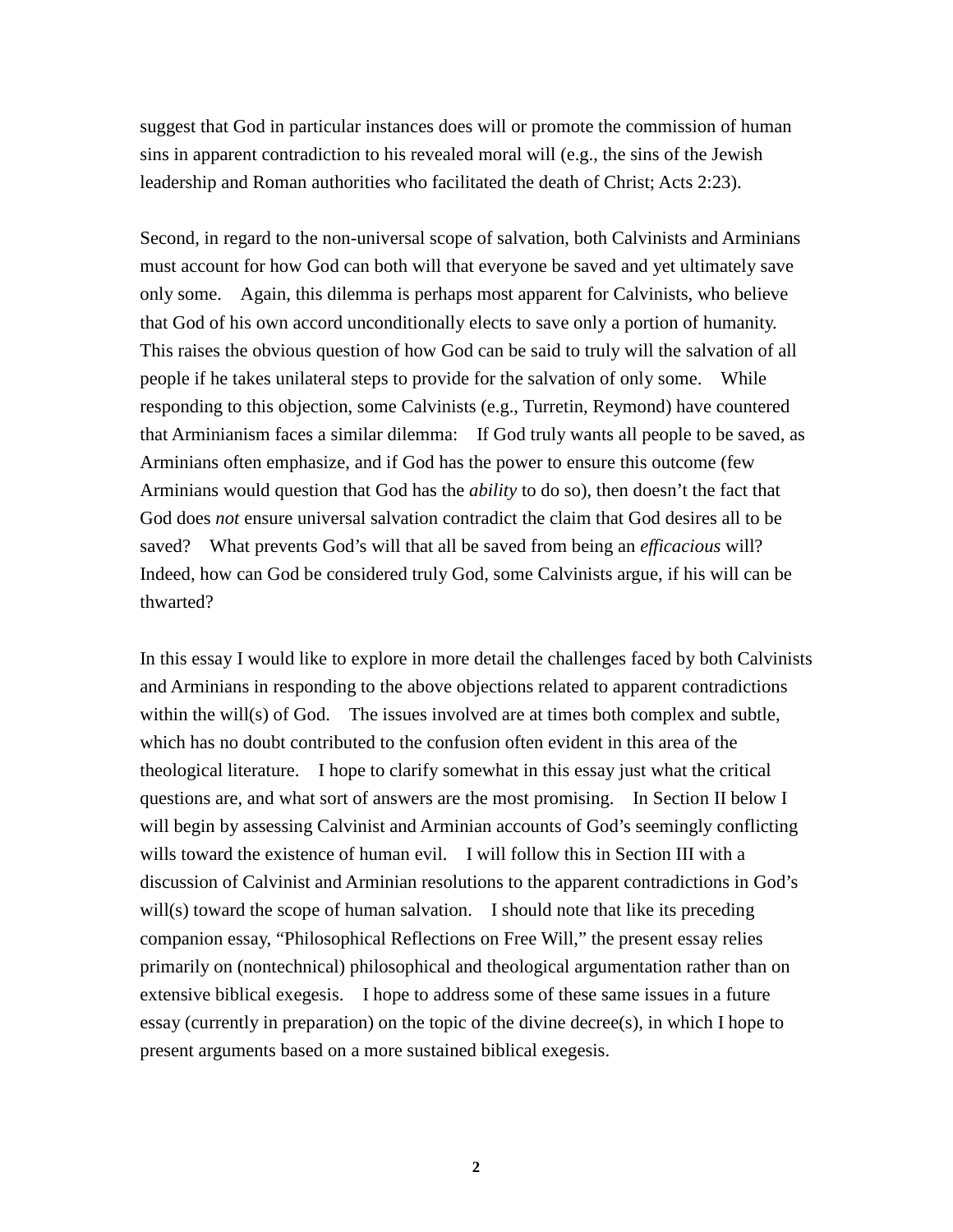## II. God's Wills Toward the Existence of Evil

I will begin by considering the first paradox raised above, namely, the seemingly contradictory wills of God toward human sin. This paradox can be approached from two different perspectives. The first concerns the *logical possibility* of God willing seemingly contradictory outcomes at the same time. That is, how is it possible for God to will one thing (e.g., within Calvinism, the decretive outcome that man sin) and simultaneously will its apparent opposite (the preceptive outcome that man not sin) without the one will negating the other? We might call this the "logical question" regarding God's seemingly contradictory wills toward human evil. The second perspective from which we can approach the paradox concerns the *morality* of God being involved in such a paradox. That is, even if we assume it is possible for God without any ultimate contradiction to will these seemingly contradictory outcomes, is it morally *right* for him to do so? Is God being fair to the human agents who play out the interaction of his decretive and preceptive wills? We might call this the "morality question" regarding God's will(s) toward human evil. I will begin in Section A below by considering first the logical question, devoting most of my attention to an evaluation of Francis Turretin's influential Calvinist formulation of the interaction between God's permissive decretive will and his preceptive will. In Section B I will turn to the morality question, exploring in particular the relative usefulness for Calvinism versus Arminianism of an appeal to the greater good (per Augustine and Calvin) as a means to justify God's willing of human sin. I will return once again in Section C to the logical question and propose a tentative resolution to the paradox of God's seemingly contradictory wills toward human evil.

### **A. The Logical Question and God's Preceptive and Permissive Wills**

We begin by considering the logical paradox raised by the assertion that God both wills and does not will that humans sin. As mentioned above, this paradox is most extensive when considered within the Calvinist worldview. According to Calvinism, God's primary act was to unilaterally decree all that will ever come to pass within his creation. As the Westminster Confession declares, "God, from all eternity, did, by the most wise and holy counsel of His own will, freely, and unchangeably ordain whatsoever comes to pass . . ." (Westminster Confession of Faith, III/i). This is the exercise of what Calvinists sometimes call God's decretive will. God's decretive will is said to encompass "whatsoever comes to pass;" that is, all events, including all evil desires,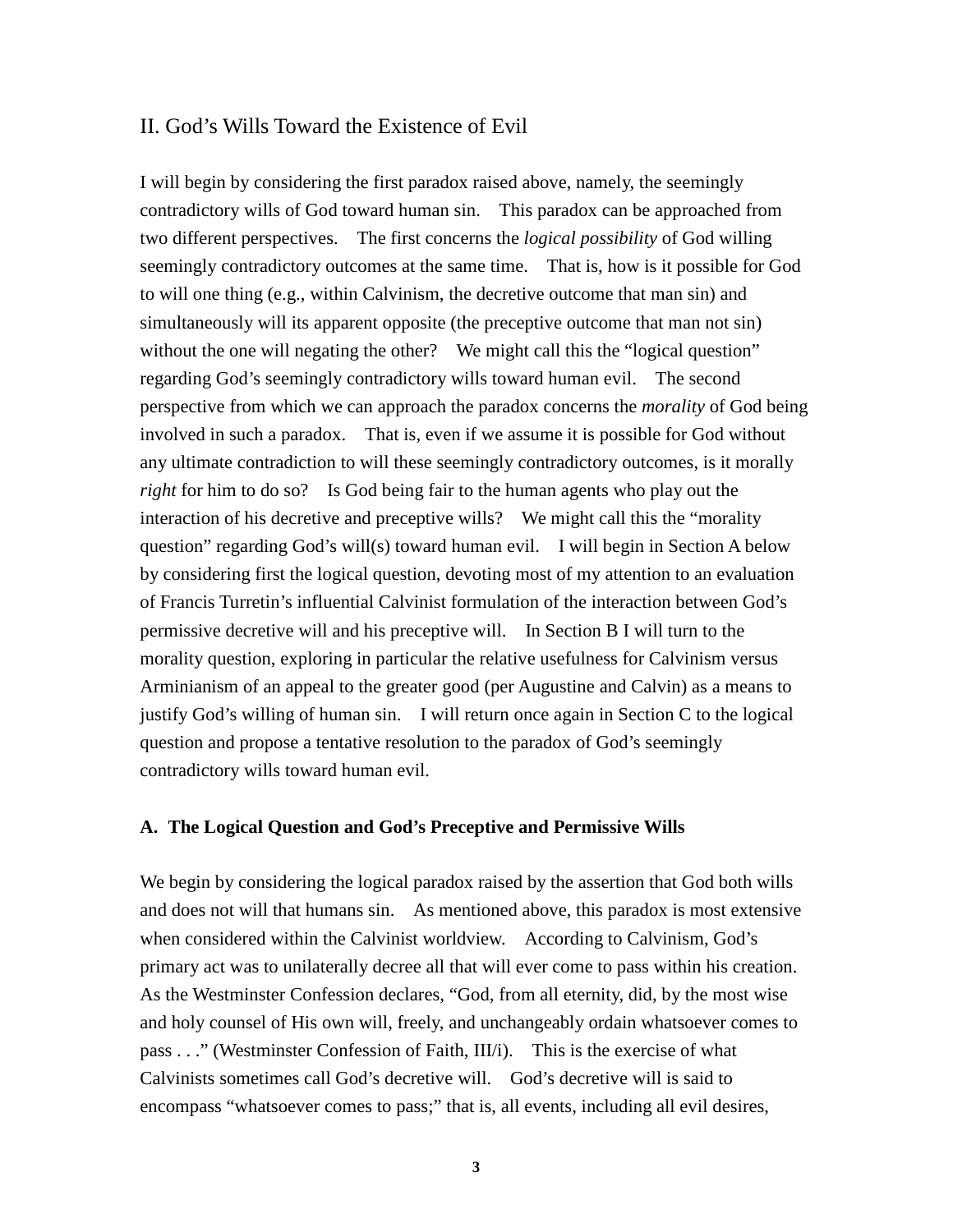intentions, choices, and acts on the part of all humans throughout history.

Those who hold to Calvinism are generally aware that this notion of an all-encompassing, determinative decree appears to conflict with the notion of God's moral, or preceptive will. The preceptive will is that will of God by which he prescribes that man choose what is good and abstain from what is evil. Whereas God's decretive will can be viewed as "what God wants to do," his preceptive will may in one sense be taken as referring to "what God wants *us* to do."<sup>1</sup> There would be no conflict between God's decretive and preceptive wills, of course, if God decretively willed that man commit only good deeds. The problem arises from the fact that God is said to decree both the good *and the evil* committed by people, while at the same time *being Himself morally good and enjoining people to be morally good as well*. This sets up an apparent conflict of wills within God: the decretive will that man commit evil, and the preceptive will that man (ought) not commit evil.

John Calvin recognized this appearance of contradictory wills within God toward human evil, but Calvin himself refused to delve into the logical aspects of the issue, instead concluding that the resolution of this paradox is simply an element of the divine mystery beyond human comprehension, there being no genuine contradiction in God's mind:

"Still, however, the will of God is not at variance with itself. It undergoes no change. He makes no pretense of not willing what he wills, but while in himself the will is one and undivided, to us it appears manifold, because, from the feebleness of our intellect, we cannot comprehend how, though after a different manner, he wills and wills not the very same thing... Nay, when we cannot comprehend how God can will that to be done which he forbids us to do, let us call to mind our imbecility, and remember that the light in which he dwells is not without cause termed inaccessible,  $(1$  Timothy 6:16,) because shrouded in darkness." (*Institutes*, I, 18, 3, p. 267-268).

One important early attempt within Calvinism to resolve the above paradox was made by the seventeenth century Reformed theologian Francis Turretin (*Institutes of Elenctic Theology, Vol. 1: First Through Tenth Topics,* Trans. by George Giger, Ed. By James Dennison, Jr., Phillipsburg, NJ: Presbyterian & Reformed, 1992), referred to by Samuel Alexander as "the best expounder of the doctrine of the Reformed Church." Turretin's resolution of the paradox in question seems to hinge on two central devices. First is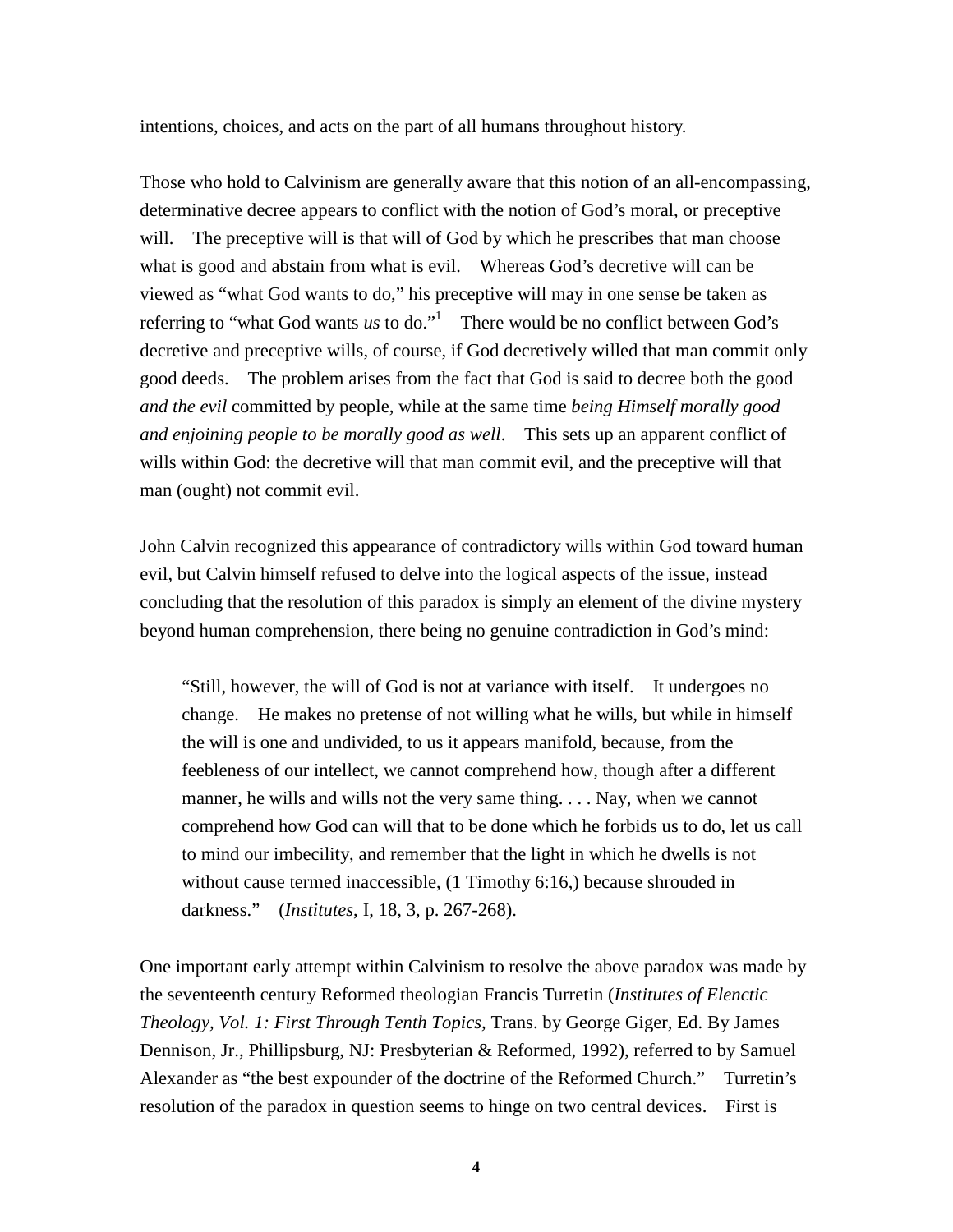Turretin's definition of the preceptive will. At times Turretin presents a definition of God's preceptive will that is essentially equivalent to what I have presented above, as that which God "wills that we should do," in contrast to his decretive will which refers to "that which God wills to do or permit himself" (Vol. 1, Top. 3, Q. 15, II, p. 220). When he elaborates, however (as when he wrestles with the above paradox of conflicting wills within God), Turretin's definition takes on distinct emphases. For Turretin, the preceptive will of God, unlike the decretive will, concerns only God's willing "as to the *proposition of duty*, but yet not as to the execution of the event" (Vol. 1, Top. 3, Q. 15, V, p. 221; emphasis added). There are two important aspects to this definition: (a) the preceptive will is concerned only with a man's *duty* (what he *should* or *ought* to do rather than what he actually ends up doing), and (b) the object of the preceptive will is properly considered only the *proposition* of that duty (God preceptively wills only the *command* or *statement* of that duty, not any actions of man that may follow in consequence from that command or statement).

Given this understanding, Turretin can argue that there is no contradiction between the two types of divine wills, in that "they are not occupied about the same thing" (Vol. 1, Top. 3, Q. 15, V, p. 221). God's decretive will concerns what God wills to actually occur, whereas God's preceptive will (on Turretin's understanding) refers only to what "God *wills to enjoin upon man* as pleasing to himself and his bounden duty" (Vol. 1, Top. 3, Q. 15, XVI, p. 223; emphasis added).<sup>2</sup> That is, the preceptive will as defined by Turretin refers not to what God actually wants man to do (which could easily be construed as potentially conflicting with God's decretive will), but instead only to what God *wants to tell* (i.e., "enjoin upon") man to do. By way of illustration, consider Turretin's discussion of God's command for Abraham to sacrifice his son Isaac:

"Thus God willed the immolation of Isaac by a will of sign [= preceptive will] as to the preception (i.e., he prescribed it to Abraham as a test of his obedience), but he nilled it by a beneplacit [= decretive] will as to the event itself because he had decreed to prohibit that slaughter. Now although these two acts of the divine will are diverse ("I *will to command* Abraham to slay his son" and "I do not will that immolation"), yet they are not contrary, for both were true—that God both *decreed to enjoin* this upon Abraham and equally decreed to hinder the effecting of it. Hence God without contrariety willed Isaac to be offered up and not to be offered up. He willed it as to the precept, but nilled it as to the effect." (Vol. 1, Top. 3, Q. 15, pp. 223-224; XVIII; emphasis added)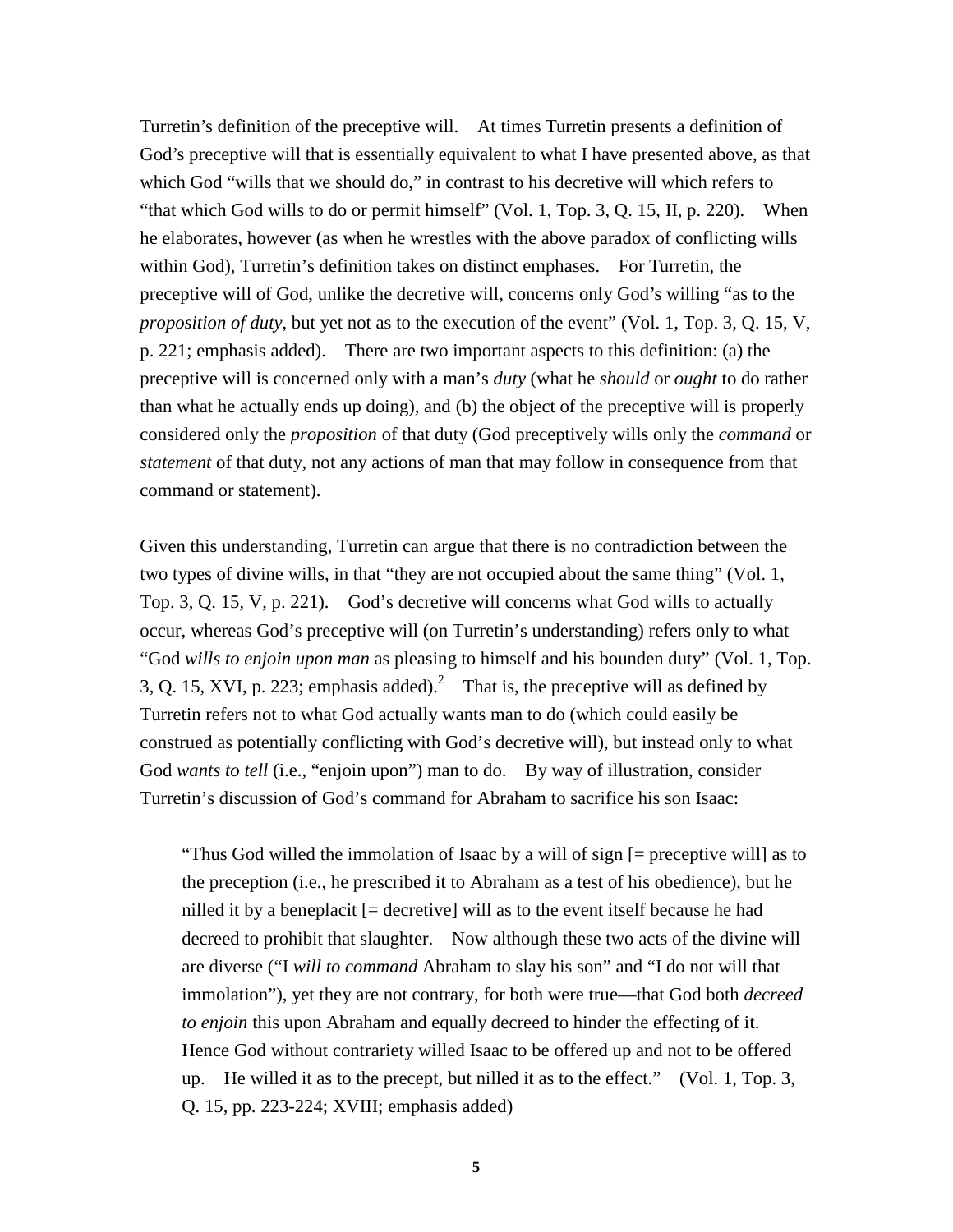Though this move by Turretin may successfully prevent any contradiction between the decretive and preceptive wills by placing the preceptive will on an entirely different plane (i.e., as referring to what God wills or decrees to *say* about what man should do), it comes at a high cost. Followed through to its logical conclusion, Turretin's above explanation of the matter may be taken to suggest that God only has two kinds of desires or wills: (a) his will regarding what man actually does (i.e., decretive will), and (b) his will regarding *his own communication* to man regarding morality (i.e., Turretin's preceptive will). Missing from this scheme is any direct statement of the sort "God did not want the man to commit murder" (as applied to the case of one who actually commits murder). That is, by redefining the preceptive will so that it refers only to a decree concerning what God says *about his own communicative acts*, God can no longer be said to directly will a given action of man in terms of the *morality* of that action. Given Turretin's view, the closest God can come to willing that a person not sin (in a case where the person actually does sin) is for God to will to *say words* to the effect, "You should not sin." God's preceptive will cannot, however, reach beyond those words so as to apply directly to the action of the person. It seems to me that Turretin's formulation, once understood in this way, must be considered a radical and unsatisfactory departure from the traditional understanding God's moral will.

Whereas the first device above employed by Turretin in his attempt to resolve the tension between God's decretive and preceptive wills involved a redefinition of the preceptive will, Turretin's second device represents an attempt to resolve this tension by softening the force of God's decretive will. It does so by developing the concept of God's *permissive will*. It is important to note that for Turretin and other Calvinists, God's permissive will is not such that it allows humans any authentic power of self-determination, such that a person may *in fact* choose to either sin or not sin in a given instance. Instead, God's permissive will as formulated by Calvinists is one particular form of God's absolute decretive will; specifically, it is what Turretin terms an instance of God's "negative" decretive will, "by which he *determines not to hinder* the creature from sinning" but in such a way as to absolutely guarantee (foreordain) the sinful outcome (Vol. 1, Top. 3, Q. 15, VI, p. 221; emphasis added).

God's permissive will comes into play in cases where God preceptively commands obedience to a given law but then "does not [decretively] will to give [man] the strength" to obey that law. Turretin asserts that a permissive (negative) decree of this sort "does

**6**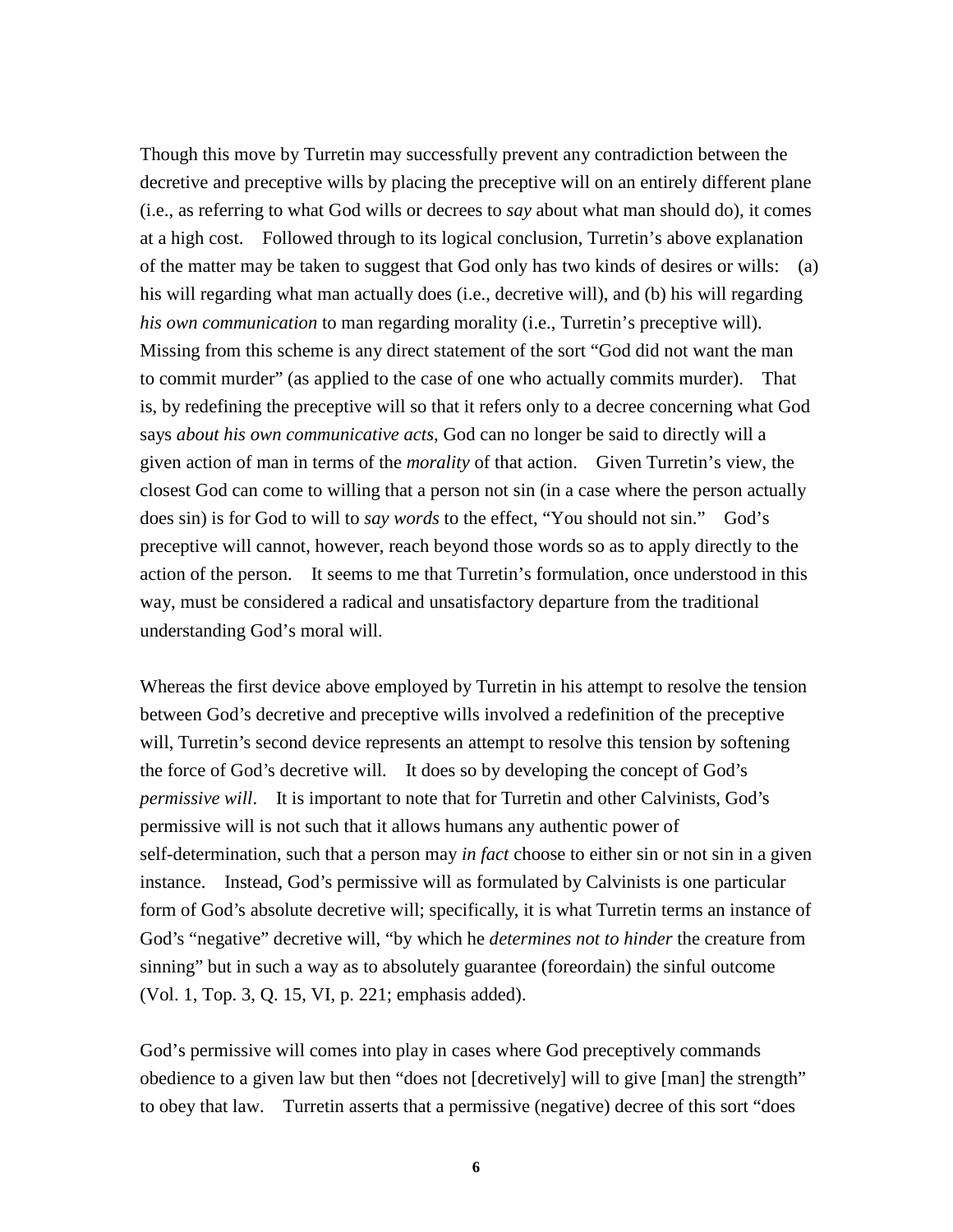not contend with [God's] command when he prescribes to man his bounden duty" (i.e., God's permissive decretive will and his preceptive will do not conflict). Instead, Turretin argues, there would be a contradiction only "if God by the power of his decree would *impel* men to do what he has by his law prohibited, or if when attempting to obey the law he would by an opposite impediment *recall* them from obedience," in which case God "would will repugnancies and be himself opposed to his own will" (Vol. 1, Top. 3, Q. 15, V, p. 221; emphasis added). This, Turretin asserts, God does not do.

Turretin's argument from permissive will essentially boils down to the following claim: God's decretive and preceptive wills regarding human evil cannot in principle conflict, because in exercising his permissive decree, God is simply choosing to in some sense withdraw any coercive influence on his part (i.e., such that he neither "impels" nor "recalls") and to not stand in the way of ("not to hinder") the natural, inexorable human initiative to sin. According to this understanding of permissive will, when humans sin it is because God has decided (decreed) not to empower them ("he does not will to give [them] the strength") to overcome their natural impulses to sin. It might be said (though Calvinists themselves might not choose to word it this way) that God is merely determining that outcome to occur (i.e., human sin) which humans would in some sense choose to will anyway.

There is, however, a monumental problem with this conception of a permissive decree. The whole point of appealing to a negative permissive will of God toward human sin within a Calvinist worldview seems to be to in some sense "get God out of the way" when it comes to human sin so that God cannot be charged as the author of that sin. Put differently, the concept of a negative permissive decree is designed to benefit Calvinism by gaining the emotional force of the *absence* of a divine decree for human sin, *without actually having to posit* such an absence. Turretin could thus say that God simply "does not hinder" man's impulse to sin, and likewise "does not give man the strength" to overcome this impulse. But here is where the problem arises: Does a negative permissive decree of the sort envisioned by Turretin adequately characterize God's involvement in the process of bringing about human sin within a Calvinist worldview? I think not, for if God's permissive decree in regard to sin is truly limited to having negative force, as Turretin has argued in order to avoid a conflict between it and God's preceptive will, this leaves us wondering what *positive* force remains to determine or ensure the human choice to sin.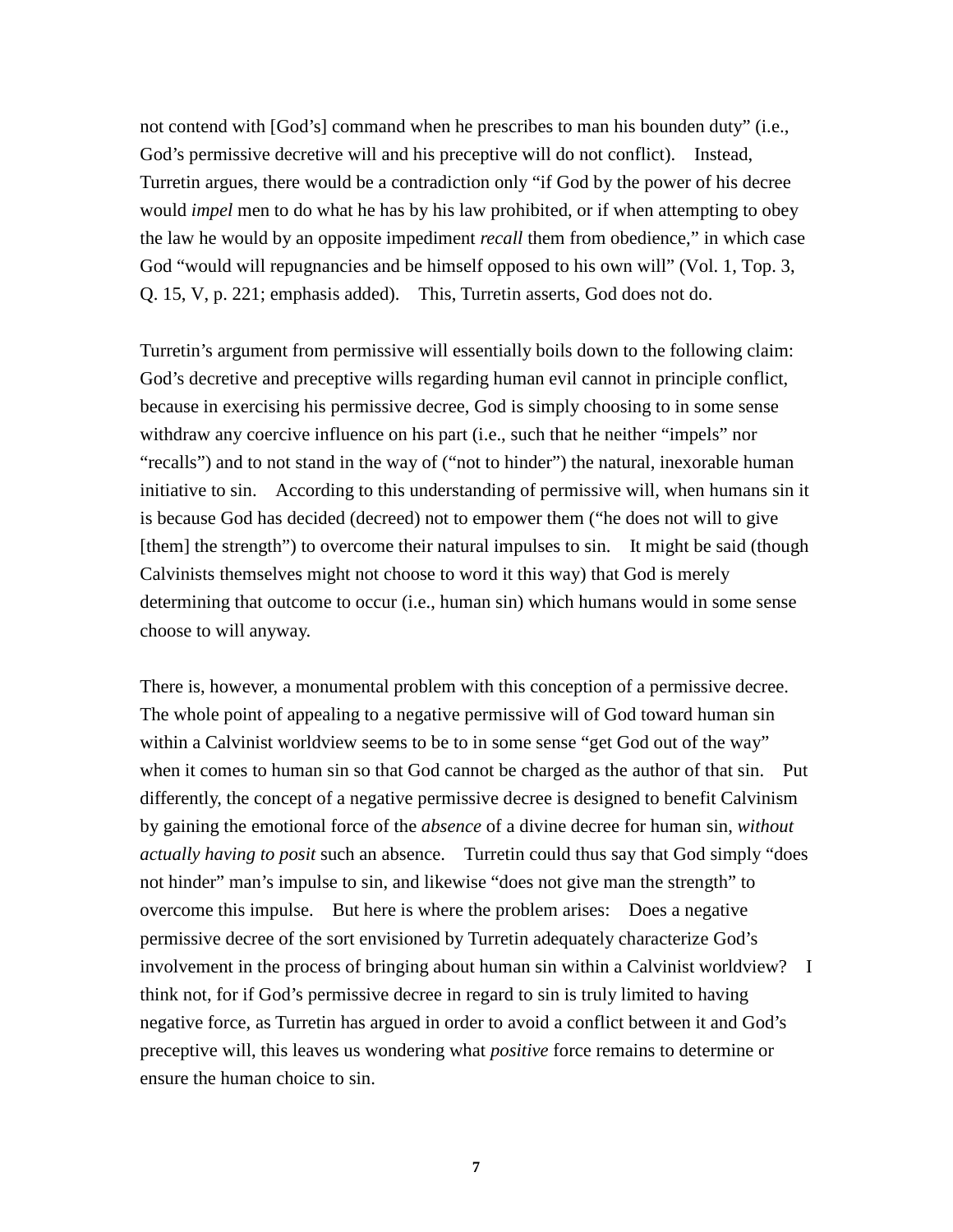There are only two logical possibilities. The first is that some factor(s) outside the scope of and therefore not determined by the divine decree provides the impetus for human sin. This, however, is not an available option within the Calvinist worldview. Recall that within consistent Calvinism, God's eternal decree is exhaustive; there is *nothing* within creation that it does not touch, there is *no* event or state outside of God himself that is not determined by the decree. As stated earlier, this includes all sinful intentions, desires, choices, and acts on the part of humans. This exhaustive nature of the divine decree is demanded within Calvinism by Calvinists understanding of the sovereignty of God: To the extent that there might be any state, condition, or event not fully determined by God, then to that extent his absolute sovereignty over creation would be seen as compromised. Accordingly, there can be no human initiative or desire that is in any sense "outside of" God's eternal decree; there can be no undetermined, independent human initiative or desire that might be left "unhindered" to motivate human sin. There can be no sense of what man would "really" wish or choose to do considered somehow apart from the divine decree. The divine decree necessarily encompasses and determines all human impulses and responses; this is true regardless whether one views the implementation of that decree in a direct, hard-determinist sense or in a soft-determinist, compatibilist sense (i.e., in which God decisively conditions all human choices by means of the person's inner and outer environments; for discussion see my essay "Philosophical Reflections on Free Will"). In either case, the Calvinist conception of God's decretive will is such that each aspect of man's sin--from its initial impulse in the realm of human desire to its consummation in the act of sin itself--each aspect of this process is necessarily ordered and ensured by the divine decree. It is not possible within Calvinism, then, that the positive impetus for human sin could arise from any factor(s) lying outside the scope of the divine decree.

The only other possibility available, and the only one consistent with Calvinism, is that some factor(s) governed by God's positive (i.e., nonpermissive) decree must provide the positive impetus for human sin. Likely candidates include the factors that underlie human depravity, the factors that condition the human free will in a compatibilistic sense to choose as it does, and so forth. Crucially, all such factors must be considered within Calvinism as wholly determined and ordered by the (positive) divine decree, not as independent of that decree. As Berkhof states, "There is no absolute principle of self-activity in the creature, to which God simply joins His activity. In every instance the impulse to action and movement proceeds from God. . . . So God also enables and prompts His rational creatures, as second causes, to function, and that not merely by

**8**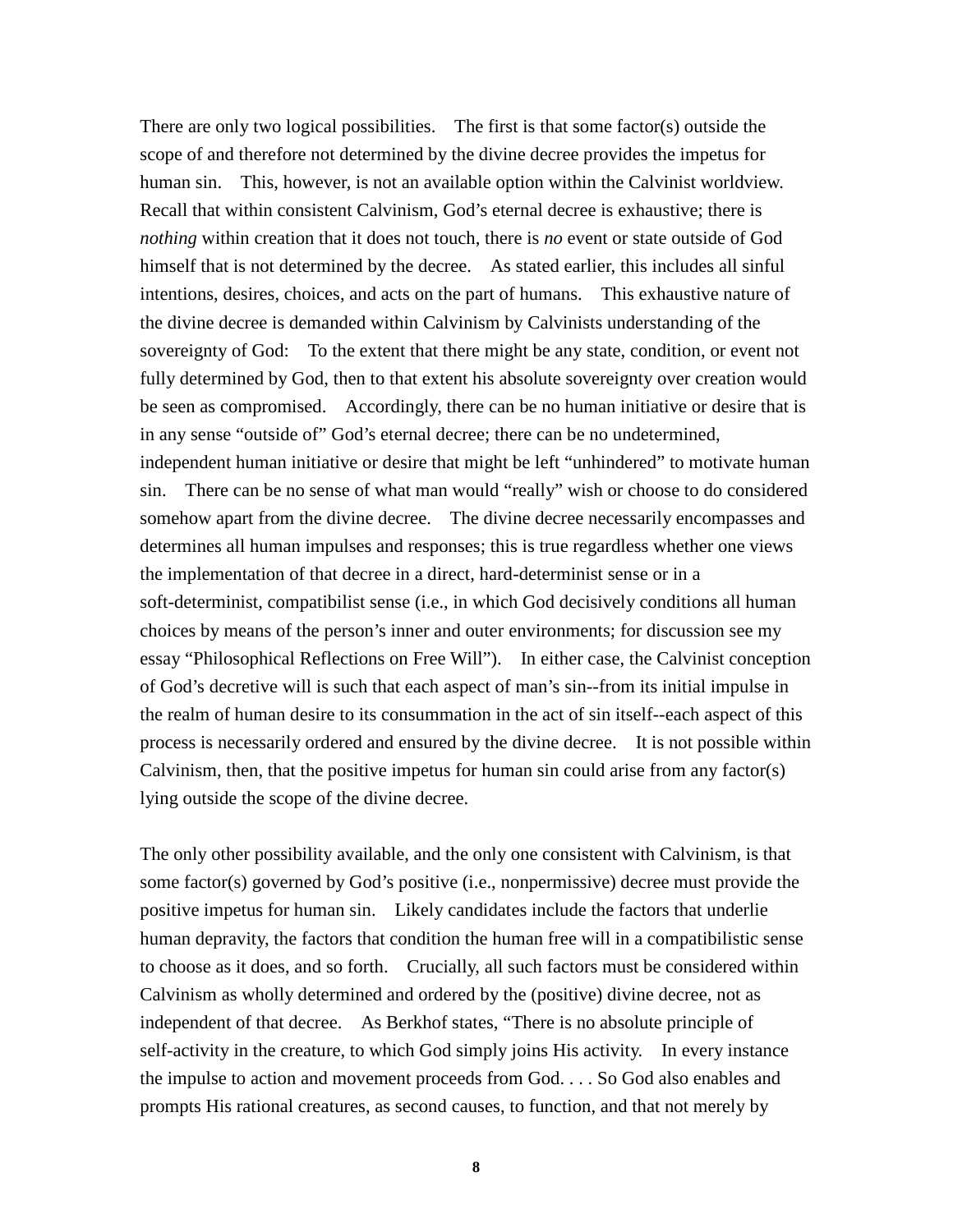endowing them with energy in a general way, but by energizing them to certain specific acts" (*Systematic Theology: New Edition*, Grand Rapids, MI: Eerdmans, 1996, p. 173).<sup>3</sup> Thus, God positively orders all of the circumstances that make human nature what it is, and he either directly or compatibilistically conditions all of the factors within our environment that work together to render our choices to sin certain.

But--and here is the critical point--if God so orders our nature and environment, then what is the benefit of Turretin's appeal to a permissive negative decree? Turretin's original intent in appealing to a permissive decree with strictly negative force was to rule out any possibility of conflict between this negative permissive decree and God's preceptive will that man should not sin. Turretin believed that by so formulating God's decretive will toward human sin in a negative fashion, he could then say that God via this permissive will did not *actively* promote human sin or compel man to sin, but instead simply omitted to give man the strength to obey God's law and thereby did not stand in the way of human nature taking its course. But if that very same human nature turns out to be wholly determined elsewhere by God's positive decree, and if God so orders our environments such that our choice to sin is rendered certain, then the original problem faced by Turretin reemerges. How can God positively order reality such that humans will inevitably sin, and at the same time preceptively enjoin humans not to sin? Turretin's claim that God does not "compel" humans to sin but rather only negatively decrees (permits) that they will sin seems beside the point, for the exhaustive nature of God's positive decree in the realm of human nature, human intentions, and the human environment, with or without a negative permissive decree, yields the same "compelling" result that humans are unfailingly determined by God to sin.

It seems to me that by focusing exclusively on this notion of God's negative (permissive) decree in regard to human sin, Turretin and those who have followed in his footsteps have failed to see the relevance within their system of the broader *positive* decree of God for the occurrence of human sin. We might say that Turretin and his heirs are guilty of tunnel vision, having attempted to derive the benefits of a "negative" decree in regard to human sin while ignoring the implications of God's broader positive decree. Within consistent Calvinism, the permissive will said by Turretin to simply "not hinder" man's sin is but a part of the larger exhaustive decree by which, in keeping with the Calvinist understanding of God's unilateral sovereignty, God knowingly intends to absolutely determine all of those factors ensuring that man will in fact sin. Ultimately, then, there is no way within a Calvinist system for the positive force driving human sin to be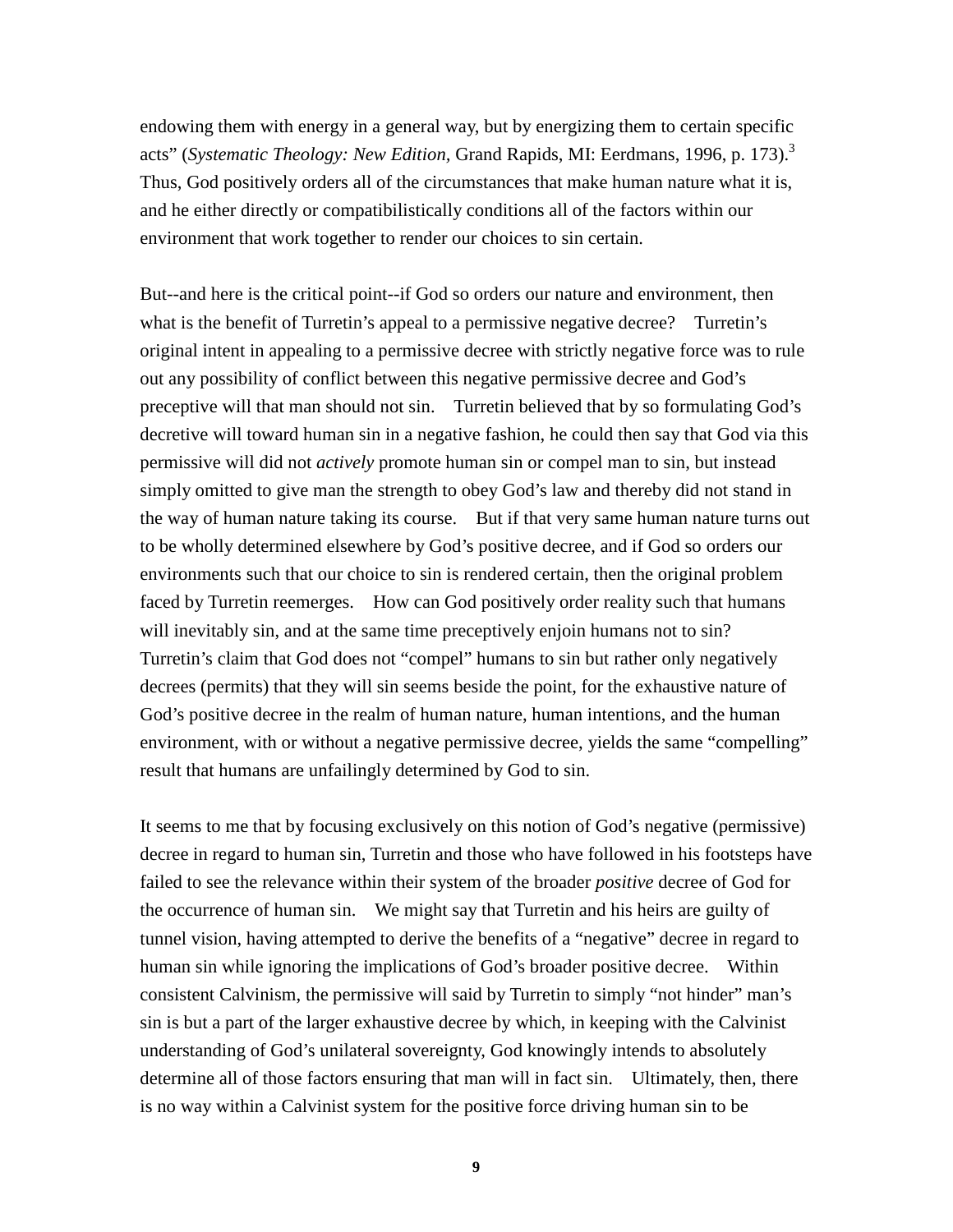accounted for outside of God's exhaustive decree. Limiting the permissive aspect of God's decretive will such that it has only negative force does not solve the problem of contradictory wills within God; it simply shifts the problem to another area of God's decretive will, namely, his positive decree. It thus appears that Turretin has jumped out of the frying pan only to land in the fire, and the apparent contradiction between God's decretive and preceptive wills within Calvinism stands, despite Turretin's efforts to prove the contrary. $4, 5$ 

We have seen, then, that Turretin attempted to deal with the apparent logical contradiction between God's decretive and preceptive wills by first redefining God's preceptive will as pertaining only to what God wills *to communicate* regarding morality, and second by softening the force of God's decretive will toward human sin such that it is only a *negative permissive* decree. I have argued above that Turretin failed on both counts. Calvin, in contrast, did not attempt to analyze the logical paradox as such, but remained content to assign it as one of the unsolvable mysteries of the divine mind. In Section II.C below I will return to this question of the logical possibility of God having opposing wills, and will suggest a preliminary resolution to the paradox. In order to understand my proposal there, however, it will be necessary for us to first consider the apparent contradiction within God's wills toward human evil from a moral rather than logical perspective.

### **B. The Morality Question and the Argument from a Greater Good**

The question being considered in this section is as follows: Even if we assume that it is possible for God without any ultimate contradiction to hold seemingly contradictory wills toward human evil, is it *morally right* for him to do so? Is God being fair to the human agents who play out the interaction of his decretive and preceptive wills? Calvin was less reticent to address this second question (i.e., the morality question) than he was to address the first question (i.e., the logical possibility question). In regard to this morality question, Calvin followed Augustine in arguing that God can rightly decree man's sin, because he uses man's sin as a means to various good ends (e.g., the just punishment of the wicked, the availability of redemption through Christ's death). God's intentions are thus good, unlike the intentions of the humans who commit the sins in question. As Calvin quotes Augustine, God can accordingly remain guiltless throughout the process while man is held guilty because "in the one act which they did, the reasons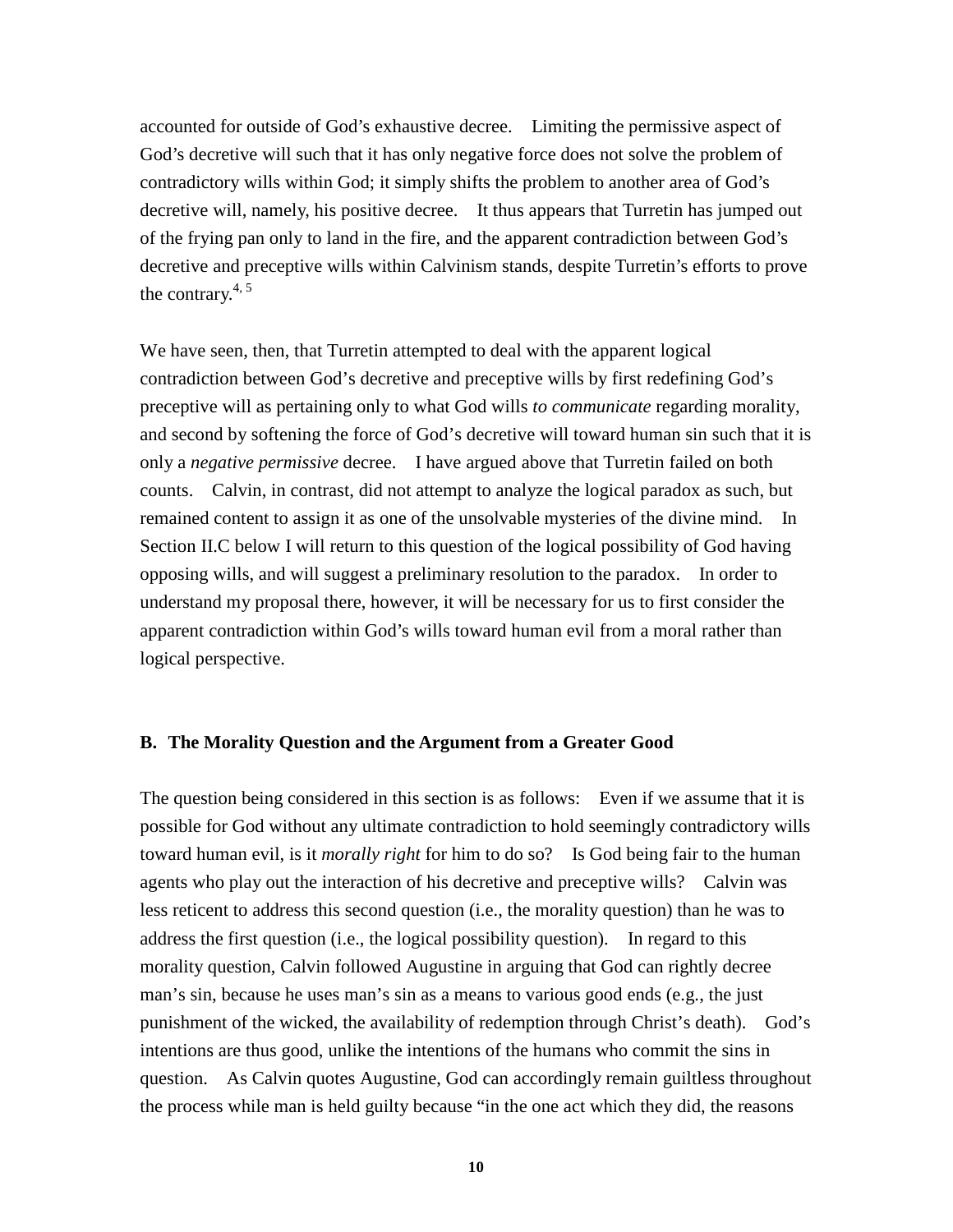for which they did it are different" (*Institutes*, I, 18, 4, pp. 270).

Augustine and Calvin's proposal here is essentially an argument from the "greater good," whereby God wills human sin for the sake of achieving a greater or higher good purpose that in some sense transcends or counterbalances the evil involved. In such cases, God subordinates a particular aspect of his preceptive will in order to achieve a greater good than could have been achieved through compliance with the precept alone. It seems to me that this basic insight drawn upon here by Augustine and Calvin is correct, though, as we will see below, the reasoning underlying the argument may ultimately prove more helpful to Arminians than to Calvinists. The general validity of an argument from the greater good can perhaps most easily be seen from any of numerous examples that might be constructed from within the human realm. Imagine, for example, a situation in which two kidnappers holding a hostage get into an argument with each other. Blows are exchanged, and the hostage takes the opportunity to slip away unnoticed while the kidnappers are thus distracted. When the police officers and the relatives of the now-free hostage learn how the escape took place, they are delighted that the kidnappers got into an argument and fought each other. (Indeed, clever police officers negotiating with the kidnappers might even have tried to trigger such an argument between the kidnappers in order to bring about this very result.) And yet, we would hardly blame the officers or the relatives for desiring that the kidnappers sin against each other by getting into a fight, precisely because the kidnappers doing so allowed the achievement of a greater good, namely, the escape of the hostage.

John Piper ("Are There Two Wills in God?" in *Still Sovereign: Contemporary Perspectives on Election, Foreknowledge, and Grace*, Thomas R. Schreiner & Bruce A. Ware (Eds.), Grand Rapids, MI: Baker, 1995, 2000, pp. 107-131) has astutely observed that arguments from a greater good are required within *both* Calvinism and Arminianism to account for the moral validity of seemingly contradictory wills in God. Though Piper's focus is on the question of how God can will all to be saved and yet ultimately save only some (a question I will address below in Part III of this essay), his comments are also applicable to the question at hand concerning human evil. Before we consider Piper's remarks in more detail, recall that, as I mentioned in the introduction to this essay, both Calvinism and Arminianism face daunting questions about God's multiple wills toward human evil. Until now I have focused primarily on the challenges this paradox presents to Calvinism (viz., how can God exhaustively decree all instances of human sin while at the same time preceptively willing that man not sin), but an Arminian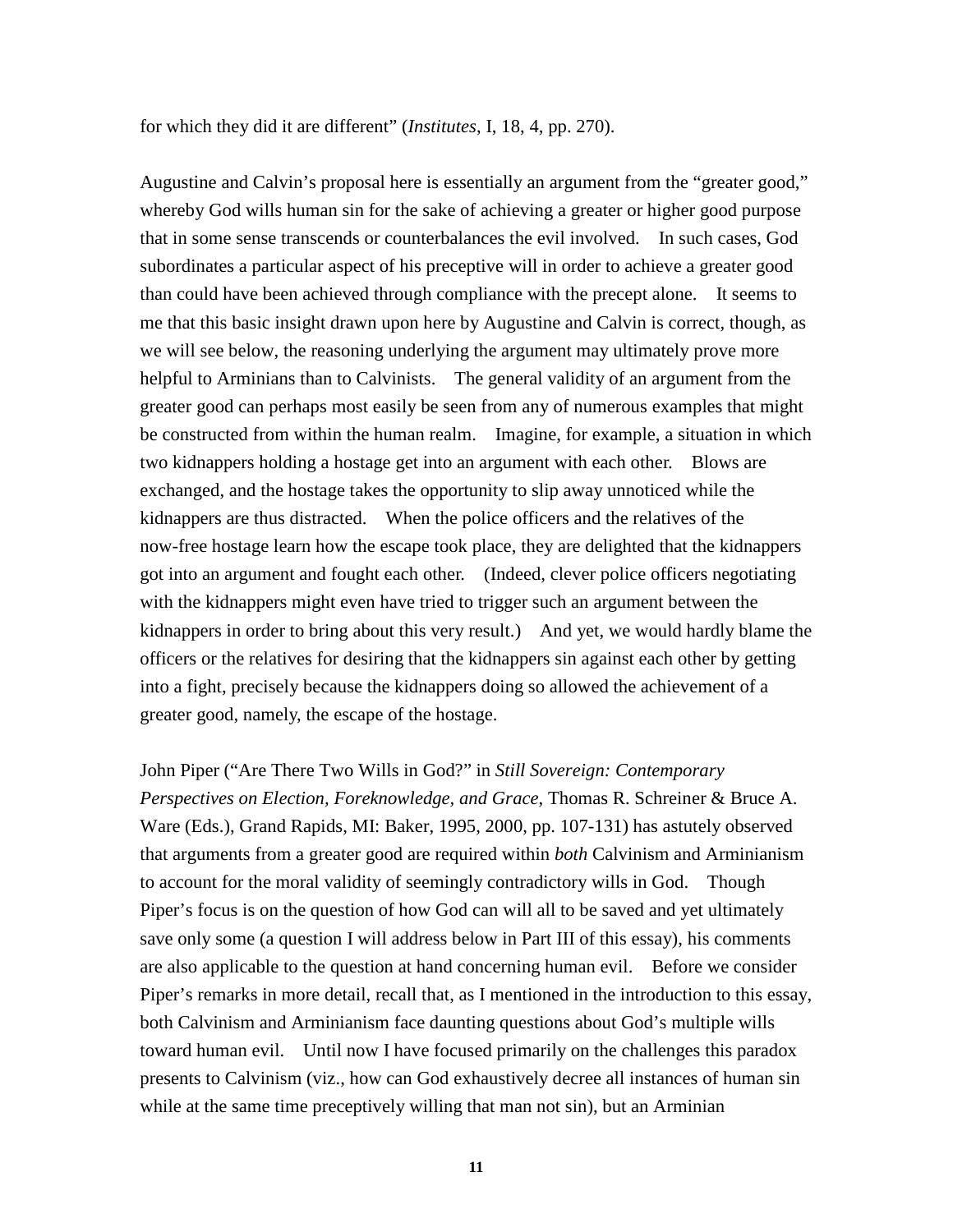understanding of God's relation to the world raises similar questions.

To begin with, even if per Arminianism God does not generally *decree* that humans sin (i.e., God does not determine their specific sins to be certain by his own volition), the reality that there *is* sin in the world forces Arminians to acknowledge that God knowingly *permits* sin to occur (though not in the decretive sense of permission, as Calvinists such as Turretin would claim; see Section II.A above). The significance of this observation increases when we remember that God was presumably under no compulsion to create the world or humans in the first place. Moreover, even granting the creation of humans, God presumably has sufficient wisdom and power to have created a world in which humans were conditioned to perform only good. The fact is, however, that God created humans beings with genuine freedom of will and the ability to obey or disobey him. Indeed, God created them even though in his omniscience he knew beforehand that humans would sin against him. It is clear, then, that even from an Arminian perspective God in some sense willed that humans would sin by virtue of the fact that he (a) in at least in most cases does not stop them from sinning despite having the power to do so, and (b) created them with the capacity to sin despite knowing beforehand that they would sin (for discussion of this and related points from a Calvinist perspective, see Gordon H. Clark, *Religion, Reason and Revelation*, Philadelphia: Presbyterian and Reformed, 1961, p. 205; also Robert L. Reymond, *A New Systematic Theology of the Christian Faith*, Nashville: Thomas Nelson, 1998, pp. 350-353; for Arminius' view of the permissive will of God, see "Public Disputations," *The Works of James Arminius*, London Edition, Vol. II, trans. James Nichols, Grand Rapids, MI: Baker Books, 1986, Disputations 9 and 10, pp. 162-189). Though this Arminian sense in which God wills human sin is not deterministically causal in the same way that Calvinism's divine decree is, Arminians must still contend with the fact that God has generally chosen not to prevent the commission of the very sins that he proscribes in his moral law.

It is at this point that Piper's remarks come into play (John Piper, "Are There Two Wills in God?" in *Still Sovereign: Contemporary Perspectives on Election, Foreknowledge, and Grace*, Thomas R. Schreiner & Bruce A. Ware (Eds.), Grand Rapids, MI: Baker, 1995, 2000, pp. 107-131). Why does God permit man to sin while at the same time enjoining him not to sin (and punishing him for his sin)? The answer assumed by both Calvinists and Arminians, Piper says, is that "God is committed to something even more valuable" than preventing the occurrence of human evil. "The difference between Calvinists and Arminians lies not in whether there are two wills in God, but in what they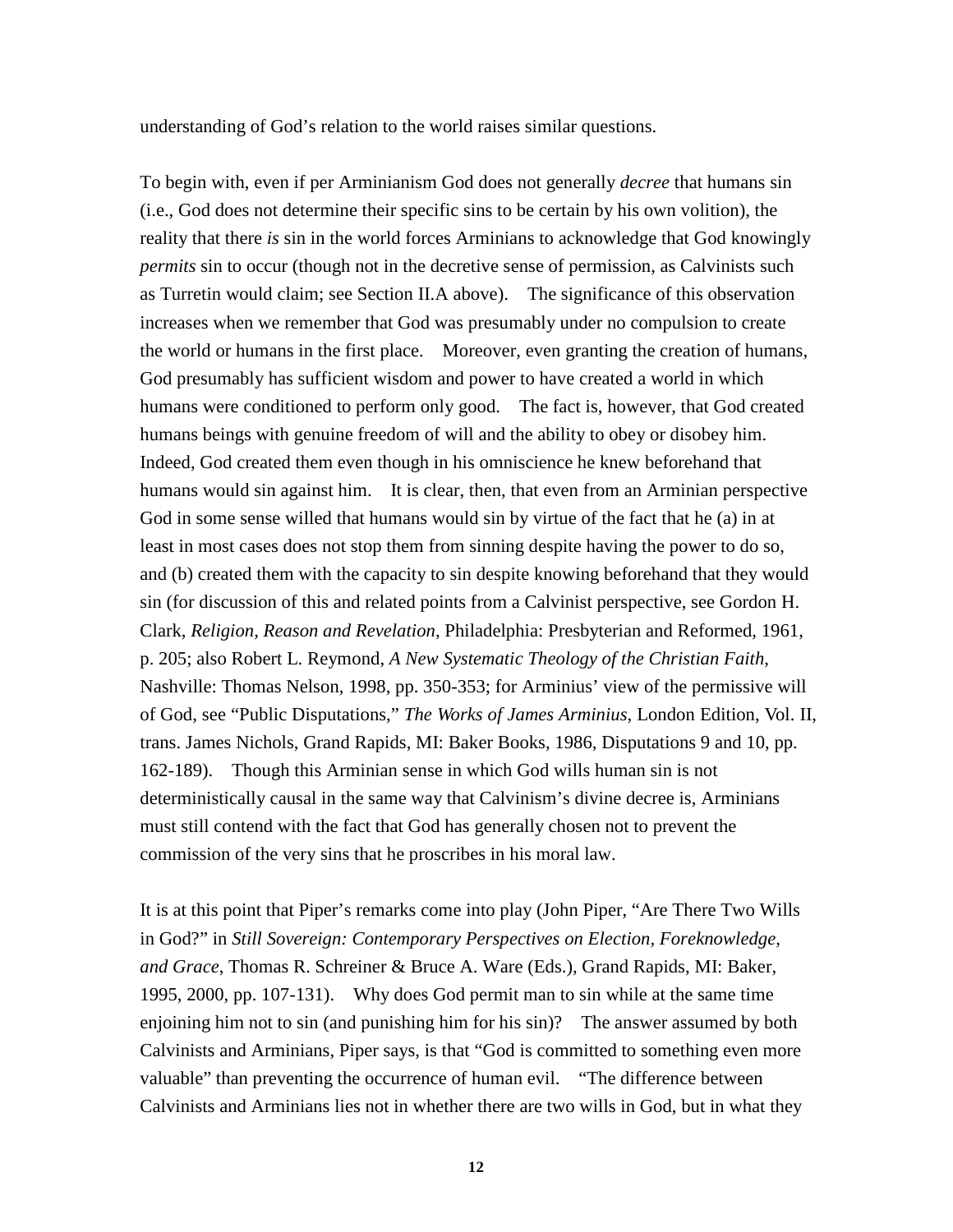say this higher commitment is." For Calvinists, God permits (decrees) human sin in order to achieve the greater good seen in the "manifestation of the full range of God's glory in wrath and mercy," as well as the related good realized in the "the humbling of man." For Arminians, God permits human sin in order to preserve the greater good of "human self-determination [i.e., authentic human freedom reflecting the image of God in man] and the possible resulting love relationship with God" (Piper, p. 124).

Both Calvinists and Arminians, then, attempt to answer the moral question of how God can simultaneously both will and proscribe human sin by appealing to an argument from the greater good. The greater good invoked by Calvinists tends to be the glory of God revealed in his wrath and mercy, whereas the greater good generally invoked by Arminians is the love relationship with God made possible by significant human freedom. Which of these is correct? Obviously, the answer to that question will ultimately depend on an extensive amount of biblical exegesis that would take me beyond the scope of this essay, in which I am instead considering the nature of God's will from a philosophical-theological perspective. In all likelihood there is a measure of truth in *both* of the above conceptions of the greater good for which God allows human evil. However, there do seem to me to be reasons to favor the Arminian understanding of the issue as the more basic. Let me explain.

The Arminian appeal to significant human freedom as a justification for the existence of human evil is rooted in an ancient argument stretching back at least as far as Augustine and echoed more recently by writers such as C. S. Lewis (*The Problem of Pain*). The various versions of this argument have been referred to as Free Will Theodicies ("theodicy" = an explanation of why God allows evil) by one of the argument's ablest expositors in the modern era, Alvin Plantinga (*God, Freedom, and Evil,* Harper & Row, 1974; Eerdmans, 1977). Plantinga, for reasons that need not concern us here,<sup>6</sup> characterizes his own presentation of this argument more specifically as the Free Will Defense, the purpose of which is to demonstrate philosophically that there are some good states of affairs that God cannot himself bring about without permitting the existence of evil. The Free Will Defense attempts to show that the existence of human evil is consistent with the existence of a God who is omniscient, omnipotent, and wholly good. The main argument is summarized by Plantinga as follows:

"A world containing creatures who are significantly free . . . is more valuable, all else being equal, than a world containing no free creatures at all. Now God can create free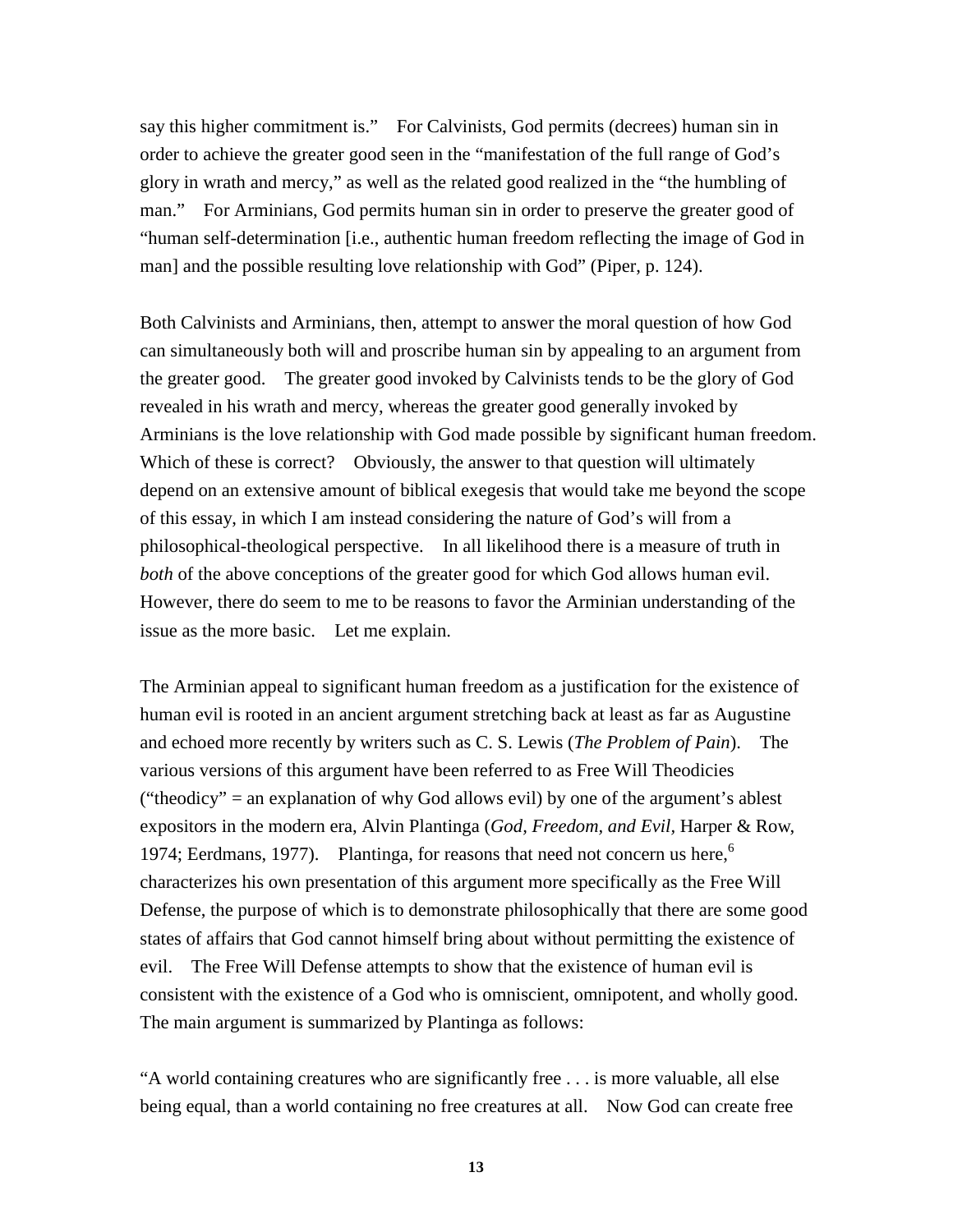creatures, but He can't *cause* or *determine* them to do only what is right. For if He does so, then they aren't significantly free after all; they do not do what is right *freely*. To create creatures capable of *moral good*, therefore, He must create creatures capable of moral evil; and He can't give these creatures the freedom to perform evil and at the same time prevent them from doing so. . . . The fact that free creatures sometimes go wrong . . . counts neither against God's omnipotence nor against His goodness; for He could have forestalled the occurrence of moral evil only by removing the possibility of moral good" (*God, Freedom, and Evil,* Harper & Row, 1974; Eerdmans, 1977, p. 30)

Crucial to this argument is how one defines human freedom. To be "significantly free" with respect to a given action means that a person is "free to perform that action and free to refrain from performing it; no antecedent conditions and/or causal laws determine that he will perform the action, or that he won't. It is within his power, at the time in question, to take or perform the action and within his power to refrain from it" (Plantinga, p. 29). This is essentially a statement of what philosophers sometimes call *contra-causal* or *libertarian* free will, which contrasts to the notion of *compatibilistic* freedom accepted by most Calvinists. According to Compatibilism, all seemingly free actions of humans are in actuality decisively conditioned by God through the characteristics of the person's mental and external environments, with the result that all human choices are predetermined by God to occur just as they do and not otherwise. In contrast, contra-causal freedom entails the ability to *do otherwise*. The contra-causally (or significantly) free agent, as Plantinga states, has it "within his power" to either "perform the action" or "refrain from it" (for extensive discussion of these differing conceptions of human free will see the separate essay "Philosophical Reflections on Free Will").

The Free Will Defense (or Theodicy) offers Arminians a robust response to the question of why God permits human evil. God permits evil because in his wisdom he saw that doing so was the only way to ensure the possibility of significant human freedom, which in turn is a prerequisite for what we might term *significant relationships*; that is, relationships in which the contribution of neither member is causally predetermined or decisively conditioned by the other (or by a third party). This does not mean that the members of a significant relationship may not influence one another's choices. Rather, it only means that in a significant relationship, each member of the relationship ultimately has the ability to either participate in or withdraw from the relationship; in short, each member may exercise contra-causal freedom in regard to the relationship. The most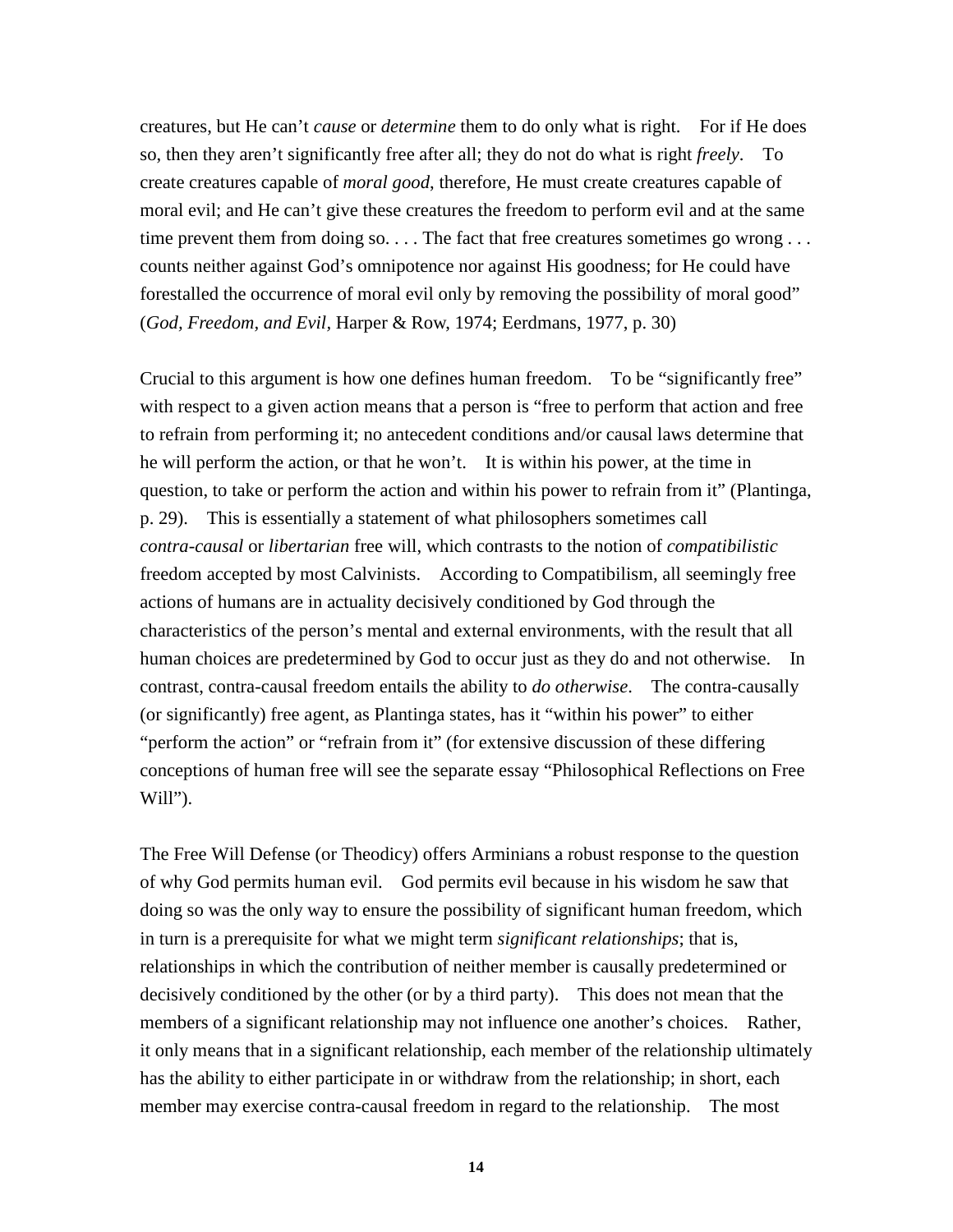important relationship, of course, is that between God and man. Arminians believe that it is crucial to the integrity of the relationship between the two that *both* God *and* man exercise contra-causal freedom with respect to the relationship. God ensured this possibility by creating man "in his image" (Genesis 1:27), one aspect of which by hypothesis includes man's ability to exercise significant (contra-causal) freedom, just as God himself possesses.

It must be emphasized that in order to succeed, the Free Will Defense (Theodicy) requires a contra-causal rather than compatibilistic understanding of human free will. Why this is so can be seen once we recall the main claim of the Free Will Defense, that God could not have prevented human evil without precluding the exercise of significant human free will. Under Compatibilism, however, there is no reason to think that God could *not* have prevented human evil without precluding human free will (i.e., as Compatibilism understands the term "free will"). That is, if the good and evil choices of humans are all equally conditioned and determined to be exactly what they are by God (as Compatibilism in conjunction with Calvinism teaches), then it is difficult to see why God could not have just as easily conditioned and determined *all human choices to be good* (thereby preventing the occurrence of evil). The fact that he did not do so cannot be explained by appealing to human free will as conceived within Compatibilism, since such a formulation of "free will" should be equally compatible with any predetermined outcome that might be conditioned by God. Indeed, the whole point of calling it "compatibilistic" freedom is to claim that human freedom is really *compatible with* (theological) determinism; hence one can see no reason why such freedom could not be compatible with a world that was determined by God to be wholly morally good with no sin.

The question, then, for Calvinism is why God did not (given the assumption of compatibilistic freedom) simply go ahead and condition man to always desire only good choices? If God didn't care to give man significant freedom (of the contra-causal sort described by Plantinga above), then why did he bother to allow evil to flourish when he could have readily prevented it? The standard Calvinist response to this is the one mentioned earlier, that God instead desired to decree human sin in order to demonstrate his wrath and mercy, and thereby increase his glory. Reformed theologian Robert Reymond is representative when he proposes that the highest good for which God allows evil is "the unabridged, unqualified *glorification of God himself* in the praises of his saints for his judgment against their enemies and for his stark, contrasting display to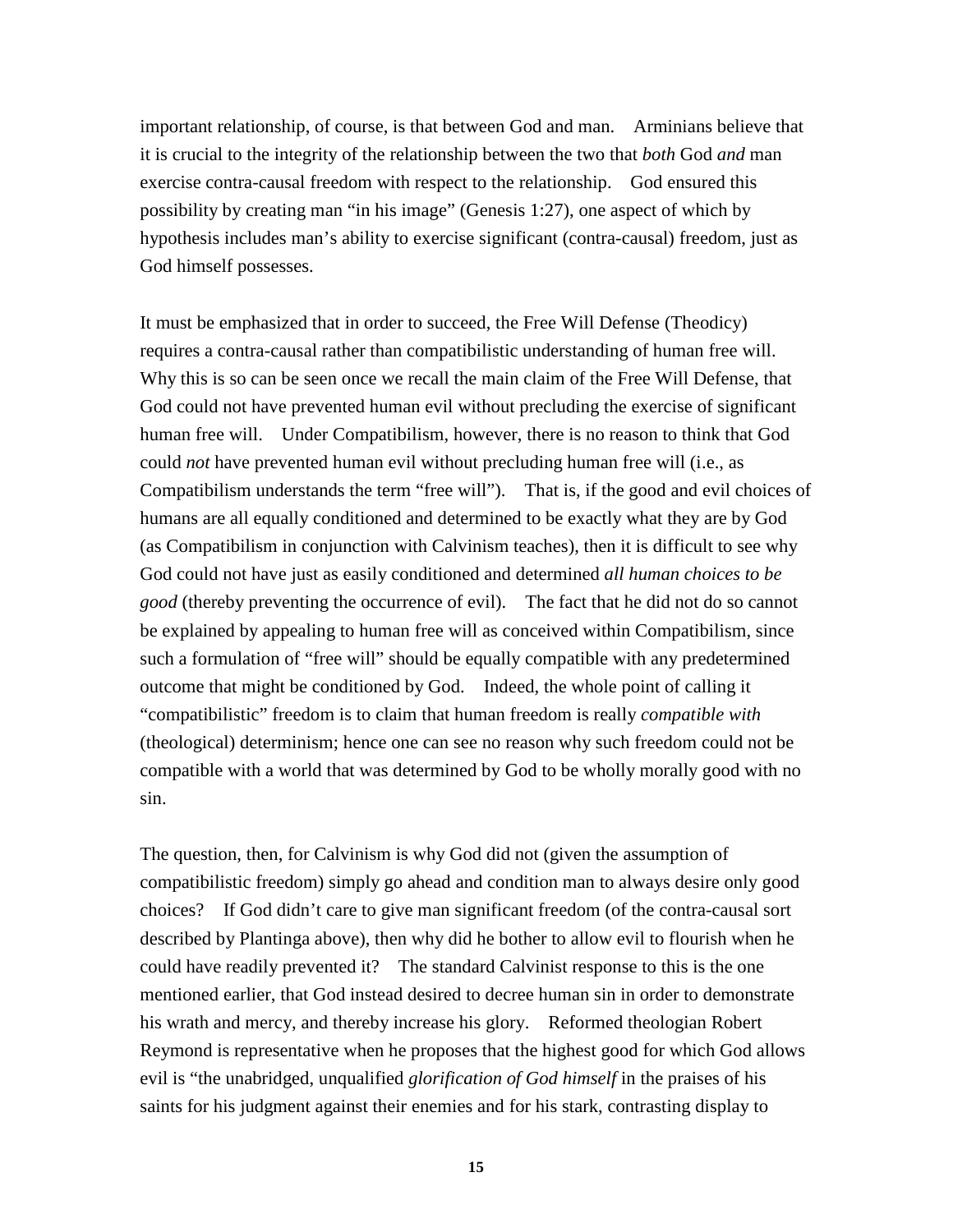them—who equally deserved the same judgment—of his surpassing great grace in Christ Jesus. And *that* end God regards as sufficient reason to decree what he has, including even the fact and presence of evil in his world!" (Reymond, *A New Systematic Theology of the Christian Faith*, Thomas Nelson Publishers, Nashville, 1998, p. 378, emphasis in the original). Without the existence of human sin, there would presumably have been no opportunity for God to express his wrath and mercy and thereby gain glory in this way.

I see two problems with this Calvinist appeal to God's glory as being the greater good for which God decrees human evil. First, it is not clear that such an appeal really gains what it claims to gain over the Arminian alternative. Calvinists claim that God decrees human evil in order to allow himself the opportunity to display his wrath on sin and his mercy on (some) sinners. Yet, how is this an advantage over the Arminian scheme of things? Is not God's wrath and mercy displayed for the benefit of his glory within the Arminian scheme as well? According to the Arminian understanding of Scripture, God burns with holy wrath upon all sinners for their rebellion against his law and what he has revealed of his nature; likewise, God lovingly extends his incomparable grace and mercy to those who abandon all hope in their own merits and place their loyal faith in Jesus Christ. The fact of human sin, which God knew in his omniscience before he created the world, gives equal opportunity for God to exhibit both his wrath and his mercy to man, regardless whether that sin is decretively determined (as Calvinists say) or not (as Arminians say). Arminians can thus fully acknowledge all the Scriptural expressions of God's wrath and mercy, and glorify him for the love and holiness to which these expressions point.

The only significant factor present in the Calvinist scheme that might be argued to be lacking in the Arminian scheme is the greater opportunity within the former for God to make unilateral determinations (e.g., unconditionally decreeing that some individuals will experience eternal salvation and others eternal condemnation). However, I have argued at length elsewhere (see the essay "Does Arminianism Diminish God's Glory?"), based on a survey of relevant Scripture passages, that the Bible does not ground God's glory in the exercise of unilateral determinations of this sort. Though God certainly has the right and ability to make unilateral determinations (his decision to create the universe being, of course, the prime example), the Bible seems to generally point elsewhere when establishing a basis for God's glory. Therefore, it seems to me that the Calvinist insistence that God act unilaterally at every possible opportunity in order to preserve his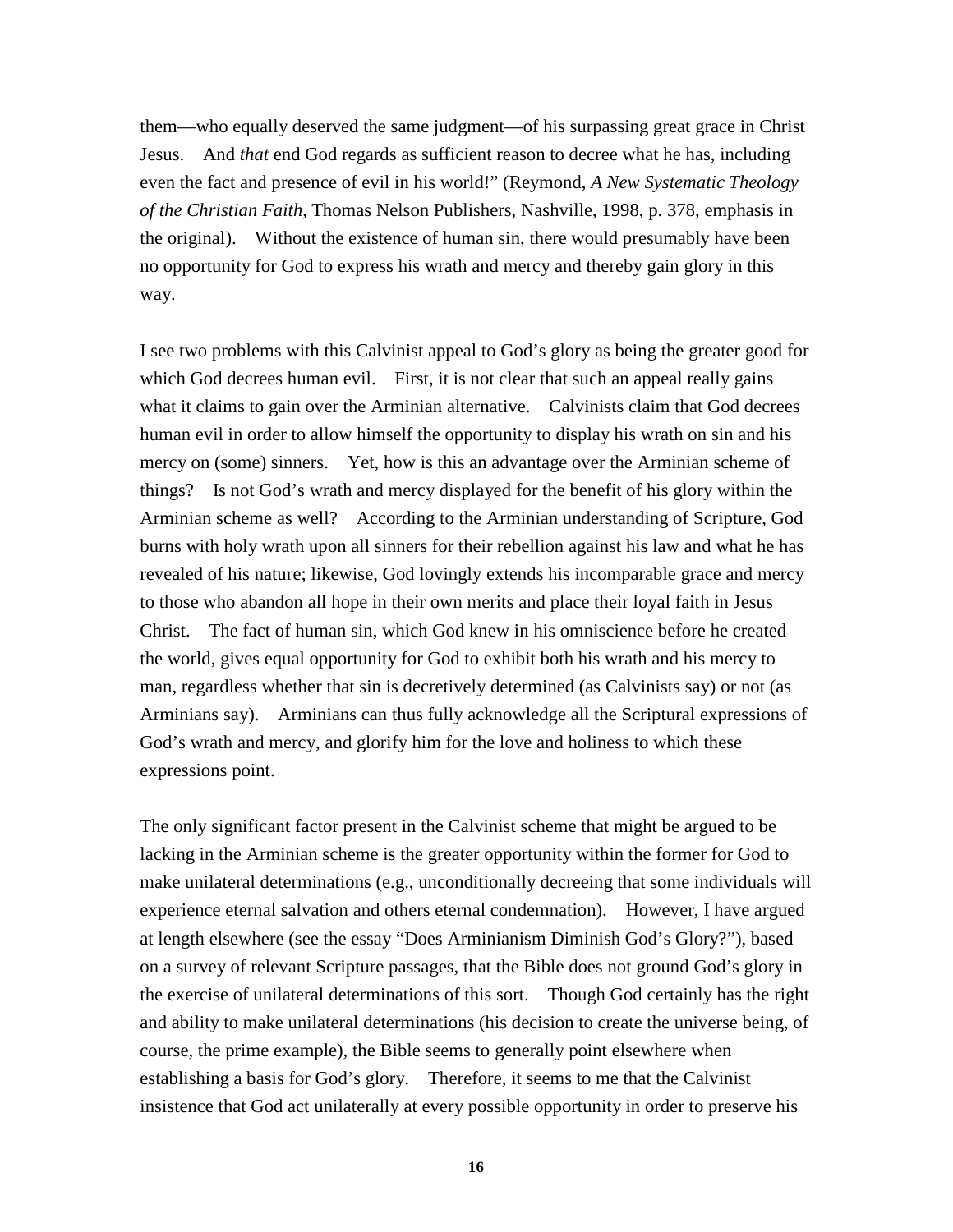glory to the maximum degree is misguided.

Moreover, it must be remembered that Calvinism's appeal to God's glory as being the greater good for which God decrees human evil, while gaining no advantage over its Arminian alternative (as just argued), actually comes at a high cost: namely, the inability to recognize significant (contra-causal) human freedom. As noted earlier, Arminians argue that there can be no meaningful relationship between God and humanity such as the Bible portrays without significant, contra-causal freedom on the part of *both* God *and* man. A wholly conditioned, one-sided relationship of the sort entailed by Calvinism, in which God unilaterally decrees how the relationship plays out for both sides, rings hollow upon thoughtful, unbiased reflection.

Does all of this mean that Arminians must reject the notion that God seeks to magnify his own glory? Not at all. Indeed, as I hinted earlier, I think there is an important kernel of truth in the Calvinist appeal to the glory of God as a greater good motivating God's actions. One could run through a long list of Scripture passages (as Calvinists often do) that clearly suggest God is jealous for his glory. And yet, it is important to remember that the Scriptures do not isolate God's love for man, on the one hand, from his desire to receive glory from man, on the other hand, but rather tends to wed these two themes in speaking of God's motivation for his acts on behalf of man. Consider, for example, Paul's assertion in Ephesians that God's redemptive works through Christ are for "the praise of the *glory* of his *grace*" (NASB; Ephesians 1:6; NIV "*his glorious grace*"). It seems to me that this phrase beautifully captures the proper perspective on the relationship between God's glory and his grace. There is no competition between God's desire to maintain his glory and his desire to extend grace. Nor does he extend grace solely for the purpose of maximizing his glory (the "praise" and "glory" are said to arise on account of his "grace," not the other way around). Instead, God extends grace freely, unselfishly, exuberantly, even what some might consider wastefully (cf. the father of the prodigal son in Luke 15:11-32) because it is his nature to do so, and for *this* paramount reason he gains immeasurable, wholly merited praise and glory. This is a perspective that Arminians can fully embrace.

There is, moreover, another sense in which the Arminian worldview with its recognition of significant human freedom uniquely magnifies the glory of God. I touched on this in the essay "Does Arminianism Diminish God's Glory?" There I noted that acts of obedience and sacrifice by believers (e.g., martyrdom) acquire their extraordinary force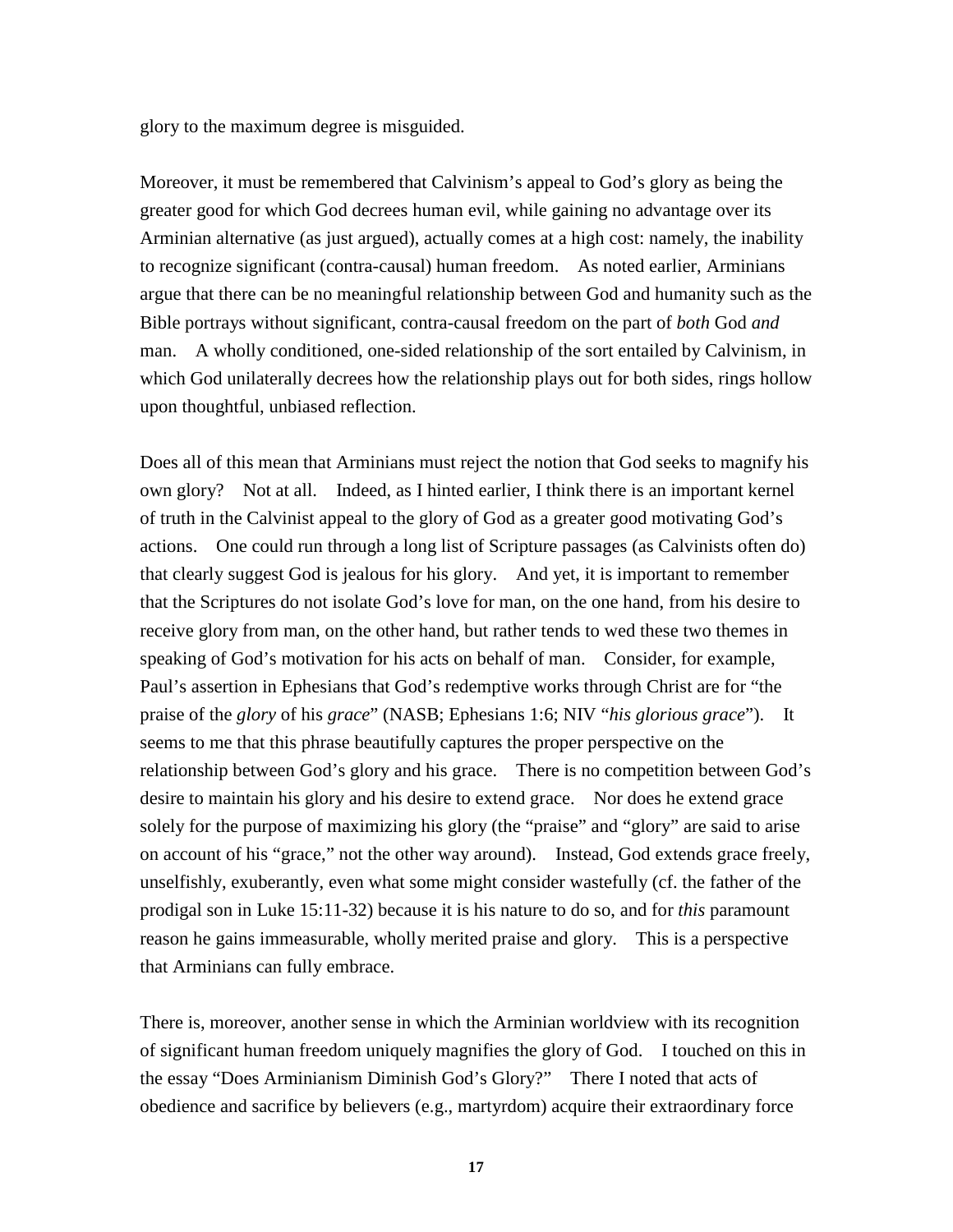and significance precisely because they are free and voluntary acts, initiated by human agents for the purpose of glorifying God. It does *not* strengthen the force of these acts to view them as the Calvinist does as originating within God's determinative decree, such that the human agent could not have chosen otherwise than to make the sacrifice in question. If anything, viewing these acts as the Calvinist does risks *decreasing* their value insofar as contributing to the glory of God, for on a Calvinist understanding the acts become motions within a divinely orchestrated script over which the human actors have no *ultimate* control. This basic observation can be broadened to apply to all aspects of the development of significant relationships between God and man and among men. When humans exercise significant human freedom so as to cooperatively establish significant relationships, this very act as well as the resulting relationships (to which human free will contributes) brings glory to God. This is so because the exercise of human free will is an aspect of the image of God in man; therefore, the good fruits of that capacity are an image or reflection of God's own goodness and redound to his glory. Moreover, to the extent that the Church freely cooperates with the working of divine grace such that these significant relationships among the members of the Body of Christ are characterized by increasing love and holiness, to this extent God's glory is further intensified, as the Church "attain[s] to the whole measure of the fullness of Christ" (Ephesians 4:13). This is the most important aspect of God's eternal plan of the ages, namely, "the summing up of all things in Christ" (Ephesians 1:10), our role in this plan being "to the praise of his glory" (Ephesians 1:12, 14).

The first major problem, then, with the Calvinist appeal to God's glory as the greater good for which God decrees human evil is that this move not only does not really gain what it claims to gain over an Arminian account, but at the same time actually loses something of great importance, namely, the recognition of significant freedom on the part of man and the integrity of the relationship this makes possible with God. Somewhat ironically for the Calvinist, it is this very freedom in man as posited within Arminianism that makes possible authentic acts of obedience and sacrifice, as well as significant relationships characterized by love and holiness, that together redound to God's glory.

There is a second problem as well with the standard Calvinist appeal to God's glory as the greater good justifying God's decree of human evil. Notice that the rationale for God's glorification within the Calvinist appeal hinges on the significance of the terms *judgment* and *grace* (cf. the quote by Robert Reymond given earlier). However, the meaning of both these terms depends to a large extent on the nature of *moral guilt*, a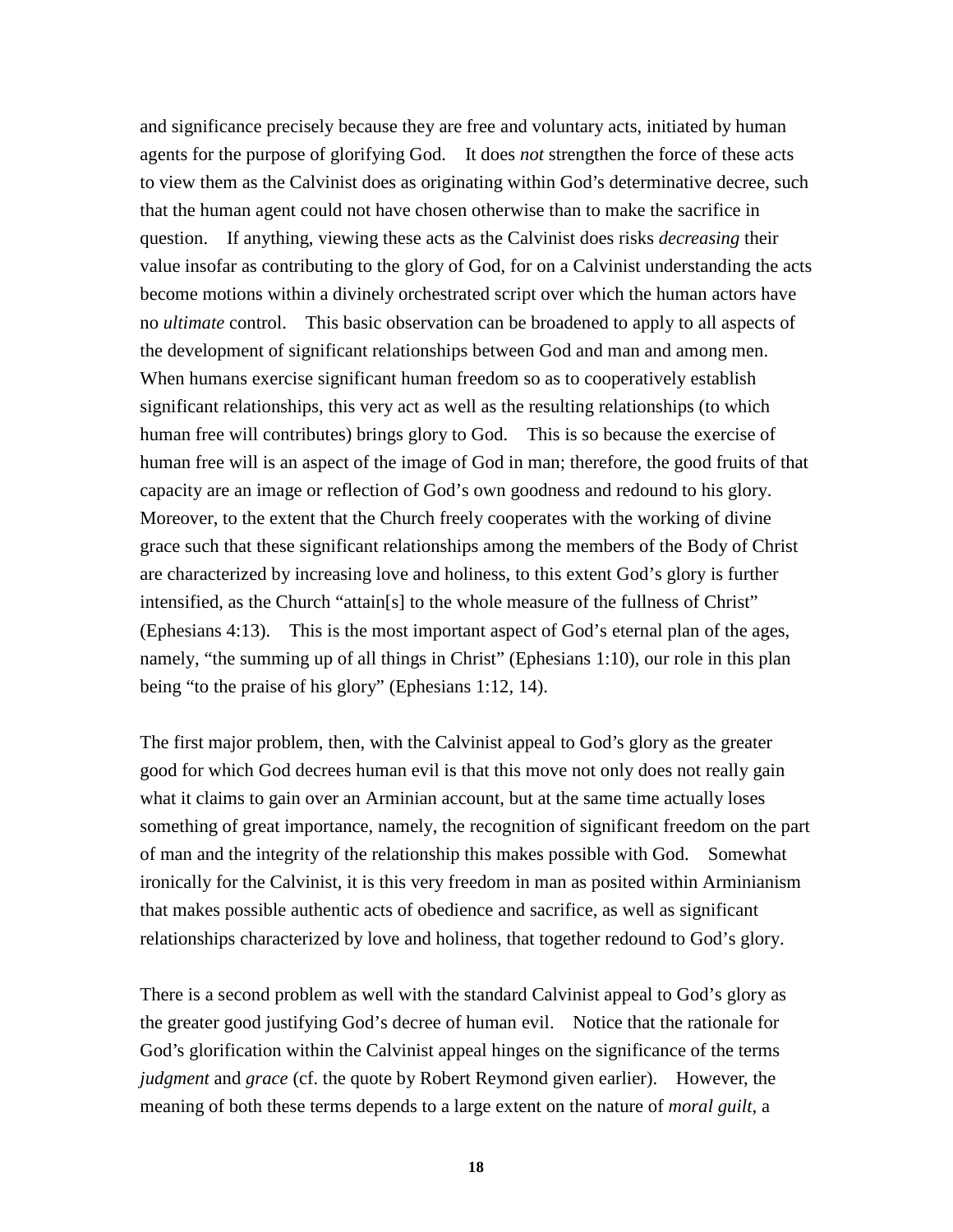concept whose meaning in turn depends directly on the nature of human *free will*. If Arminian arguments concerning human free will are correct that genuine culpability for sin on the part of humans cannot be adequately conceptualized within a deterministic framework (for extensive discussion see my essay "Philosophical Reflections on Free Will"), then it becomes highly questionable whether within such a framework the related concepts of judgment and grace can carry the significance that Calvinists wish to attach to them, precisely because these concepts are ultimately tied to the notion of human free will. If, despite Calvinists' protests to the contrary, human free will is a largely vacuous concept within a deterministic framework, then "judgment" and "grace" lose much of their force as well within this same framework. This result casts grave doubt on attempts by Calvinist determinists to ground an account of human evil in these concepts. Arminians, in contrast, recognize the existence of significant (contra-causal) human freedom and thus may legitimately draw on concepts such as judgment and grace when developing accounts of the existence of evil.

It appears, then, that the notion of the "greater good" employed by Calvin and others to explain why God permits (Calvinists would say "decrees") human sin turns out to benefit Arminians more than Calvinists. There is, however, still one more significant challenge facing Arminians in respect to the moral "rightness" of God permitting human evil. For even Arminians must recognize the clear teaching in Scripture that God in at least some cases (which Arminians tend to see as the exception rather than the rule) actively promotes if not directly determines or ensures that particular humans will carry through with sinful actions.<sup>7</sup> Obvious examples from Scripture include God's role in ensuring Pharaoh's refusal to let the Israelites leave Egypt (Exodus 4:21, 7:3, 9:12, 10:1, 10:27, 11:10, 14:4, 14:17) and in bringing about the evil actions of the Jews and Romans responsible for Jesus' arrest and crucifixion (Acts 2:23) (see Robert Reymond's comments on these passages, *A New Systematic Theology of the Christian Faith*, Thomas Nelson Publishers, Nashville, 1998, pp. 359, 365; also see Arminius' comments on various passages of this sort in "Apology Against Thirty-One Theological Articles," *The Works of James Arminius*, London Edition, Vol. II, trans. James Nichols, Grand Rapids, MI: Baker Books, 1986, Art. 23, pp. 40-42, and "Public Disputations," ibid., Disp. 9, VI-XX, pp. 164-175, and Disp. 10, VI-XII, pp. 181-186).

The question, of course, is how in these instances God can, on the one hand, work to bring about the commission of sin by humans and yet, on the other hand, preceptively enjoin people not to commit these same sins. These cases might be said to parallel, in a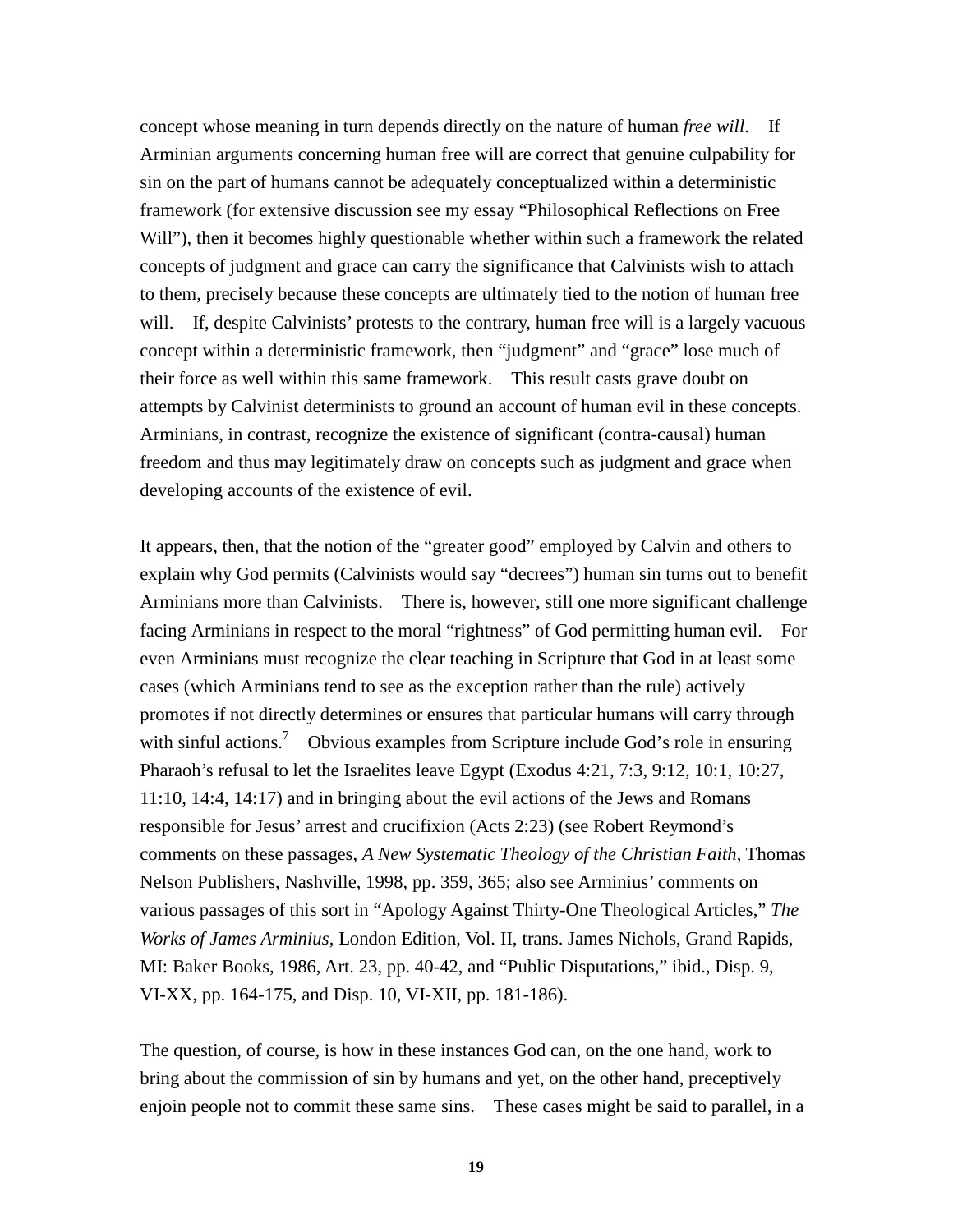more limited sense, the problem faced by Calvinists when they hold that God more generally decrees human sin. Though Arminians reject the notion of an exhaustive unconditional decree of all events of the sort envisioned by Calvinists, Arminians run into the same conceptual problem when they grant that God in certain specific cases promotes human sin. One might think of such cases from within the Arminian perspective as a "specific decree" of particular instances of human sin that stands in seeming contradiction to God's preceptive will.

The answer to this quandary for the Arminian, it seems to me, is again an appeal to the notion of a greater good, except that this time the greater good is not the preservation of human free will (which perhaps may well be overridden by God in some of these instances; see Note 7), but instead a greater good that is specific to the goals God wishes to achieve through the situation. For example, the greater good achieved by God's hardening of Pharoah's heart was the glory brought to God by Pharaoh's persistent resistance (Exodus 6:7, 9:16, 10:1-2, 11:9). The greater good achieved through the jealousy of the Jewish leaders and selfishness of the Roman authorities who brought about Jesus' crucifixion was the provision of an atoning sacrifice for the sins of humanity. In each case we can assume that, the circumstances of the situation being what they were (i.e., including the constraints placed on the situation by the results of the prior sins of men), the particular greater good in question could not have been achieved except through the agency of man's sinful actions. God's intention in bringing about the sinful state of affairs was therefore good (i.e., his intention was to achieve the greater good particular to that situation), with the result that he could justifiably and without guilt act to ensure that these sinful actions took place. In contrast, the human agent in such cases does not have in view the greater good but instead intends the sin for its own sake. As Calvin suggested (following Augustine; see discussion above), the human agent is for this reason guilty for his actions.

The above line of reasoning raises a question: If Arminians can resolve the dilemma of how God can work to bring about human sin in particular, exceptional cases (the "specific decree") by appealing to God's intention to achieve a *specific* greater good (i.e., not the general preservation of human freedom, but instead a greater good specific to the situation), why cannot *Calvinists* employ a similar tactic to explain God's exhaustive decree of all human sin (not the general appeal to the glory of God already critiqued above, but instead an appeal to a greater good specific to each situation). Such an approach has been called "meticulous providence" (Michael Petersen, *Evil and the* 

**20**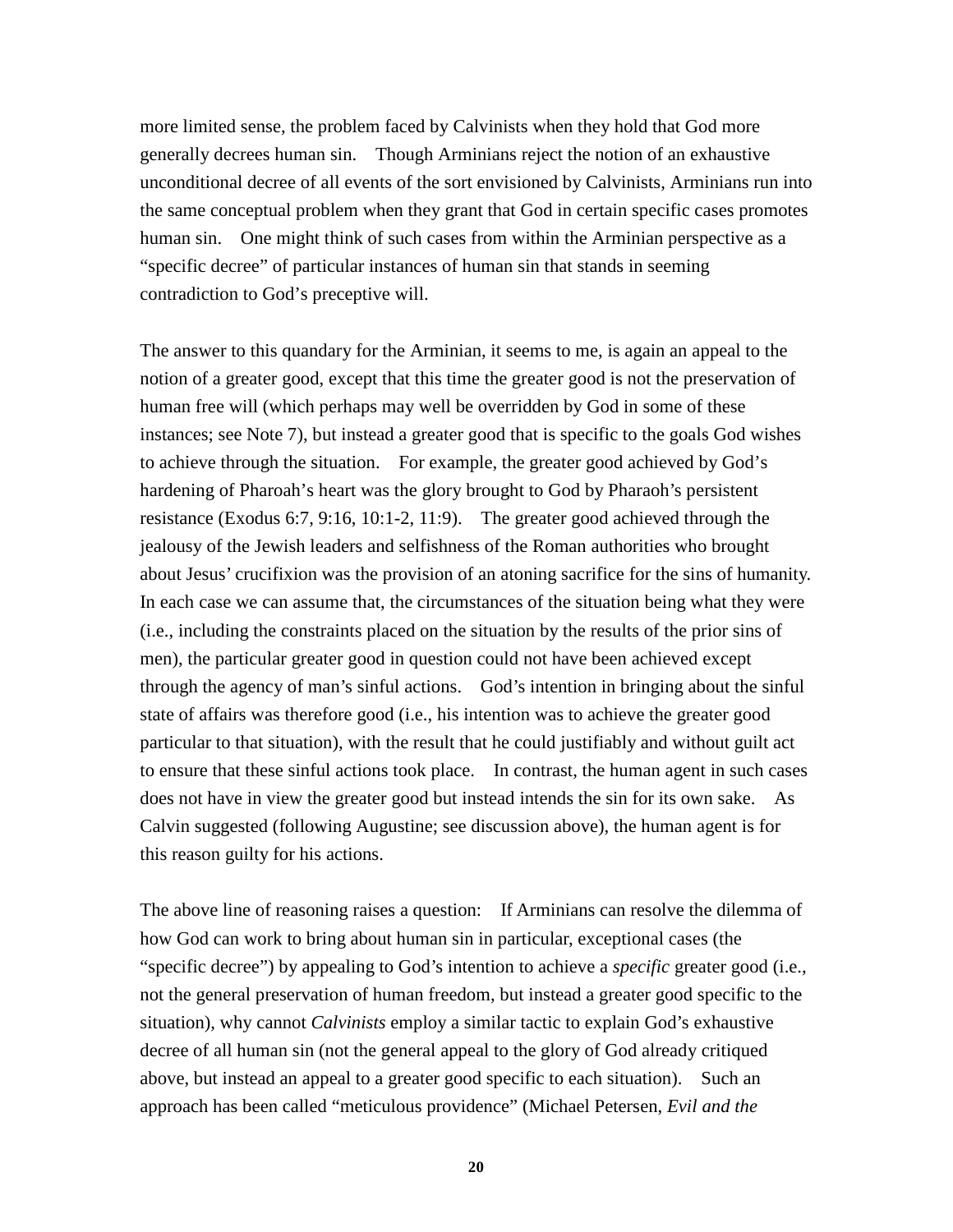*Christian God*. Grand Rapids, MI: Baker Book House, 1982), the idea that there exists a *specific* greater good counterbalancing *each and every* instance of human sin, or as William Hasker phrases it, "that every single instance of evil that occurs is such that God's permitting either that specific evil or some other equal or greater evil is necessary for some greater good which is better than anything God could have brought about with permitting the evil in question." Citing examples such as the Holocaust, Saddam Hussein's invasion of Kuwait, and the ethnic cleansing in Bosnia ("or a thousand more that could have been added"), Hasker concludes that such a proposal of meticulous providence "strains one's credulity almost beyond limits" (William Hasker, "A Philosophical Perspective," in *The Openness of God: A Biblical Challenge to the Traditional Understanding of God*. Downers Grove, IL: IVP, 1994, pp. 146-147). Indeed, it is not just "a thousand" more examples that could be added to those cited by Hasker, but multiplied billions upon billions throughout the course of human history—every single human sin that has ever been committed. I agree with Hasker that to posit a *specific* greater good offsetting each of these innumerable sins would not be a credible course for Calvinists to take. This perhaps explains why Calvinists are instead usually content to appeal to the general glory of God as the greater good justifying God's exhaustive decree (an appeal whose shortcomings I have already noted above).

To summarize this section, it seems to me that Arminians, ironically, are in a better position than Calvinists to make use of Augustine's and Calvin's appeal to the greater good as an answer to the moral question regarding God's seemingly contradictory wills toward human sin (i.e., how God can rightly permit or promote the occurrence of the same human sins that he proscribes). Arminians may build on the Free Will Defense to argue that God permits (not decrees) all human evil because to do so is the only way to preserve significant human freedom, which in turn achieves the greater good of making possible significant love relationships between God and man and among men. In addition, Arminians may account for special cases in which God promotes particular instances of human sin (the "specific decree") by arguing that in each such case there is a specific greater good that can only be realized through the occurrence of that sin. God is guiltless in such cases because his intention in promoting the sin is the attainment of the greater good, whereas the human agent involved remains guilty because his intention rises no higher than the sin itself. Calvinists also commonly appeal to the notion of a greater good in accounting for God's willing of human sin; specifically, they appeal to the magnification of the glory of God achieved through the display of God's wrath and mercy on sinners as the greater good justifying God's decree of all human sin. I argued,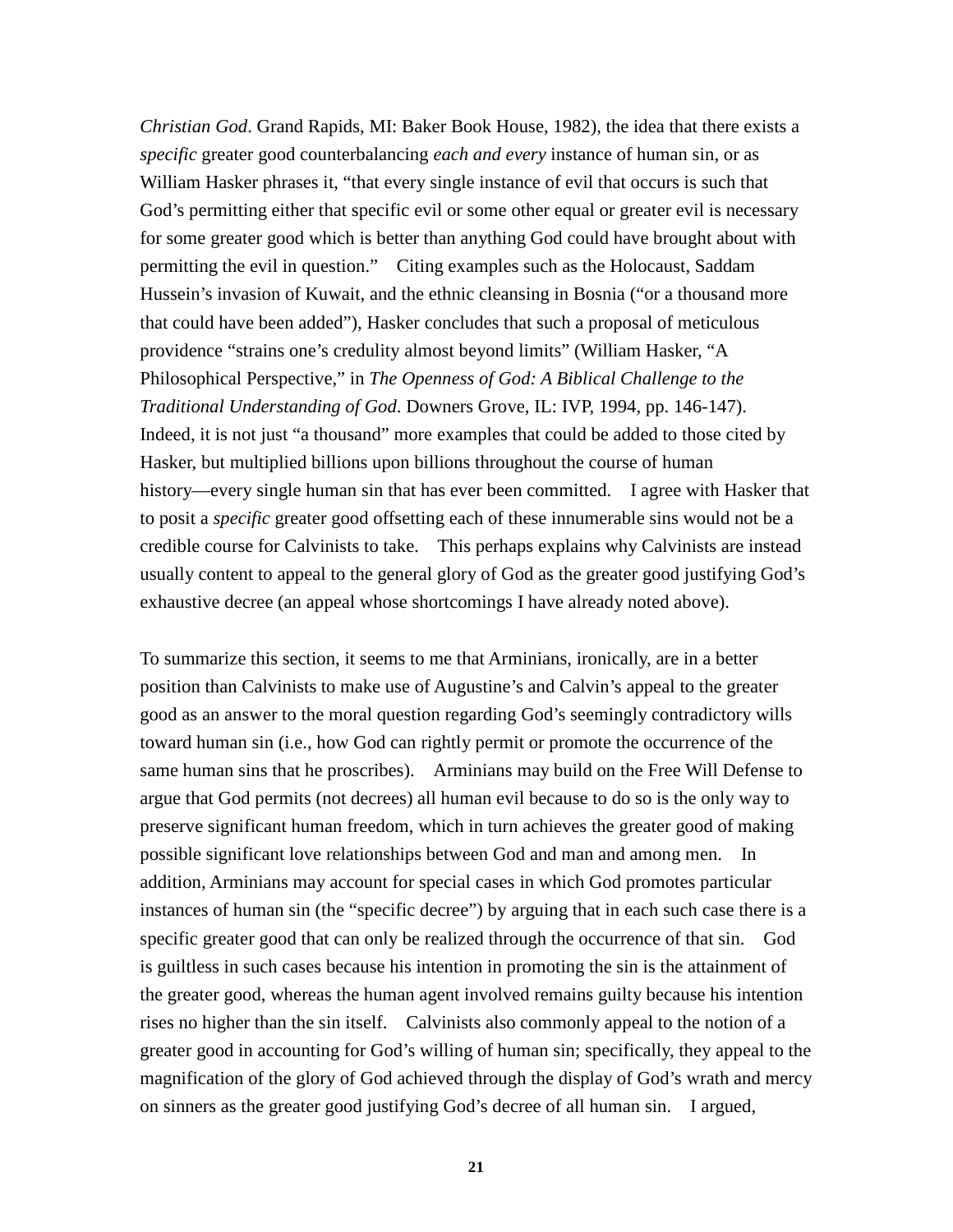however, that this Calvinist appeal to God's glory fails to gain anything over the Arminian alternative, given that God can also display his wrath and mercy (and thereby magnify his glory) equally well within the Arminian worldview and, what is more, without having to compromise significant human freedom and the significant relationships made possible by such freedom. In addition, I argued that the concepts of wrath and mercy assumed in the Calvinist account lose much of their force in a system that fails to recognize significant (contra-causal) human free will. Finally, I argued that Calvinists may not appeal to a meticulous providence as an alternative justification for God's decree of human evil for the simple reason that the number of sins involved (every human sin ever committed) is too high to make this a credible alternative. It appears, then, that Calvinism is left without a satisfactory answer to the "moral question" of how God can rightly decree human sin and simultaneously proscribe it through his preceptive will. I conclude, therefore, that Arminianism presents the more reasonable alternative in this respect.

### **C. The Logical Question Revisited**

Before proceeding in Part III to the question of God's will(s) regarding the scope of salvation, let me first pay off the promissory note that I left the reader at the end of Section II.A above; that is, let me suggest a tentative resolution to the apparent logical contradiction involved in God having opposing wills toward human evil. Logically speaking, how can God on the one hand will that humans sin (i.e., via his permissive will, which, I will assume based on the preceding arguments, is nondecretive in nature and is justified by the greater good made possible through the preservation of significant human freedom) and yet on the other hand will that humans *not* sin (i.e., via his preceptive will)? I argued earlier that Francis Turretin's attempt to resolve this paradox failed. John Calvin, in contrast, chose to leave the paradox unresolved by assigning it to the realm of divine mystery. I do not disparage Calvin in this regard; it may be that we too will ultimately conclude that no satisfactory solution to this logical paradox is available, in which case it would be the course of wisdom to follow Calvin's example.

Perhaps it would be premature to give up entirely on the problem just yet, however, for it seems to me that this logical question regarding God's opposing wills does not have the air we would expect of a true divine mystery. For one thing, the phenomenon is not limited to the divine realm, but holds true within the human realm as well, it being clearly possible for a human agent to hold seemingly contradictory wills at once. John Piper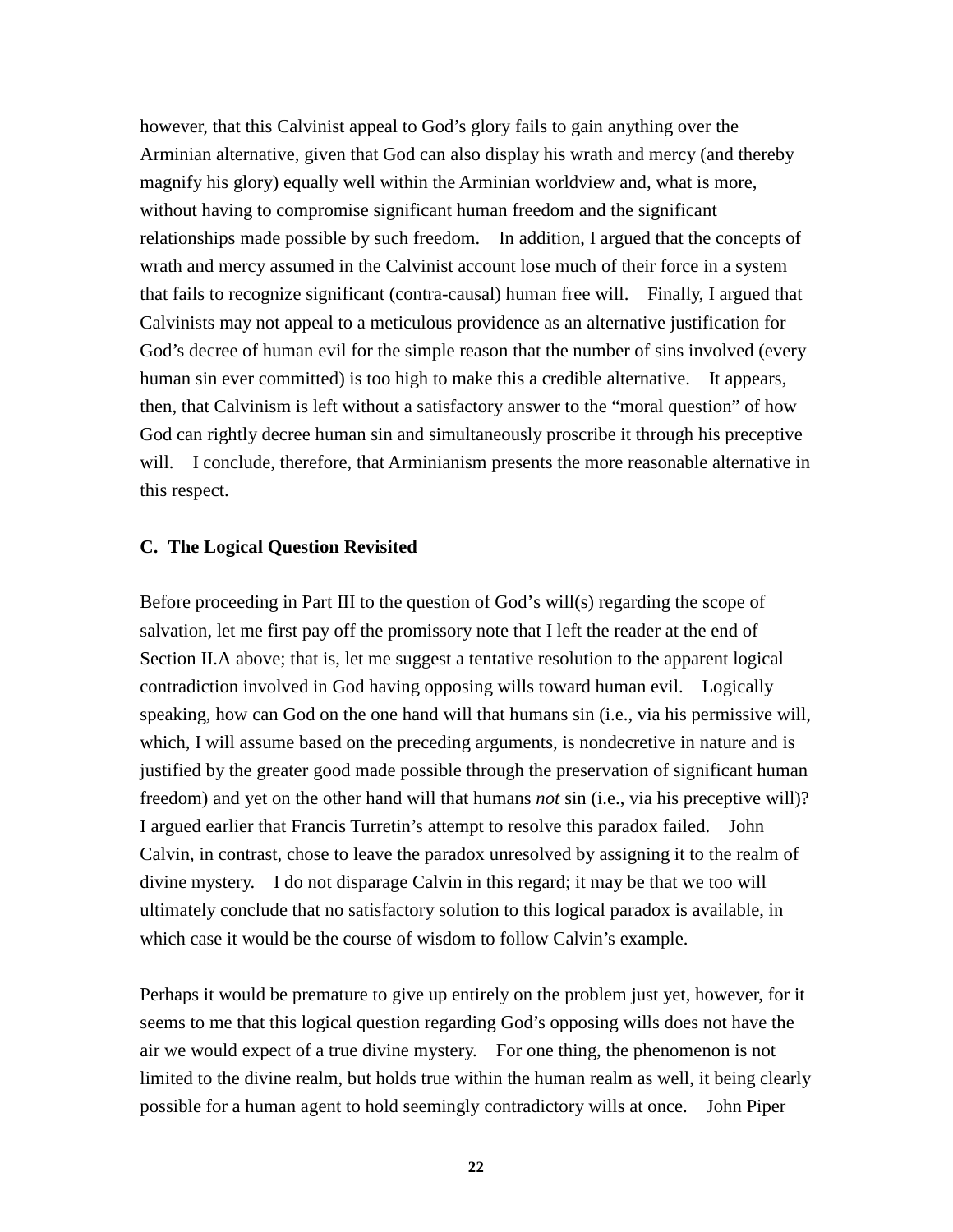("Are There Two Wills in God?" in *Still Sovereign: Contemporary Perspectives on Election, Foreknowledge, and Grace*, Thomas R. Schreiner & Bruce A. Ware (Eds.), Grand Rapids, MI: Baker, 1995, 2000, p. 128) shares an example from Robert L. Dabney ("God's Indiscriminate Proposals of Mercy, as Related to his Power, Wisdom, and Sincerity," in *Discussions: Evangelical and Theological,* vol. 1, Edinburgh, 1890; Banner of Truth Trust, 1967, pp. 282-313), who drawing from Chief Justice Marshall's *Life of Washington* tells the story surrounding George Washington's signing of the death warrant for a certain traitor named Major Andre. The gist of Dabney's illustration is that Washington felt compassion for the traitor and yet simultaneously was moved by higher principles of wisdom, duty, patriotism, etc., to nonetheless sign the warrant for his execution. Clearly, Washington simultaneously both wanted and did not want Major Andre to die. More mundane examples of this sort could easily be multiplied from each of our own lives. Standing on the edge of the diving board, my daughter both wants and doesn't want to experience her very first dive into the water. Sitting on the edge of my son's bed, I both want and do not want to apply the spanking that he has just earned. Peering into the refrigerator, the person struggling with a diet both wants and does not want to eat that slice of chocolate pie. If we humans can hold in tension such a wide range of conflicting emotions and desires, surely God in a much more profound and pure sense is capable of simultaneously willing and not willing certain actions in regard to humans, even if we do not know quite how to characterize this phenomenon.

Recognizing that a full and satisfactory analysis, if possible at all, is far beyond the scope of this essay, I will nonetheless hazard a preliminary explanation of how God can logically both will and not will a human agent to sin. The key to unlocking the paradox, it seems to me, is to recognize (as I have argued above) that whenever God wills humans to sin it is always for the attainment of some greater good. This is true both in the case of God's general permissive will allowing humans to exercise significant human free will to sin (a permissive will on God's part that I take to be nondecretive) and in the case of God's particular will to promote specific sins in special cases for the attainment of a specific greater good. In each case, God's will for the human agent to sin is strictly subordinate to his will that the greater good be achieved. The former will (that the human agent sin) is thus necessarily embedded within the latter will (that the greater good be achieved) and cannot be considered in isolation from it. God's will in such cases is never simply a desire *that man sin,* but instead it is a desire *that man's sin achieve the greater good*. 8 God does *not* desire that the human agent sin *in isolation from* the achievement of that greater good. Consequently, God's will that the human agent sin

**23**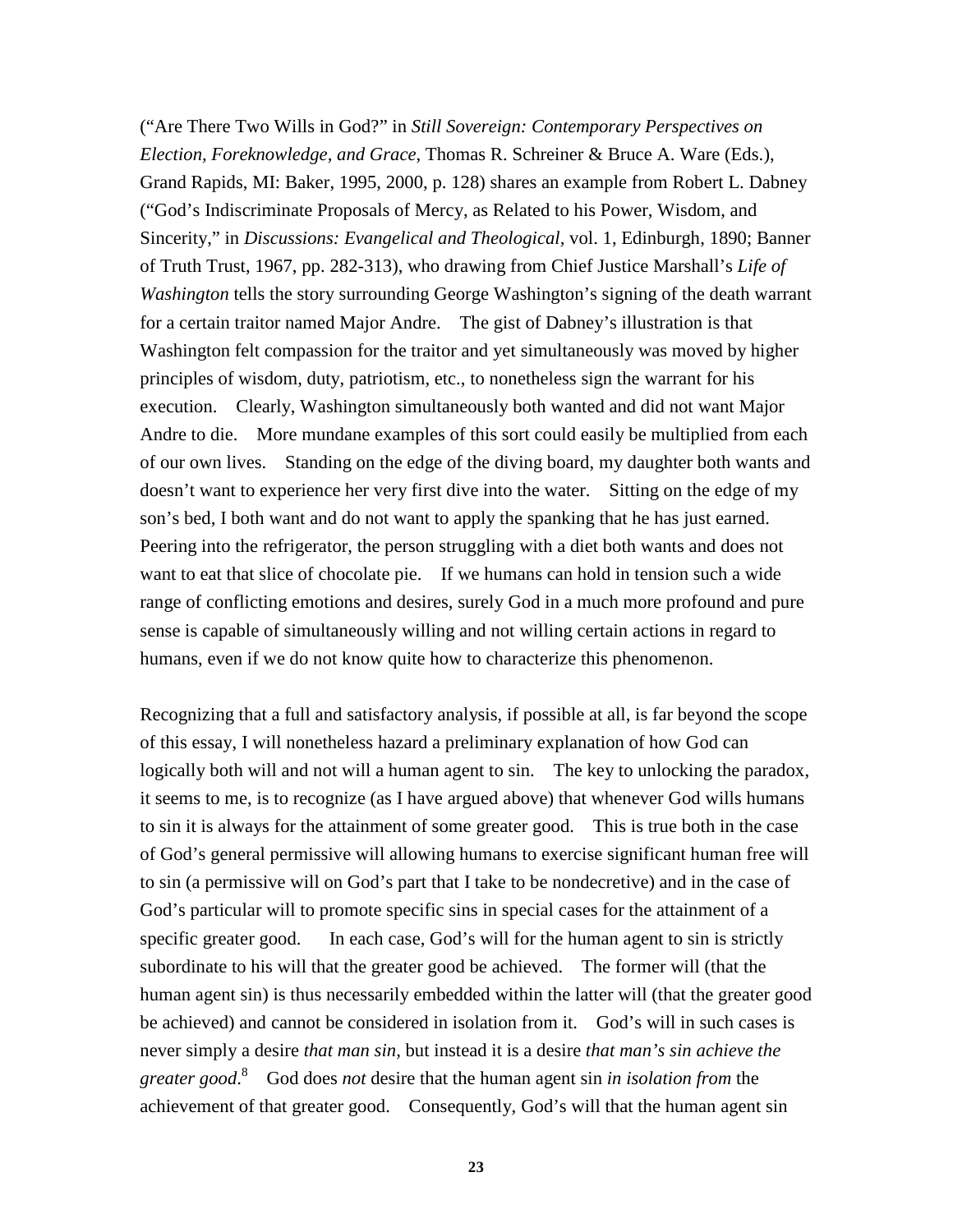cannot be isolated in such a way as to directly oppose it to God's preceptive will that the agent not sin. If these two wills thus framed cannot be directly opposed, then the apparent contradiction between them disappears.

To the extent that, as argued in Section II.B above, Calvinism does not have legitimate recourse to an argument from the greater good to justify an exhaustive divine decree (i.e., because the Calvinist appeal to God's glory as the greater good depends on notions of wrath and mercy that are without sufficient foundations given the Calvinist understanding of human freedom), then to that extent Calvinism cannot use the explanation just proposed as a means to resolve the apparent conflict of wills within God. Arminianism, in contrast, may employ the above explanation precisely because Arminianism has a more legitimate recourse to arguments from the greater good (see Section II.B).

## III. God's Wills Toward the Scope of Salvation

I now will move to the last major portion of this essay that deals with the question of God's seemingly contradictory wills toward the scope of salvation. As noted in the introduction earlier, both Calvinists and Arminians must account for how an omnipotent God can will that everyone be saved and yet ultimately save only some. This dilemma is again most apparent for Calvinists, who believe that God unconditionally elects to save only a portion of humanity. The question then arises how God can be said to truly will the salvation of all people if he takes unilateral steps to provide for the salvation of only some. For their part, some Calvinists have countered that the Arminian conception of God is too weak, positing as it does a God who wills all to be saved but who appears unable to bring about this outcome. How can God truly be considered God, they argue, if his will to save is not efficacious--if it can be thwarted as the Arminians contend?

## **A. The Logical Question Regarding the Scope of Salvation**

This question of God's wills toward the scope of salvation, like the question of God's wills toward human evil, can be approached from both a logical perspective as well as a moral perspective. Often, Arminians charge Calvinists with entertaining a *logical* contradiction between God's decretive and preceptive (or moral) wills in this regard. Randall Basinger, for example, asks: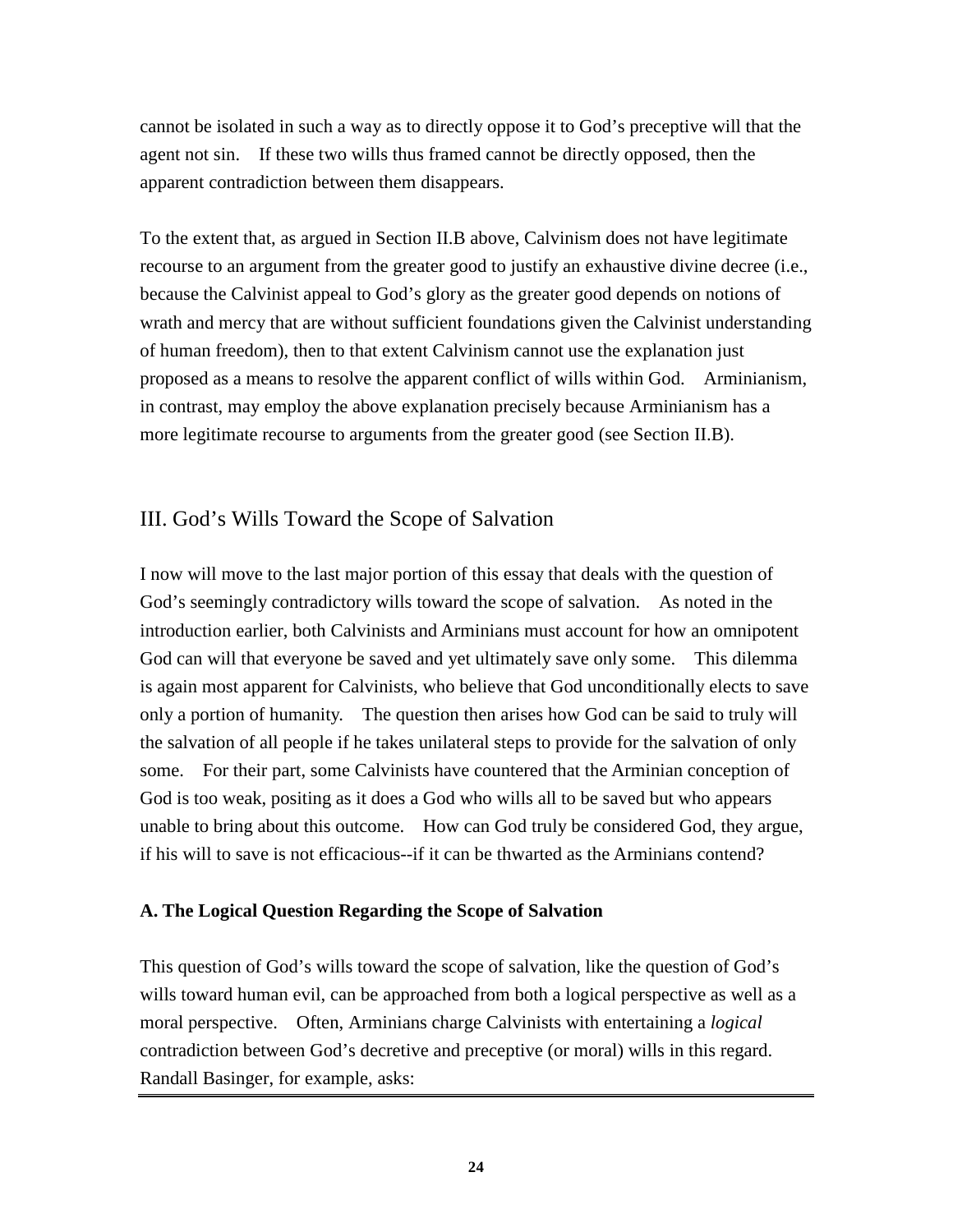"Just what is the relationship between God's two wills [i.e., within Calvinism]? They seem to be at cross purposes. For example, his moral will is that all be saved. Yet his sovereign will is that not all be saved. What is the *real* will of God? Obviously it must be the sovereign will, because this is what God ultimately brings about. But what then of the moral will? In what sense is it real; to what extent does it reveal something about God? The Calvinist appears to face an unresolvable dilemma. If God's moral will represents what God really wants to happen, then human sin really thwarts God's will. But then God is not sovereign. On the other hand, if God is sovereign, then the human will cannot be outside of the divine will. But then how can it be true that God really does not want humans to sin?" ("Exhaustive Divine Sovereignty: A Practical Critique," in *The Grace of God and the Will of Man*, ed. by Clark H. Pinnock, Minneapolis, MN: Bethany House, 1989, pp. 201-202)

Basinger's confusion here arises from his insistence that there be only one "real" will of God, an insistence which in turn arises from a failure to recognize that rationale agents can simultaneously hold multiple wills. As was noted earlier, it is possible for me to at once both want and not want to spank my child, or for General Washington to both want and not want to sign the death warrant for a traitor. Though this tension between multiple wills may be difficult to characterize, it will not help to deny its existence. This is especially the case in view of the fact that, as noted earlier, Arminians themselves must recognize multiple wills in God, as when God works to bring about the commission of human sin in exceptional cases (the "specific decree") despite the fact that such sin is proscribed by God's own moral law (see Section II.B above), or as when God wills for all to be saved and yet clearly does not will to exercise his omnipotence in such a way as to bring about this result.

Both Arminians and Calvinists, then, must recognize that it is *logically* possible for God to hold multiple wills in tension.<sup>9</sup> This is true in regard to God's wills toward the scope of salvation just as it was true in regard to God's wills toward the existence of human sin. In Section II.C above I proposed a resolution to the logical paradox of God's multiple wills toward human sin, suggesting that in such cases God's permissive will is never simply a desire *that man sin,* but instead it is always a desire *that man's sin achieve the greater good* (which, according to the Arminian understanding outlined earlier, is the preservation of significant human freedom and significant relationships in the general case, or some particular greater good in specific cases). There is thus no contradiction

**25**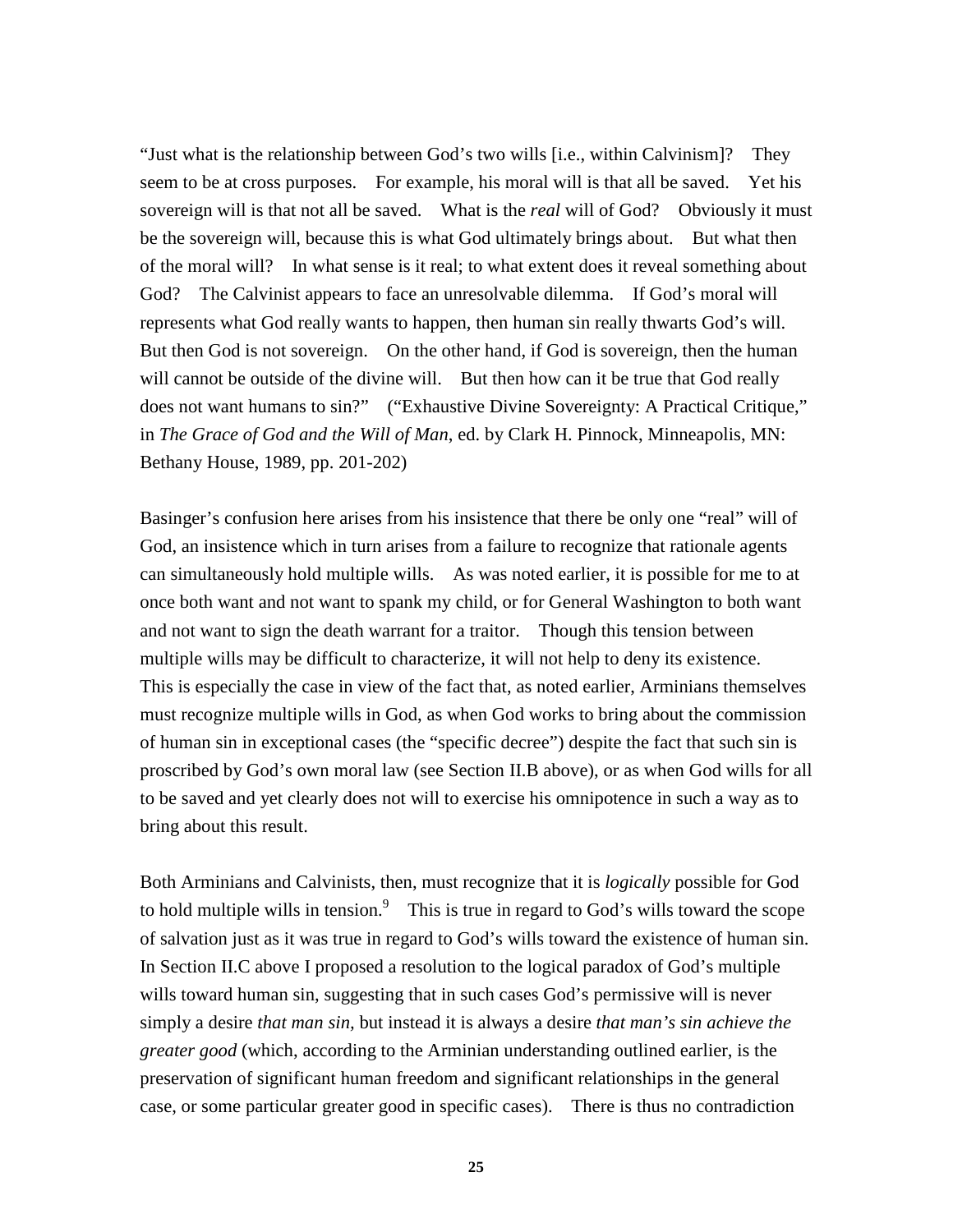between this statement of God's permissive will and the complementary preceptive will of God *that man not sin*. Similarly, in the case of God's will toward the scope of human salvation we can resolve the logical paradox by drawing on the notion of a greater good. That is, we may say (to put it in Arminian terms) that God never wills simply *that a given person not be saved*, but instead he wills only *that a person not be saved apart from the (significantly) free exercise of that person's will to have faith in Christ*. Stated this way, there is no logical contradiction between this will of God and his additional will *that all people be saved*. The latter will is merely contingent upon (or subordinate to) the former will, in view of the greater-good status of significant human freedom and significant relationships. As before in the case of God's wills toward human sin, it seems to me that Calvinists may have difficulty applying a parallel greater-good solution to the logical paradox concerning God's wills toward the scope of human salvation, given that the greater good to which Calvinists typically appeal (i.e., the magnification of God's glory through the display of his wrath and mercy) depends on notions of wrath and mercy that are without sufficient foundations given the Calvinist understanding of human freedom (see Section II.C above and my essay "Philosophical Reflections on Free Will").

#### **B. The Moral Question Regarding the Scope of Salvation**

It is, however, in reference to the moral dimension of God's wills toward the scope of salvation that the inadequacies of Calvinism vis-à-vis Arminianism are more clearly seen. The moral question concerns whether God can remain *morally upright* if he on the one hand wills that all people be saved and yet (in perhaps a complementary or subordinate sense) on the other hand wills that only some people ultimately experience salvation. Is God really being fair, just, honest, and loving toward humans to exercise his will(s) in this way? As was the case with the moral question regarding God's wills toward human evil, both Calvinists and Arminians typically respond to the moral question regarding God's wills toward human salvation by appealing to some notion of a greater good. Not surprisingly, the answers to the moral question in regard to the scope of salvation closely mirror the answers given earlier in regard to human evil. John Piper represents the standard Calvinist position when he argues that God genuinely and with good intention wills that all people be saved, but that he wills even more so the magnification of his own glory through the display of his wrath and mercy in the unconditional election of some individuals to salvation and of others to damnation ("Are There Two Wills in God?" in *Still Sovereign: Contemporary Perspectives on Election, Foreknowledge, and Grace*, Thomas R. Schreiner & Bruce A. Ware (Eds.), Grand Rapids, MI: Baker, 1995, 2000, pp.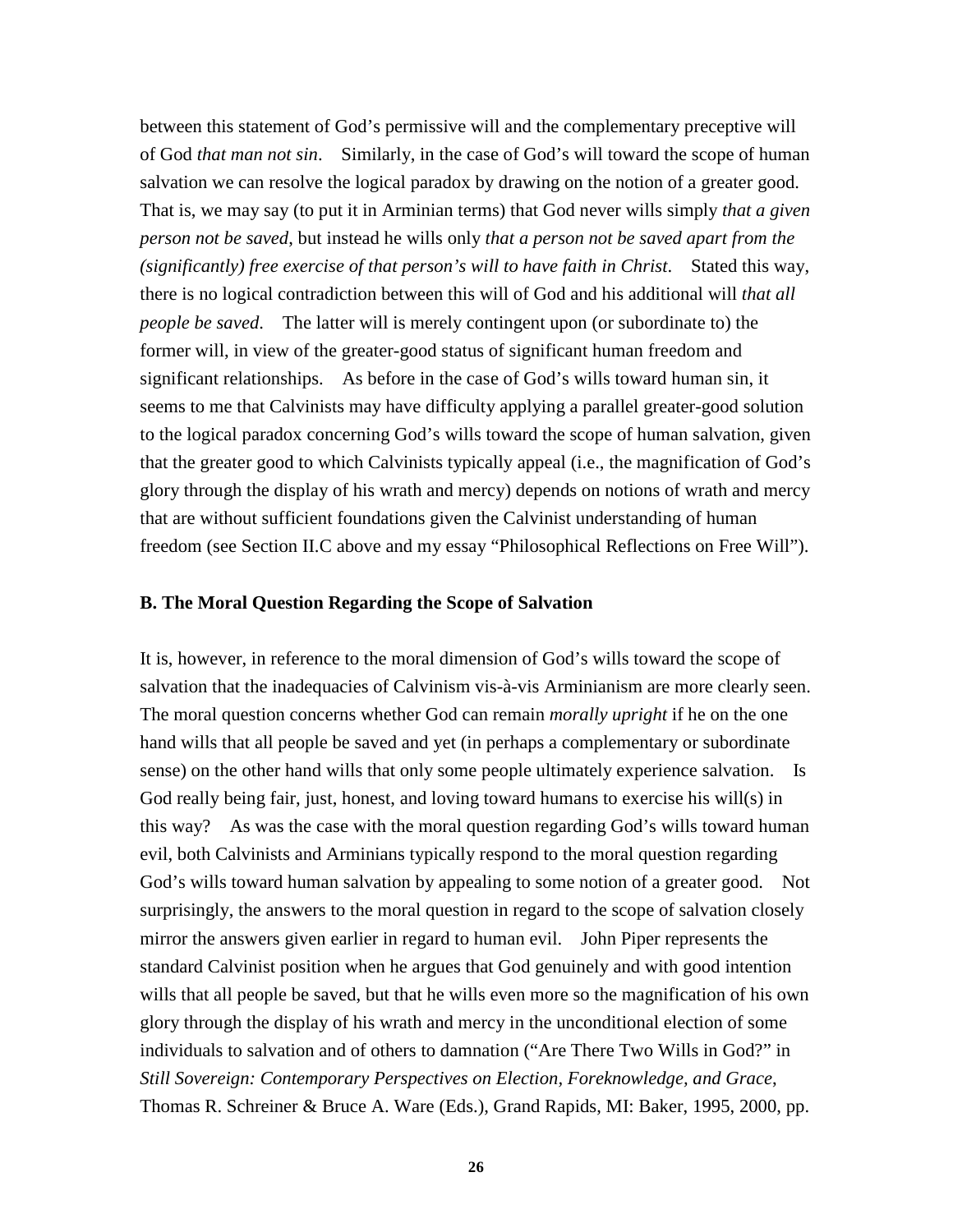107-131). The result within Calvinism is that only the (unconditionally) elect are ultimately saved. Arminians in their turn argue that God genuinely and forthrightly wills that all people be saved, and yet this will is conditioned on the greater good of the preservation of significant human free will and the significant relationships between God and man (and among men) that it makes possible. The result is that only those who freely choose to accept God's offer of salvation will ultimately be saved.

#### **1. Assessing the Calvinist Response**

Do these responses to the moral question make sense? Considering first the Calvinist response more closely, we are compelled to ask the following: Granted that God desired to magnify his glory through the display of his wrath and mercy, why is it morally necessary that he unconditionally decree the majority of the human race to eternal damnation in order to achieve this?<sup>10</sup> Could not this same goal (the magnification of his glory through the display of mercy and wrath) be attained within the Arminian worldview as well? As I argued earlier (Section II.B), a God who preserves significant human freedom still has ample opportunity to display his wrath and mercy upon the human race, as indeed Arminians interpret the actual world to demonstrate (Arminius seems to have recognized this point; see *The Works of James Arminius*, London Edition, Vol. I, trans. James Nichols, Grand Rapids, MI: Baker Books, 1986, p.655). This goal can be attained within the Arminian worldview without unilateral action on God's part in the form of an unconditional individual election, and without sacrificing significant human freedom and the significant relationships made possible by it. If the Calvinist regroups and argues that it is instead the display of God's sovereign right to unilaterally determine the destiny of his creation (rather than the display of his wrath and mercy per se) that achieves the greater good of magnifying his glory within the Calvinist worldview, then (as in Section II.B) I would argue to the contrary that the Bible does not ground God's glory in the exercise of unilateral action, but rather in the merits of his incomparable moral nature (see my essay "Does Arminianism Diminish God's Glory?"). Unless the Calvinist can come up with some other greater good by which to justify God's will to unconditionally elect only some to salvation, then, it appears that Calvinism presents a conjunction of wills within God (i.e., his will that all be saved and his will to elect only some to salvation) that remains morally suspect.

Moreover, it can be argued that to the extent the Calvinist doctrine of unconditional particular election grounds that election in an eternal decree of God rather than in the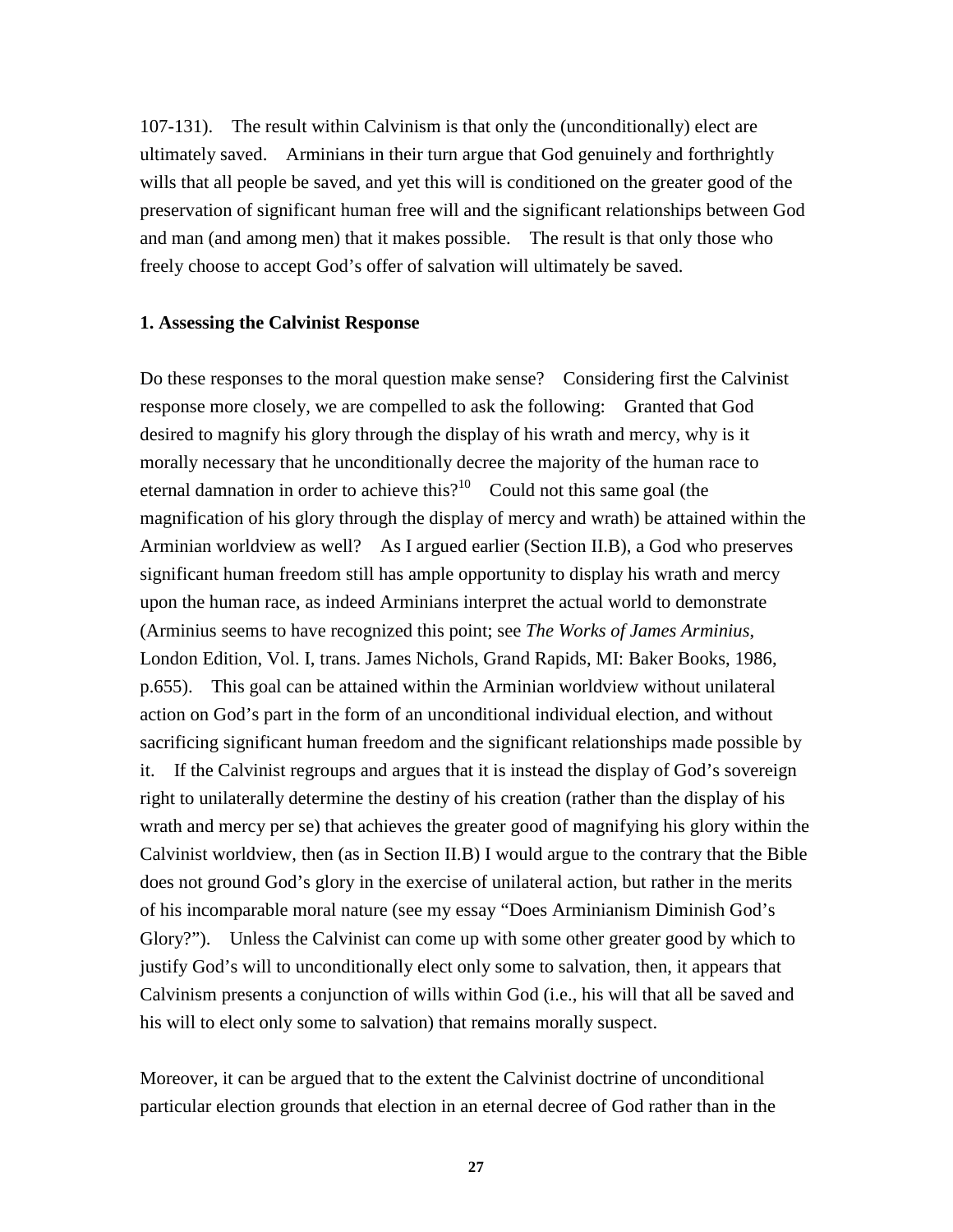person and redemptive acts of Jesus Christ (our election is "in Christ," Ephesians 1:4), to that extent it actually *detracts* from the glory of God, because it is Christ himself who is the very "radiance of God's glory" (Hebrews 1:3; also 2 Corinthians 4:6). As William MacDonald says, commenting on the repetition of the phrase "in Christ" in Ephesians 1:3-14, "One must not talk about election without mentioning Christ in every breath—not mechanically—but in recognition of the truth that there is not a chance of being chosen outside of him" ("The Biblical Doctrine of Election," in *The Grace of God and the Will of Man*, ed. Clark H. Pinnock, Minneapolis, MN: Bethany House, 1989, p. 222). Robert Shank argues at some length in his book *Elect in the Son: A Study of the Doctrine of Election* (Minneapolis, MN: Bethany House, 1970, 1989) that Calvinism indeed diminishes the centrality of Christ in election. Commenting on the Calvinist Canons of Dort, Shank states: "Here Christ is not the ground of election, and the election becomes *in abstractio*, for the choosing stands as a thing apart and prior to the Cross, with Christ and His act of atonement merely an accessory after the fact. . . . In such a view as Calvin's and Dort's, Christ is not the *fundamentum* of election that the Scriptures declare Him to be" (p. 67). Shank likewise notes that election in Calvin's view "proceeds" exclusively from a determinant decree prior to creation, in which case the 'decision' in Gethsemane [see Matthew 26:52-54] was *not* a decision and the whole redemptive career of Christ becomes symbolic rather than authentic" (pp. 66-67). In a related vein, MacDonald warns against inverting God's grace and his will "so as to make the doctrine of grace subordinate to election. . . . Attempts to make [unconditional] individualistic election the absolute of a theological system finally succeed in doing so by backing away from the contingencies of grace for the certainties of decrees that people are helpless against. God's love for the whole world is then called into question, and it becomes easy to conceive of him as a potentate like the Muslim God, who loves most to impose his will, and *whose identity and image are conceptualized totally apart from Christ*" (William G. MacDonald, "The Biblical Doctrine of Election," in *The Grace of God and the Will of Man*, ed. Clark H. Pinnock, Minneapolis, MN: Bethany House, 1989, pp. 224-225, emphasis added).<sup>11</sup> Instead of the Calvinist doctrine of unconditional particular election, both MacDonald and Shank espouse a conditional corporate view of election (I will discuss this concept momentarily), which allows the election of God to be firmly grounded in the person of Christ.

Arminius raised the same objection to Calvinism's emphasis on an unconditional election, specifically as it is expressed in the supralapsarian Calvinist view: "This doctrine is highly dishonourable to Jesus Christ our Saviour. For, (1.) it entirely excludes him from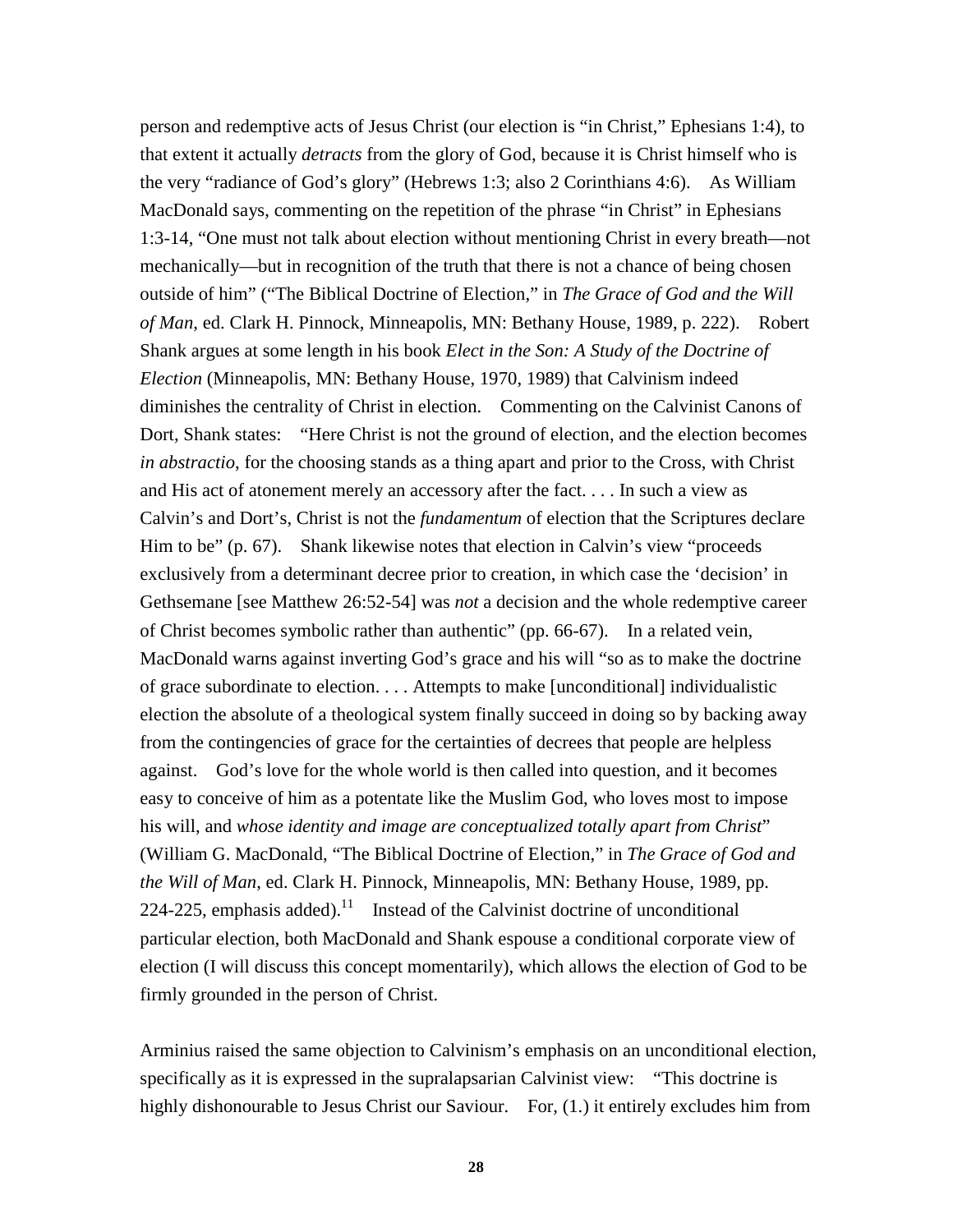that decree of predestination which predestinates the end: and it affirms, that men were predestinated to be saved, before Christ was predestinated to save them; and thus it argues, that *he is not the foundation of election*. (2.) It denies, that Christ is the meritorious cause, that again obtained for us the salvation which we had lost, by placing him as *only a subordinate cause* of that salvation which had been already foreordained, and thus only a minister and instrument to apply that salvation unto us. This indeed is in evident congruity with the [supralapsarian Calvinist] opinion which states, 'that God has absolutely willed the salvation of certain men, by the first and supreme decree which he passed, and on which all his other decrees depend and are consequent:' If this be true, it was therefore impossible for the salvation of such men to have been lost, and therefore unnecessary for it to be repaired and in some sort regained afresh, and discovered, by the merit of Christ, who was fore-ordained a Saviour for them alone" ("A Declaration of the Sentiments of Arminius," *The Works of James Arminius*, London Edition, Vol. I, trans. James Nichols, Grand Rapids, MI: Baker Books, 1986, pp. 630-631, *sic*; see also Vol. III, "Examination of Perkin's Pamphlet," p. 303).

In view of these observations, we may conclude that not only does Calvinism fail to provide a valid "greater good" that might justify God's choice to elect only a portion of humanity to salvation (see my first objection above), but that Calvinism's emphasis on unconditional particular election also has the effect of shifting the ground of election away from Christ and to a timeless decree lacking any clear relation to the person and work of Christ or to the grace of God *as it is revealed in Christ*. In view of the fact that Christ is "the radiance of God's glory" (Hebrews 1:3), such an understanding of election runs the risk of actually detracting from the glory of God.<sup>12</sup>

Calvinism's emphasis on election as being grounded in the eternal determinative decree of God risks having a similar diminishing effect on the concept of faith. Faith receives a strong emphasis in the Bible as being a central component to salvation, *the* central component from the standpoint of human involvement in the process of salvation (Luke 18:8; Acts 20:21; Romans 1:17; 3:28,31; Romans chp 4; 2 Corinthians 5:7; Galatians 2:20; 3:22,26; 5:6; 1 Timothy 1:4; 6:12; Hebrews 10:38; Hebrews chp 11; 1 John 5:4). Indeed, often the Bible refers to the whole of Christian religion and practice simply as "the faith" (e.g., Acts 6:7; Galatians 1:23; Philippians 1:25; 1 Timothy 1:2). Within a monergistic system such as Calvinism, however, in which all human involvement in salvation is absolutely determined by the inexorable divine decree, faith is no longer a significant free act but instead becomes to some extent incidental or symbolic. Granted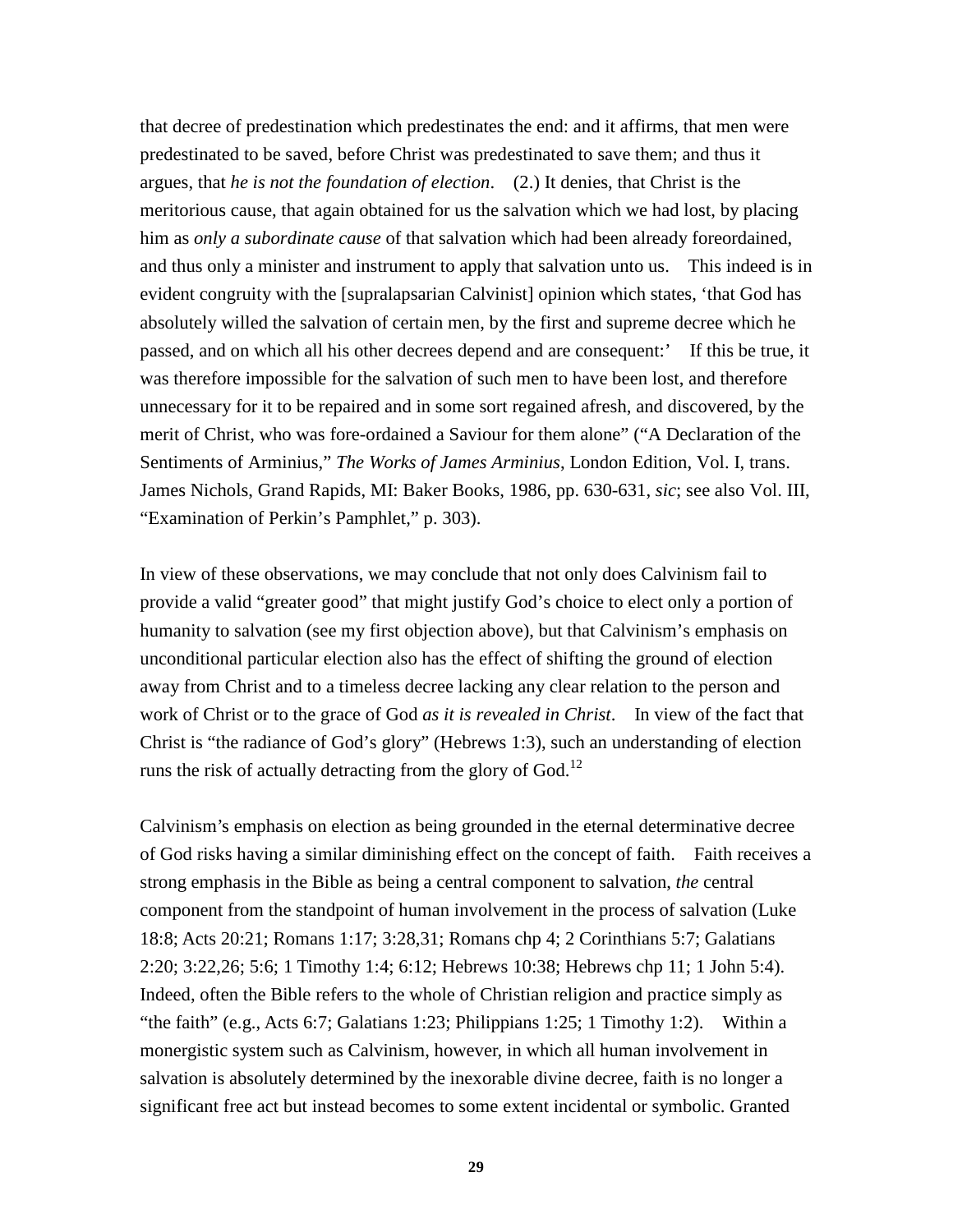that Calvinists stress *sola fide*, my point here is simply that the looming priority of the all-determining decree within Calvinism tends to diminish the significance and efficacy of all else within the system, not only the person and work of Christ himself (as noted above), but the role of faith as well. While some Calvinists may applaud this outcome (given that the decree is merely an expression of the absolute will of God, thus the will of God is magnified in this view), it is in my view questionable whether this perspective maintains the proper biblical balance.

There are, as well, other difficulties of a moral nature presented by the Calvinist claim that God wills a unilateral, unconditional particular election. One of the most important of these problems concerns the relationship of such an election to the *universal offer* of God to all mankind that they be saved. The universal extent of God's offer is evident in numerous passages (e.g., Isaiah 55:1,7; John 3:16; Revelation 22:17). As Jesus stated in Matthew 11:28, "Come to Me, *all* who are weary and heavy-laden, and I will give you rest." Does not an unconditional election undermine the truthfulness of this universal offer of salvation to all? How can God be said to honestly and forthrightly offer salvation to those to whom he has already decided not to give the ability to accept that offer? What content does such an offer really have for those to whom God refuses to grant repentance and faith? The conjunction of an unconditional election and a universal offer of salvation would appear to be a double-dealing on God's part at best.<sup>13</sup>

It will not help the Calvinist in this regard to employ a compatibilist understanding of human free will and argue that God is dealing fairly and honestly with the nonelect because they do not *want* to accept God's offer of salvation. The content of the nonelect's desires matters little if those desires have themselves been decisively determined by the outworking of the decree of God. To better see this, imagine, for example, a first grade teacher who promises her charges that each will receive a special gift at the end of the school year. The gift that the teacher has in mind is the same for each student, and it is indeed a marvelous gift. The teacher, however, for reasons known only to her, has her favorites in the class. So then, each day during naptime as the students are all soundly snoozing on their floor mats, the teacher goes around and whispers in each ear, careful not to wake the students. To her favorite students she whispers, "You're going to love this gift I will give you; it is wonderful, fabulous, amazing!" To the other students she whispers, "You do not want this gift; it is yucky, awful, and will bring you great pain." This continues each day without the student's conscious awareness, until the final day of the school year arrives. The teacher stands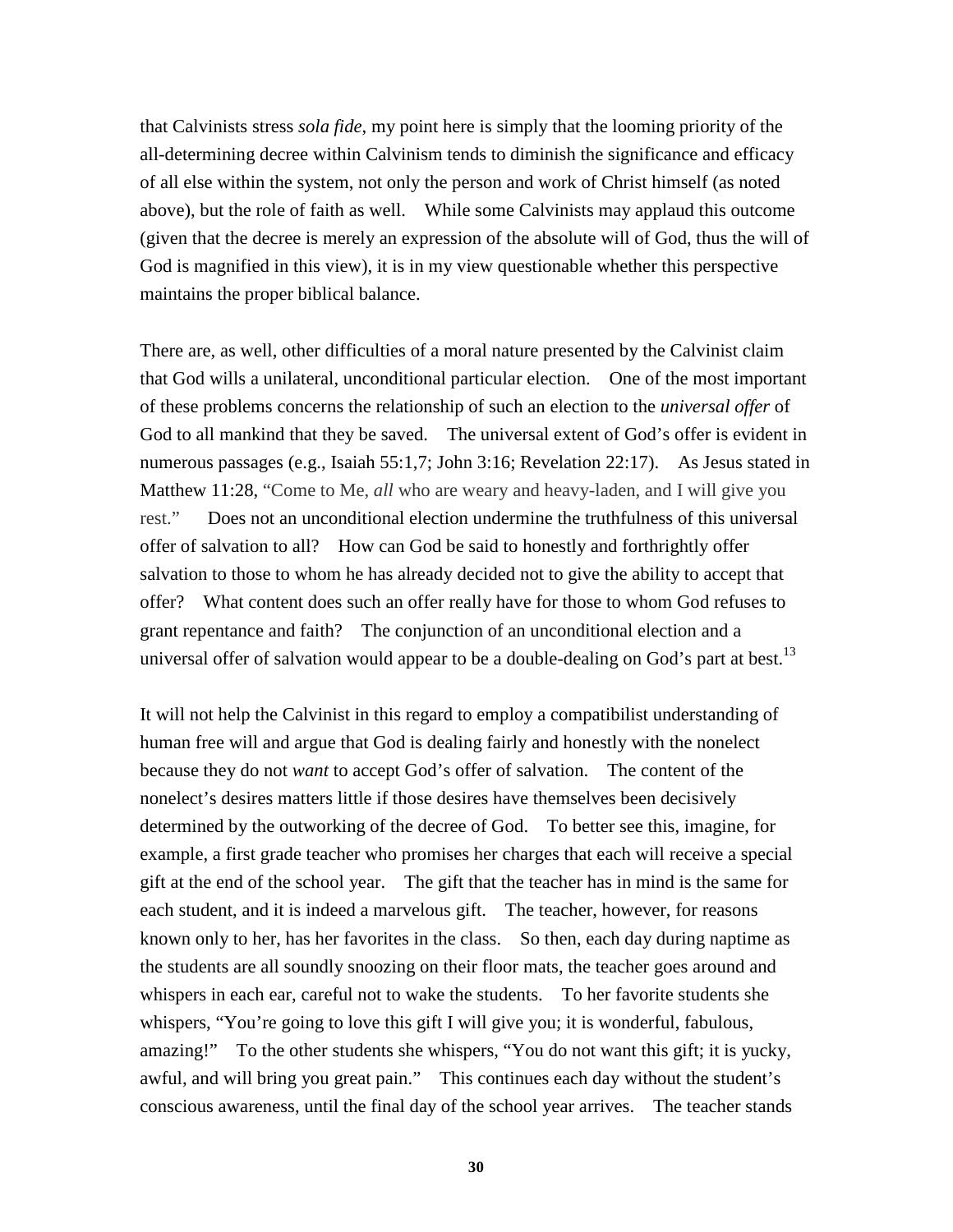before the class with a large bag full of enticingly wrapped presents. She calls each student to the front and offers him or her one of the gifts. The power of her subliminal suggestions still ringing in the students' subconscious realms, each of the favored students consistently and enthusiastically accepts the gift, whereas each of the disfavored students consistently turns down the offer, choosing to return to his or her seat empty-handed. Now, despite the fact that each student chose exactly as he *wanted* to choose (the standard compatibilist defense), could it be said that the teacher has dealt honestly and straightforwardly with her students?

It seems to me that Calvinism places God in a similar position. We are taught within Calvinism that God unilaterally and unconditionally predetermines the eternal destiny of each person and (within compatibilist Calvinism) renders this predetermination certain by decisively conditioning each and every human desire. God thus conditions the desires of the nonelect so as to ensure that they will ultimately reject the gospel, and he conditions the desires of the elect so as to engender within them faith and repentance to salvation. This parallels the actions of the teacher in the above analogy, though of course the teacher's powers of subliminal persuasion were only relative, whereas God's ability to condition the desires of human agents is absolute. If anything, then, the analogy understates not overstates the moral predicament in which Calvinism seems to place God. How can his universal offer of salvation be considered morally legitimate if God decisively conditions the nonelect to uniformly reject this very same offer?

The problem being dealt with here concerns not so much God's right to unilaterally and unconditionally elect only some to salvation, but instead the *conjunction* of this hypothesized limited election with a *universal offer* of salvation. Even if we were to grant Calvinism a legitimate appeal to the greater good of God's glory as justification for his willing an unconditional non-universal election (something I am not ready to grant, for reasons stated earlier), the same sort of reasoning would not be available to justify God's issuing of a universal offer (sometimes referred to as the external call) to salvation. That is, there appears to be no *compelling* reason for God to have extended this offer or call *universally*.<sup>14</sup> God could just as effectively have displayed his unilateral right to elect whom he chooses (thereby magnifying his glory, given Calvinist assumptions) without having made a universal offer of salvation, either by making his external call and his unconditional election coextensive, or at the very least by changing the external presentation of the offer from the easily misunderstood "whoever will" (John 3:16) to a clear "*only the elect can*." In that way, there would have been no question or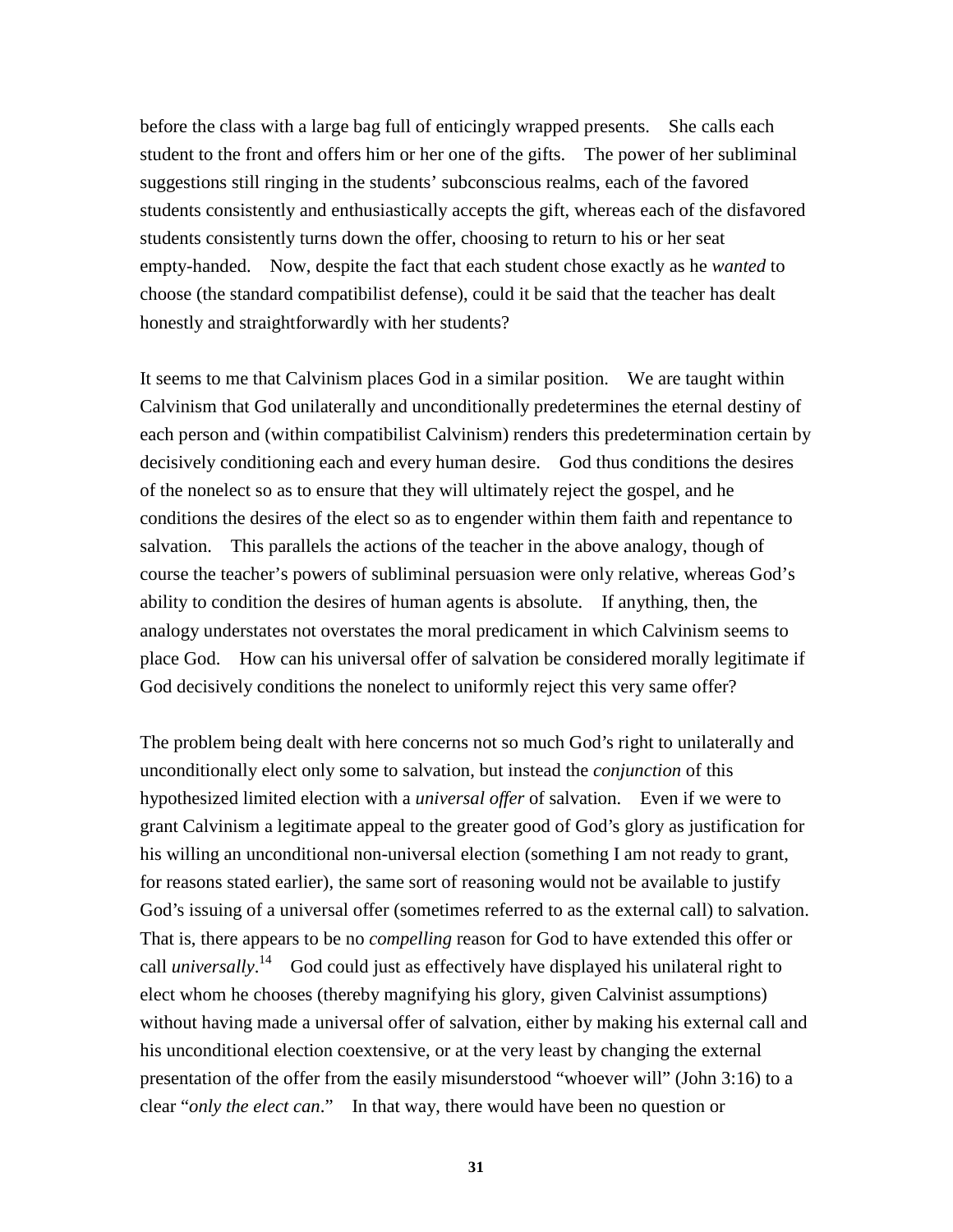appearance of double-dealing on God's part.

To this one might object, as Reformed theologian Louis Berkhof does, that God's external call or offer of salvation "must necessarily be general or universal, since no man can point out the elect" (*Systematic Theology: New Edition,* Grand Rapids, MI: Eerdmans, 1996, p. 463). This does not necessarily follow, however. One can readily imagine a world, for example, in which there would have been no need of a Great Commission; instead, God could in each generation have mysteriously drawn all of his elect to a given geographical center where the truths of the gospel would be given to them and only to them. Various similar arrangements can be imagined as well. That such thinking may sound fanciful is not the point. The point, rather, is that we are not free to assume that God could not have structured the dispensation of the gospel in some way other than he did. Perhaps the easiest alternative to imagine is that the offer of salvation could indeed have been extended universally, but reworded so as not to give the impression that all men are potential recipients of it. Instead of "whoever will," the Bible might instead have called men to first "test the waters" and find out strictly by experience whether or not they would be able to have faith and repentance. In this way the offer could remain tentative for any given individual who might hear it, without any promise of divine action that might appear conditioned on man's response. As it is, the Bible does *not* phrase the call to salvation in this way. This is yet one more reason to suspect Calvinism's assertion that God unilaterally conditions only some people to accept the universal offer of salvation.

The unilateral, unconditional election posited by Calvinists appears, then, to undermine the truthfulness of God's universal offer of salvation. Berkhof admitted "it need not be denied that there is a real difficulty at this point," but characterized it merely as "the difficulty with which we are always confronted, when we seek to harmonize the decretive and the preceptive will of God."<sup>15</sup> Identifying God's universal offer of salvation with his preceptive will, which only "informs [man] as to what is well pleasing in the sight of God," Berkhof then cautioned, "it should be borne in mind that God does not offer sinners the forgiveness of sins and eternal life unconditionally, but only in the way of faith and conversion; and that the righteousness of Christ, though not intended for all, is yet sufficient for all." (ibid., p.462).

What are we to make of this response? Berkhof's identification of the universal offer of salvation with God's preceptive will appears to be a move to recast the universal offer

**32**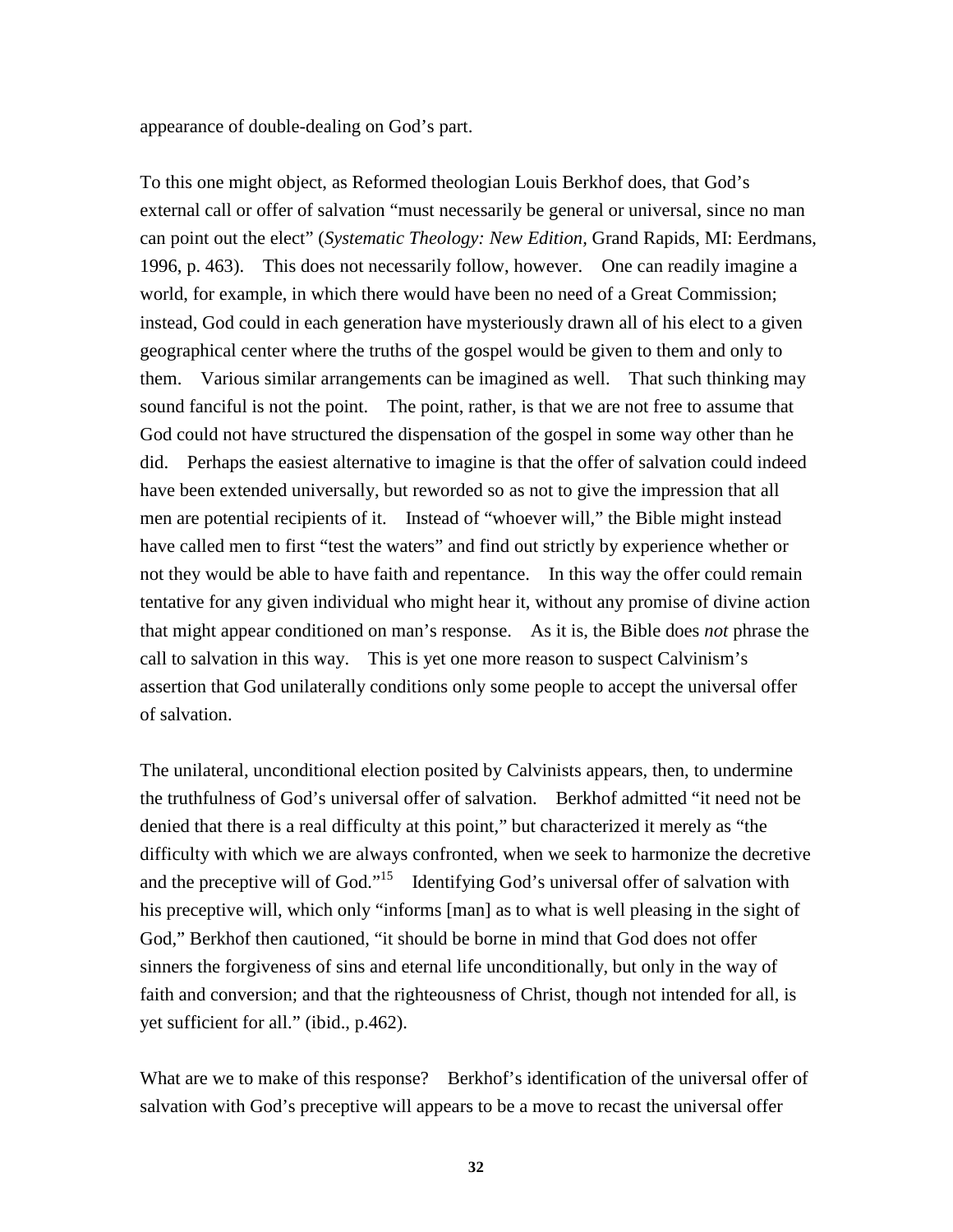merely as a statement of what God *would like to see happen* (i.e., if matters were determined by God to occur other than they really are), not *what God has any intentions of actually bringing about* in the case of the nonelect (i.e., in the world as it really is, in which most people are in fact not numbered among the elect). In this way, the universal offer becomes less of a *promise* per se and more of a *wish statement* on God's part. More importantly, Berkhof's reminder that the offer of salvation is conditional in nature seems to be an effort to argue that though it may appear to the uninformed that God is making a false offer of salvation to the nonelect, he is in actuality not *really* lying to them. This is so because it is still true that *if* matters were such that they would have faith and convert, *then* God would of course save them. One cannot blame God (so the argument goes) for what is left unsaid here, namely, that he does not and never did in fact intend to give the nonelect the gifts of faith and repentance, nor does he actually intend (nor did he ever intend) Christ's righteousness to be credited to their account.

This is an exceedingly disappointing answer on Berkhof's part. It attributes to God a rationalization for his actions that has all the ring of the words of a dubious politician: "I did not, *technically speaking*, lie." The fact raised by Berkhof that the nonelect do not meet the conditions for salvation is beside the point, for the universal offer of salvation as it is phrased in Scripture ("whoever will") would certainly lead an impartial observer to believe that it is at least *possible* for any recipient of the offer to meet the conditions (faith and repentance) attached to that offer. To argue that this does not *technically* amount to a false offer on God's part misses the point: It certainly gives every *appearance* of meaning something the Calvinist is forced to say that it does *not* in fact mean. Such an offer, therefore, would be unbecoming of a God who exhorts his people to "abstain from all appearance of evil" (1 Thessalonians 5:22, KJV).

Berkhof goes on to argue that though to some in may look "like mockery" for God to ask man to believe and repent when God knows that man is by nature unable to do so, this is not really so, for "in the last analysis man's inability in spiritual things is rooted in his unwillingness to serve God. The actual condition of things is not such that many would like to repent and believe in Christ, if they only could. All those who do not believe are not willing to believe, John 5:40" (ibid, pp. 462-463). Berkhof's appeal here to man's will as the cause of his spiritual inability is unexpected, to say the least, and would sound much more natural coming from an Arminian than from a Calvinist. Whereas the Arminian could indeed stop the statement at that point as Berkhof does (i.e., "man's inability in spiritual things is rooted in his unwillingness to serve God"), the consistent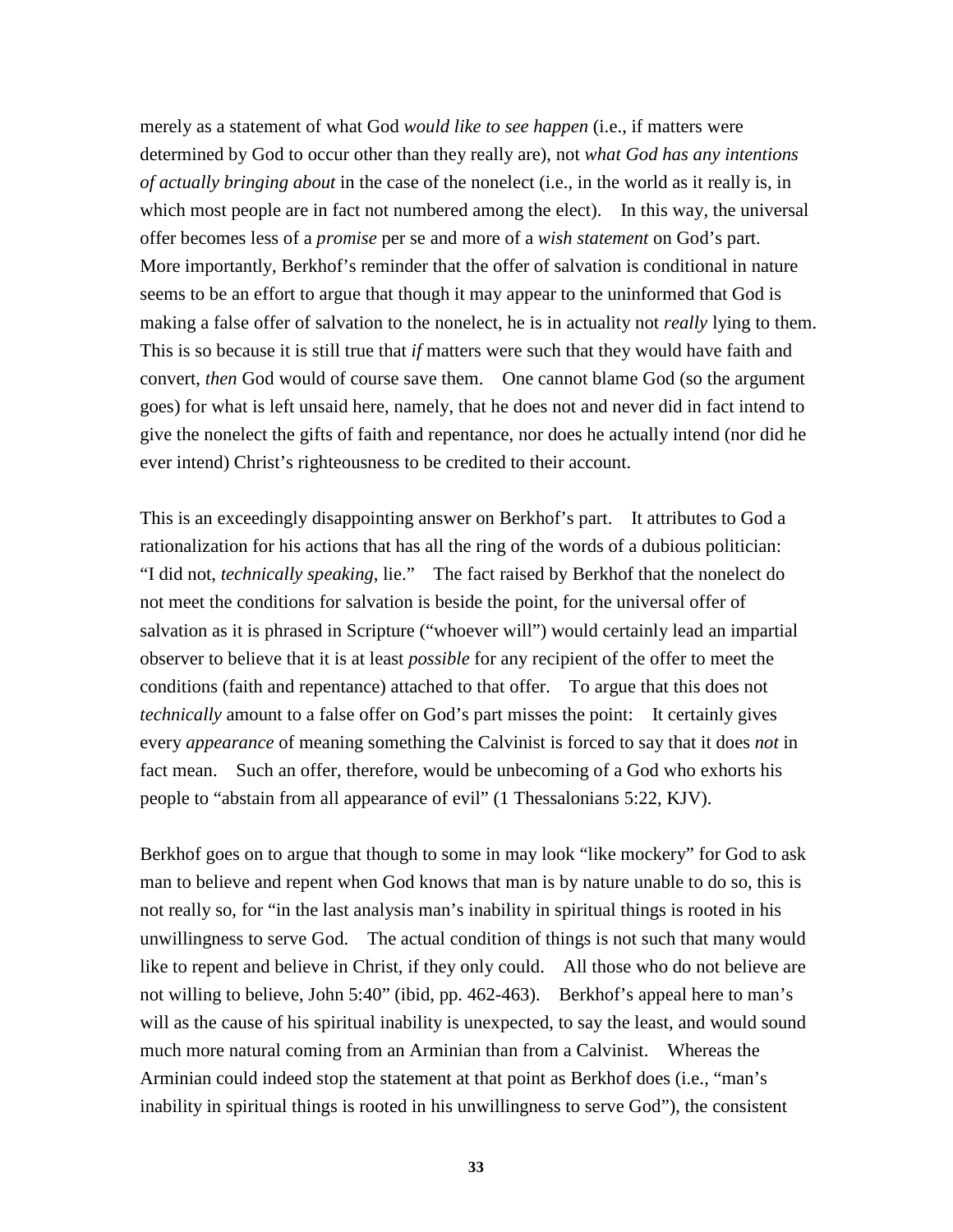Calvinist should be forced to complete the statement: "Man's inability in spiritual things is rooted in his unwillingness to serve God, and man's unwillingness to serve God *is rooted in the unilateral, unconditional decree of God*, by which *God chooses* that man not be willing to serve God and by which *God intends* not to grant to nonelect man the gifts of faith and repentance." By taking the focus off of God and pointing to man's will as the critical factor in the discussion, Berkhof has attempted to minimize the fact that the same God who makes the universal offer of salvation is the same God (according to Calvinists) who decretively wills all events (including all human choices) to occur exactly as they do and who wills to not make it possible for the majority of humanity to accept his universal offer of salvation. The fact is, however, that this tension between the universal offer and Calvinism's limited, unconditional election is a glaring deficiency within the Calvinist system and should be recognized as such.<sup>16</sup>

A final objection to Calvinists' handling of the moral question of God's will(s) toward the scope of salvation has to do with the moral implications of the proposed unilateral, unconditional election itself. As even Martin Luther (who himself held firmly to an unconditional election) candidly admitted, there is something chilling in the notion that God unconditionally picks one person for salvation and leaves another to face damnation, without any prior consideration whatsoever of factors within the two men that might differentiate them.

"Doubtless it gives the greatest possible offence to common sense or natural reason, that God, Who is proclaimed as being full of mercy and goodness, and so on, should of His own mere will abandon, harden, and damn men, as though He delighted in the sins and great eternal torments of such poor wretches. It seems an iniquitous, cruel, intolerable thought to think of God; and it is this that has been a stumbling block to so many great men down the ages. And who would not stumble at it? I have stumbled at it myself more than once, down to the deepest pit of despair, so that I wished I had never been made a man." (Martin Luther, *Bondage of the Will*, trans. J. I. Packer & O. R. Johnston, Revell, 1957, p. 217)

Again, the question here does not concern the logical possibility of God willing such a situation, or even his right or authority as Creator to do so. Instead, the question here is the appropriateness of God's doing so *in view of his own moral nature*. Does this unconditional election contradict what we know to be revealed in Scripture of the nature of God, of his love toward those whom he has created?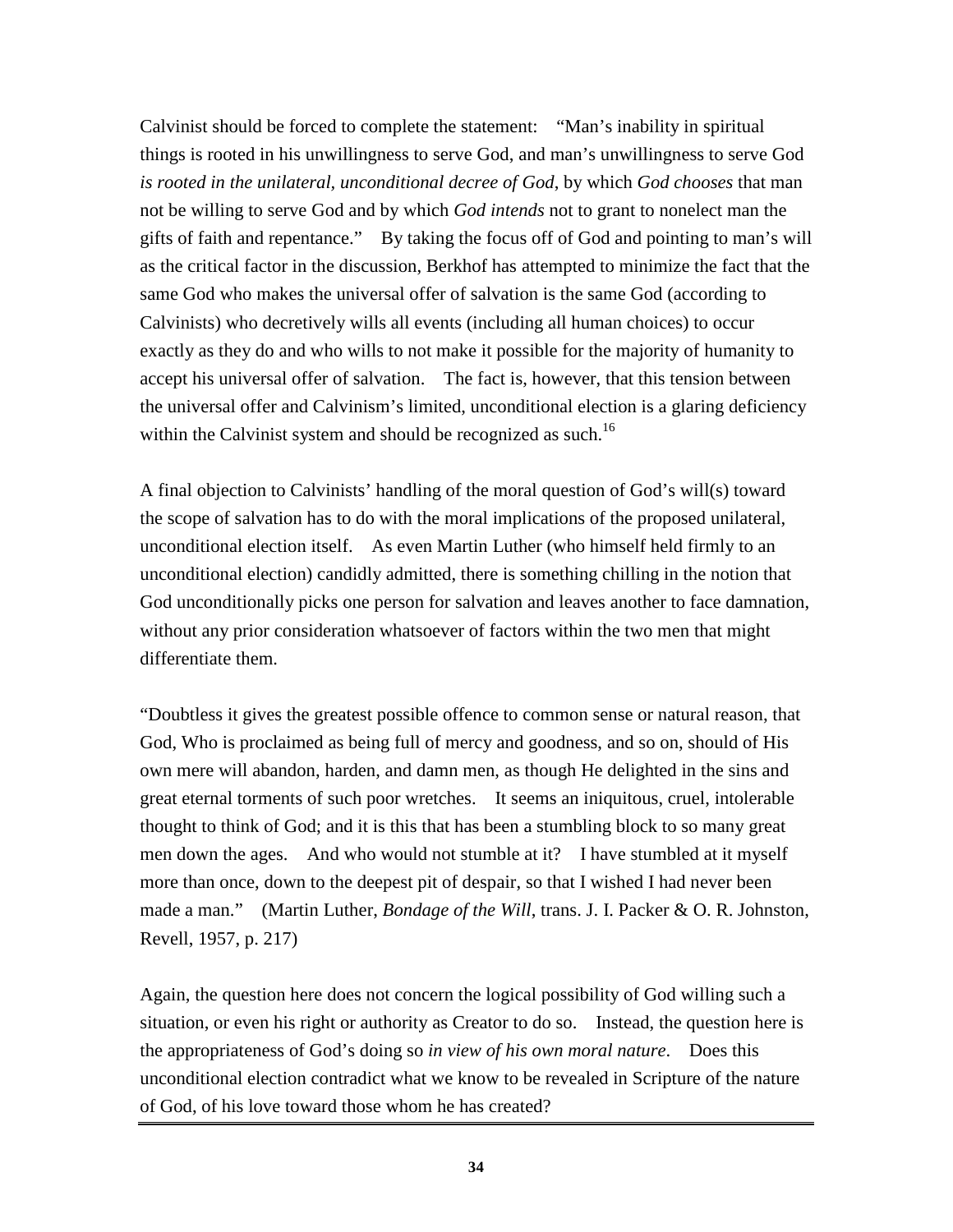Luther, along with Calvin and many Reformed theologians since (e.g., Gordon H. Clark), answered this question in the negative by appealing to the absolute notion that whatever God wills is right simply because God wills it. In Luther's words:

"God is He for Whose will no cause or ground may be laid down as its rule and standard; for nothing is on a level with it or above it, but it is itself the rule for all things. If any rule or standard, or cause or ground, existed for it, it could no longer be the will of God. What God wills is not right because He ought, or was bound, so to will; on the contrary, what takes place must be right, because he so wills it." (Martin Luther, *Bondage of the Will*, trans. J. I. Packer & O. R. Johnston, Revell, 1957, p. 209)

Calvin similarly comments:

"God's will is so much the highest rule of righteousness that whatever he wills, by the very fact that he wills it, must be considered righteous." (John Calvin, *Institutes of the Christian Religion*, trans. Ford Lewis Battles, ed. John T. McNeill, Philadelphia: Westminster, 1961, 3.23.2)

There are, I believe, cogent arguments against this position, several of which are summarized in Jerry Walls' excellent essay "Divine Commands, Predestination, and Moral Intuition" (in *The Grace of God and the Will of Man*, ed. Clark H. Pinnock, Minneapolis, MN: Bethany House, 1989, 1995, pp. 261-276). Most importantly, the position espoused by Luther and Calvin above cannot account for the various passages in Scripture that teach us that there are some things that God *cannot morally do*. God cannot lie, for example (Hebrews 6:18), nor can he "deny himself" (2 Timothy 2:13). If it were really true that "no cause or ground may be laid down as . . . [the] rule and standard" for God's will, as Luther asserted, then there would be no reason why God *could not* in fact lie or deny himself and yet remain morally upright. What would prevent the raw exercise of his will in this manner? The truth is, however, that God is not free to exercise his will in an arbitrary, completely unrestrained manner. A second look at 2 Timothy 2:13 gives us an important clue why this should be so: He cannot *deny himself*. Within the context of 2 Timothy 2:11-13, the meaning of this phrase is clear, namely, that God must be *faithful to his own moral character*; he cannot violate *his own nature*. As Robert Shank states it, "God is governed in His actions, not by the judgment of His creatures, but by the moral integrity of His own Person" and "by moral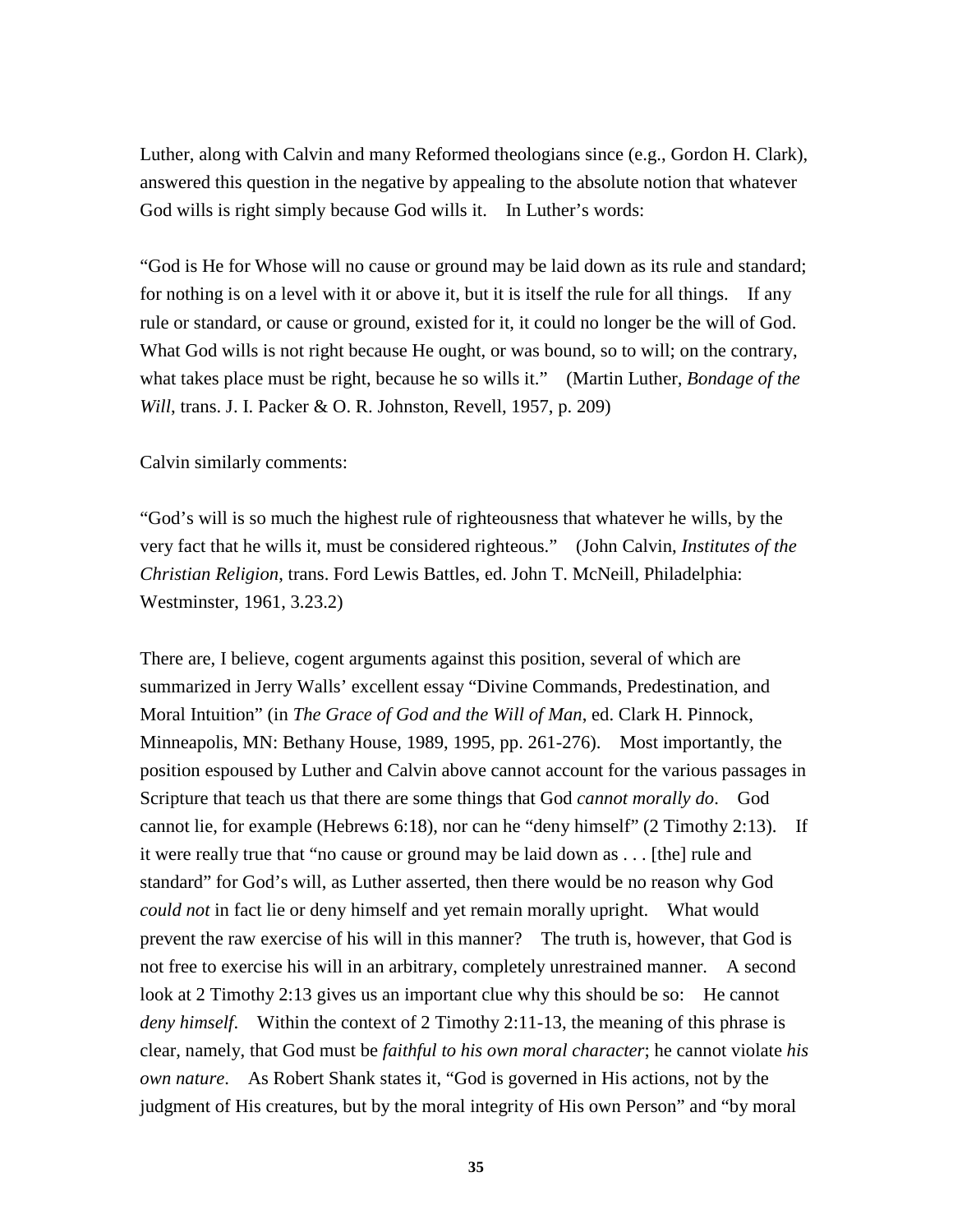principles inherent in His own holy character" (*Elect in the Son: A Study of the Doctrine of Election*, Minneapolis, MN: Bethany House, 1970, 1989, p.119). It is against the moral nature of God to lie, for example; therefore, he is constrained by this nature in the exercise of his will, such that he consistently chooses not to lie.

In this vein, it has often (and I believe rightly) been argued by Arminians that it is against what we know of God's moral nature as revealed in Scripture that he would unconditionally elect some to salvation and others to damnation, apart from any prior consideration of their response to God. I have already argued above in this regard that the doctrine of unconditional election when combined with a universal offer of salvation undermines God's truthfulness (i.e., it goes against the assertion just noted in Hebrews 6:18 that "it is impossible for God to lie"). Similarly, it has been argued that the doctrine of unconditional election clashes sharply with the Bible's account of God's love and goodness. As John Wesley stated (quoting Psalm 145:9), "Nothing is more sure, than that as 'the Lord is loving to every man,' so 'his mercy is over all his works'" (John Wesley, *Works* 1872; reprint, Grand Rapids, MI: Baker, 1979, 6:241). Jerry Walls pulls together Wesley's thoughts on the matter: "Love is the 'attribute which God peculiarly claims, wherein he glories above all the rest.' But the whole notion of love is utterly perverted if it is held that a loving God unconditionally damns some persons. 'Is not this such love as makes your blood run cold? . . . Can you think, that the loving, the merciful God, ever dealt thus with any soul which he hath made?'" (Jerry Walls, "Divine Commands, Predestination, and Moral Intuition," in *The Grace of God and the Will of Man*, ed. Clark Pinnock, Minneapolis, MN: Bethany House, 1989, 1995, p. 266; quoting John Wesley, *Works*, 10:227, 229).

Closely related to this objection is the concern that an unconditional election of the sort envisioned by Calvinists casts doubt on God's justice or fairness as one who is not a respecter of persons (Acts 10:34; Romans 2:11; Ephesians 6:9; Colossians 3:25; 1 Peter 1:17). The question for evangelicals is not whether God has a right to damn sinners (evangelical Arminians would readily agree that he does), but whether God would be just to choose to create a mass of sentient beings in his own image knowing that he will ultimately destroy them, while at the same time choosing *not* to destroy another group of such beings, all *without any consideration of differences between these two groups* (e.g., without any consideration of the fact that one group is comprised of all those who fail to have persevering faith in Christ, while those in the other group do possess such faith). Keep in mind that according to Calvinism God's election is not conditioned in any way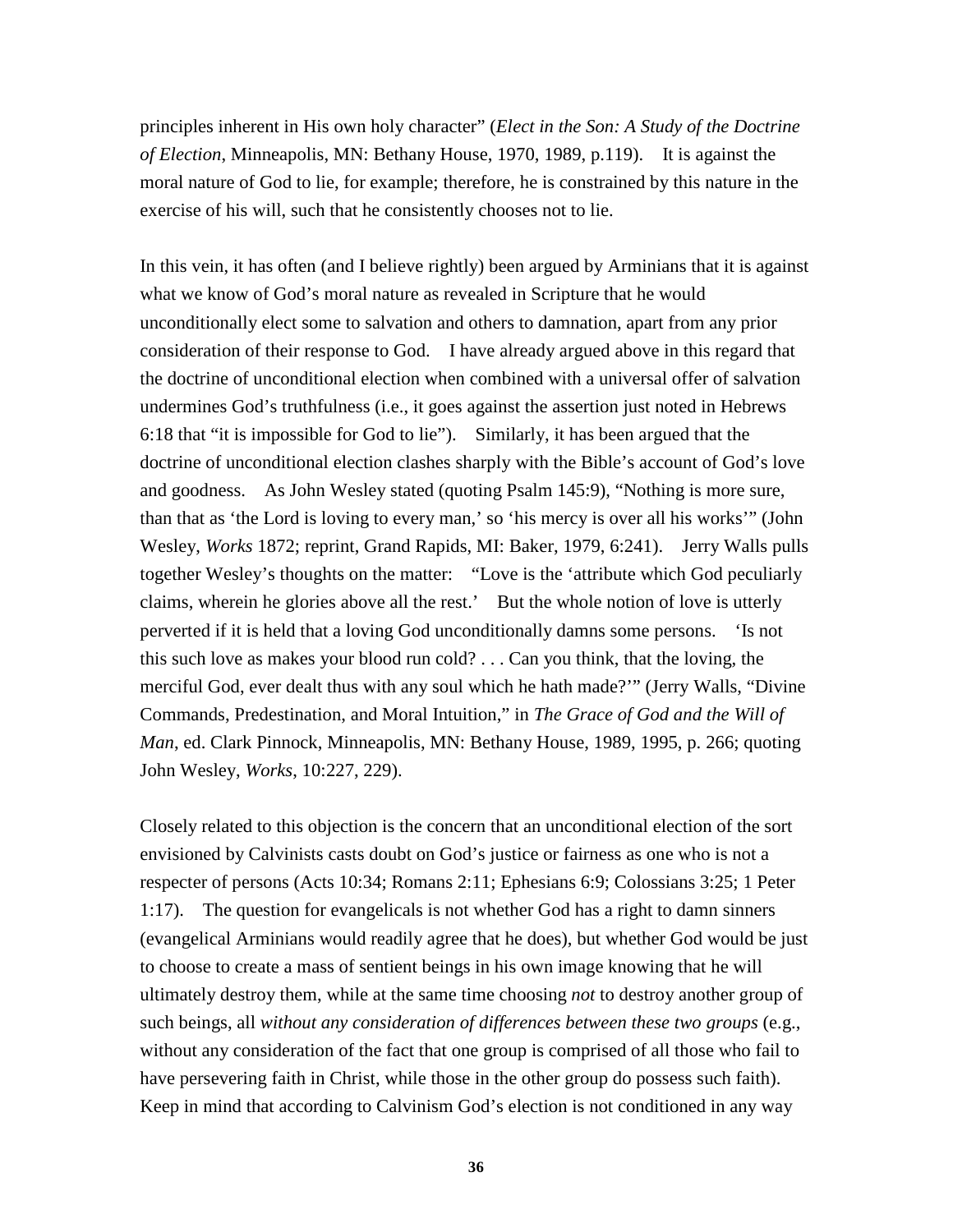on factors in man. As Berkouwer remarks, man must ultimately remain "completely passive in the process of conversion," and there can be no "cause within men for their different reactions to the gospel" (G. C. Berkouwer, *Divine Election*, Translated by Hugo Bekker. Grand Rapids, MI: Eerdmans, 1960, p. 34). All such factors as faith, repentance, and perseverance are viewed by Calvinists as gifts unconditionally granted by God *as a result of* God's prior decree. They do not in any way condition the content of that decree. Many Arminians object that this view effectively makes God a respecter of persons, in violation of his moral nature as revealed in Scripture.<sup>17</sup>

Recognizing the way in which this doctrine of unconditional predestination grates on one's sense of justice, Luther nonetheless defended the moral rightness of it by reassuring us that in the afterlife God's ways will be vindicated and we will "in the light of glory" finally understand how God was just to decree damnation for the majority of mankind. Luther draws a parallel between this situation and the problem of evil. Just as in the "light of nature" we could not understand how the wicked may prosper, and yet in the "light of grace" we come to understand that there is an afterlife in which all such wrongs will be righted, so in the light of this present life we may not understand how God can be just to unconditionally damn the nonelect, yet in the later "light of glory" this paradox will be cleared up for us as well (*Bondage of the Will*, pp. 314-318).

Walls, however, questions the legitimacy of Luther's analogy:

"The point of the analogy seems to be that the revelation of the afterlife provides us with new information that gives us a new perspective on the injustice apparently discerned by the 'light of nature.' In other words, we come to understand that the prosperity of the wicked in this life is not the final word. However, one's salvation or damnation *is* the final word, so to speak. There is nothing beyond eternal salvation and damnation that can redress the seeming injustice of some simply being chosen for damnation. . . . We have no reason at all to hope [for example] that God might choose in the end to spare such persons, as he did Isaac, or raise them from the death of damnation to eternal life.... The seeming injustice is not such that we have any reason to hope it will eventually be rectified. The injustice is not merely on the surface but seems to be intractable, for damnation is the ultimate, irreparable tragedy" (Jerry Walls, "Divine Commands, Predestination, and Moral Intuition," in *The Grace of God and the Will of Man,* pp. 273-274).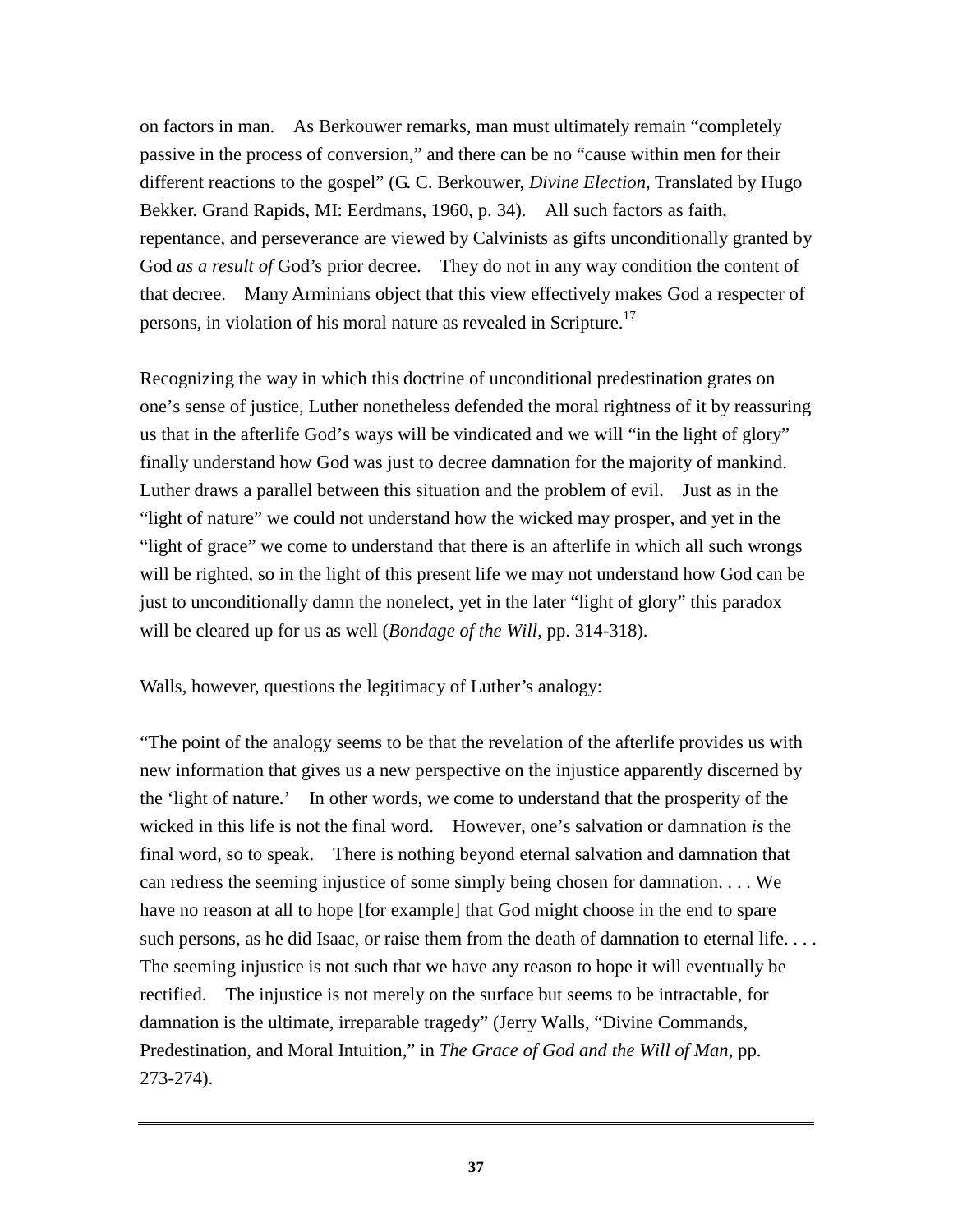To summarize the problems presented by Calvinism's handling of the moral question regarding God's will toward the scope of salvation, we first saw that the standard Calvinist appeals to a greater good (i.e., the magnification of God's glory through the display of his mercy, wrath, justice, or sovereign right to unilateral determination) as a means of justifying God's unilateral unconditional election of only a portion of humanity are all dubious. This is so either because the appeal gains no advantage over its Arminian alternative (and at the added cost of a loss of significant human free will and significant relationships) or because, in the case of the supposed magnification of God's glory through his sovereign right to unilateral determination, the appeal rests on a shaky scriptural basis (as discussed at length in my essay "Does Arminianism Diminish God's Glory?"). Second, we saw that Calvinism's emphasis on unconditional particular election shifts the ground of election away from Christ and to a timeless decree lacking a clear relation to the person, work, and grace of Christ. Such an understanding of election runs the risk of actually detracting from the glory of God by detracting from the centrality of Christ, who is the "radiance of God's glory" (Hebrews 1:3). Third, I argued that faith risks becoming incidental or symbolic within a monergistic system in which all human involvement in salvation is absolutely determined by the divine decree. Fourth, I argued that the unilateral, unconditional decree of Calvinism undermines the integrity of the universal offer of salvation, casting doubt on God's honesty and forthrightness. Lastly, I argued that a unilateral, unconditional decree of this sort more generally calls into question God's love and fairness. In this regard I quoted a number of Arminian authors who argue that the exercise of God's will cannot be in conflict with his own moral attributes as revealed in Scripture. I also noted doubt concerning the legitimacy of Luther's appeal to the "light of glory" as a means of resolving the paradox faced in this regard by Calvinist theologians.

### **2. Assessing the Arminian Response**

What then of the Arminian response to the moral question regarding God's will(s) toward the scope of salvation? Recall that the question concerns whether God can remain morally upright if he on the one hand wills that all people be saved and yet (in perhaps a complementary or subordinate sense) on the other hand wills that only some people ultimately experience salvation. Arminians generally respond by arguing that God genuinely wills all to be saved; however, he wills something else even greater, namely, the preservation of significant human free will so as to make possible significant relationships between God and man and among men. The result is that only those who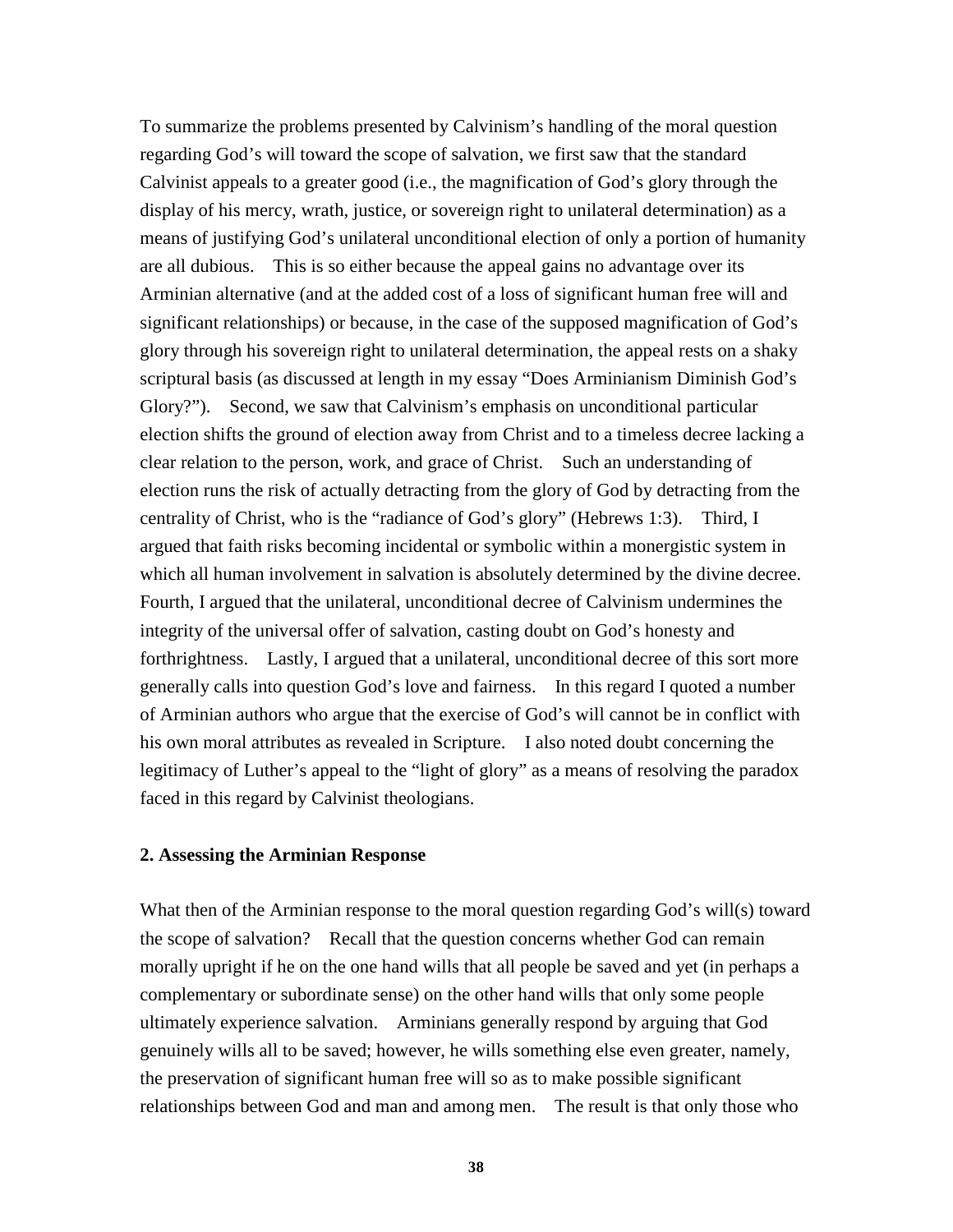freely choose to accept God's offer of salvation will ultimately be saved.

This does not mean that Arminians reject the notion of election. Clearly the Bible teaches that God elects, and Arminians embrace this teaching, though there are several different lines of thought within Arminianism as to exactly how God's election is formulated. Arminius himself like Calvin held that God decrees which individuals will be saved; Arminius, however, believed that God bases his choice of who will be elected on his foreknowledge of who will respond in faith to the offer of salvation and persevere in that faith (e.g., "Nine Questions," *The Works of James Arminius*, London Edition, Vol. II, trans. James Nichols, Grand Rapids, MI: Baker Books, 1986, Q. 1, p. 64). Thus, Arminius' conception of the divine decree was conditional (i.e. the content of the decree is conditioned on man's faith), in contrast to Calvin's unconditional decree. Many modern Arminians have moved away from the notion of an individual election based on a determinative decree altogether, and hold instead to a corporate understanding of election, according to which God does not elect individuals to salvation, but instead elects a *corporate body* contingently comprised of any and all who are "in Christ" through their faith in him. An individual can be considered as "elect(ed)," then, only in a contingent sense *in relation to Christ through faith in him*, who is the head of this corporate body. The corporate understanding of election is thus seen to be dynamic rather than static, and can be applied to no man *apart from a consideration of his present faith in Christ* (for an introduction to the notion of corporate election see William MacDonald's essay "The Biblical Doctrine of Election," in *The Grace of God and the Will of Man*, ed. Clark H. Pinnock, Minneapolis, MN: Bethany House, 1989, pp. 207-229).

I do not have space in this essay to deal with these differences among Arminians (or other differences that could be brought up as well). Instead, I only want to assess briefly whether the broad Arminian perspective is successful in addressing the moral question of God's will(s) toward the scope of salvation. Does it make sense to say that though God genuinely wants all people to be saved, he nonetheless permits as many as freely choose so to reject his sincere offer of salvation and thereby ensure their own damnation? Does such an arrangement place God in any moral dilemmas? I believe that this Arminian perspective does make sense, and that this understanding of God's will toward the scope of salvation best maintains God's integrity and uprightness as revealed in Scripture, and therefore best magnifies the glory of God.

Notice first that this Arminian perspective allows the ground of election to remain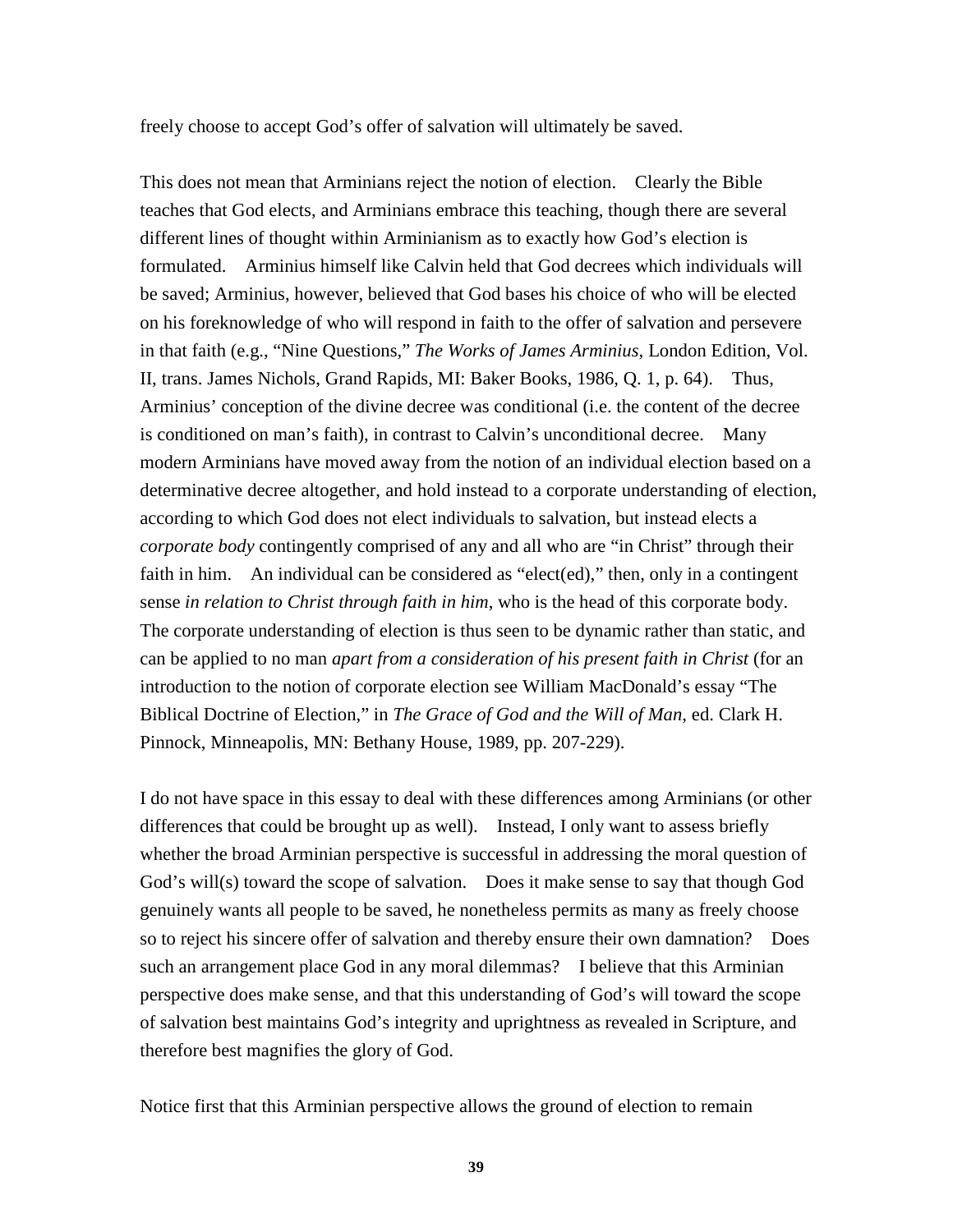squarely in Christ and his redemptive work instead of shifting the focus to an independent, timeless decree (cf. discussion in section III.B above). This is particularly evident in the corporate view of election, according to which one's status as "elect" can only be evaluated dynamically in regard to one's participation through faith in the corporate body of Christ. On this view there is no abstract decretive election of individuals standing somehow independent of or logically prior to Christ and his redemptive work for fallen humanity. Similarly, faith in Christ receives it proper biblical emphasis as a significant free act carrying authentic causal influence within the Arminian system, whereas faith risks becoming incidental or symbolic within a monergistic system in which all human involvement in salvation is absolutely determined by the divine decree. Moreover, within the Arminian system God's universal offer of salvation can only be taken as a sincere offer; there is no appearance of double-dealing or falsehood—God really will save any who freely put their faith in Christ. God does not work "behind the scenes" through decisive conditioning so as to unilaterally prevent most men who hear the gospel from accepting God's offer. Thus the integrity of God's offer of salvation is preserved. Similarly, the integrity of God's love and fairness is preserved, for God does not unconditionally pick one man over another or play "favorites" in regard to salvation without consideration of man's faith response to him. In all these respects, it seems to me that the Arminian perspective best preserves the proper biblical emphases and safeguards the moral integrity and the glory of God.

There is, however, a set of charges sometimes made against Arminians that touches on both the logical and moral questions concerning God's will toward the scope of salvation. The first charge is that Arminians posit irreconcilable wills in God when they say that God genuinely wills all men to be saved yet has no intention to bring about this state of affairs, but instead leaves the ultimate salvation of individuals up to the uncertain exercise of those individuals' free will. As Francis Turretin states: "Who would dare to attribute such wills to a man of sound mind, as to say that he willed seriously and ardently what he knew never would happen, and indeed would not happen because he nilled to effect it, on whom alone the effect depends?" (*Institutes of Elenctic Theology, Vol. 1: First Through Tenth Topics,* Trans. by George Giger, Ed. By James Dennison, Jr., Phillipsburg, NJ: Presbyterian & Reformed, 1992, p. 227).

Aside from the fact that Turretin assumes the very point he needs to prove (i.e., that God is the one "on whom alone the effect depends," thus ruling out from the start any significant agency for man), Turretin fails to recognize that, as was stated earlier, it is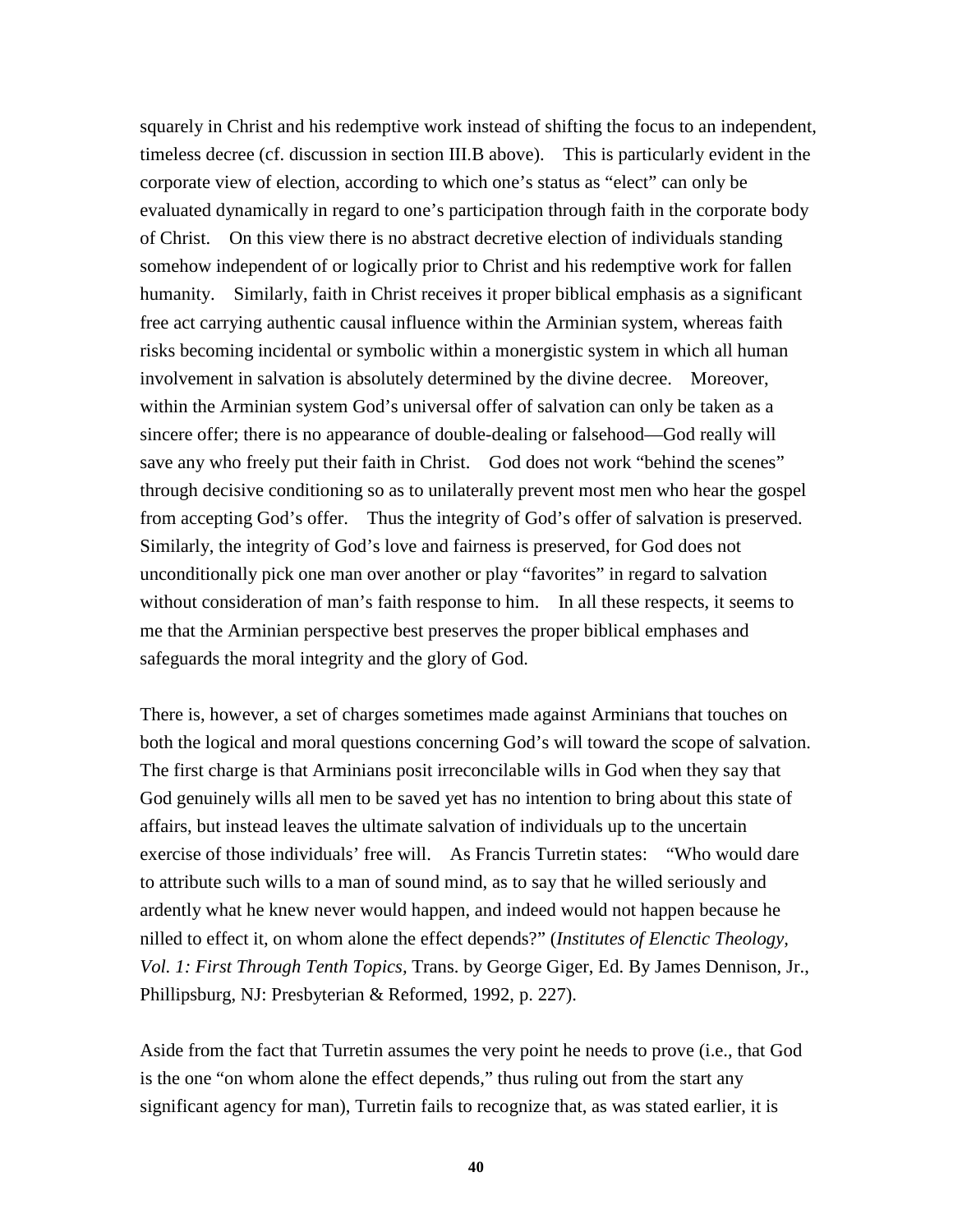quite possible for God as well as man to hold multiple wills in tension, genuinely willing that all men be saved and yet also willing that this state of affairs be accomplished only insofar as the greater good of significant human freedom and the significant relationships made possible by it can be preserved (cf. the discussion in Sections II.B and III.A above). Thus God wants all men to be saved, but he does not want any man to be *compelled* into this salvation, for to do so would negate the very nature of that salvation. As Arminius quoted Bernardus (*De Libero Arbit. Et Gratia*), "No one, except God, is able to bestow salvation; and nothing, except Free Will, is capable of receiving it" ("Public Disputations," *The Works of James Arminius*, London Edition, Vol. II, trans. James Nichols, Grand Rapids, MI: Baker Books, 1986, Disp. XI, p. 196). This fact becomes evident once we understand that salvation is not merely a state of affairs, a condition into which man may passively enter by the unilateral action of God. Instead, salvation is a *dynamic relationship* between God and man. As such, God desires that it be a *significant relationship*, and this is possible only if it is entered into freely and fostered by all parties concerned through the mutual exercise of significant freedom (i.e., contra-causal freedom; see Section II.B). The only way for this goal to be achieved was for God to create man with the same capacity for significant freedom enjoyed by God himself, this being a key aspect of the "image of God" in man. This creative decision by God necessarily entailed that many humans might freely choose to reject a significant relationship with God. As noted earlier, however, God apparently considered the significant relationships established with those who do freely receive Christ, along with the resulting magnification of God's glory and grace, to be greater goods justifying his original creative decision.

A related charge often brought against Arminianism is that it posits an inefficacious, weak God who is unable to bring about his desires. Turretin, for example, argued that the very notion of a conditional will in God of the sort envisioned by Arminians "is deservedly rejected because it is unworthy of God as repugnant to his independence and wisdom and power (because it would remain doubtful and uncertain, viz., suspended on the mutable will of man and so ineffectual and frustrated, making God often to fail in his purpose)" (*Institutes of Elenctic Theology, Vol. 1: First Through Tenth Topics,* Trans. by George Giger, Ed. By James Dennison, Jr., Phillipsburg, NJ: Presbyterian & Reformed, 1992, Top. 3, Q. 16, XIX, p. 230). Elsewhere Turretin states, "It is absurd for the Creator to depend upon the creature, God upon man and the will of God (the first cause of all things) upon the things themselves. But this must be the case if the decrees of God are suspended on any condition in man" (ibid., Top. 4, Q. 3, IV, p. 317). Indeed, it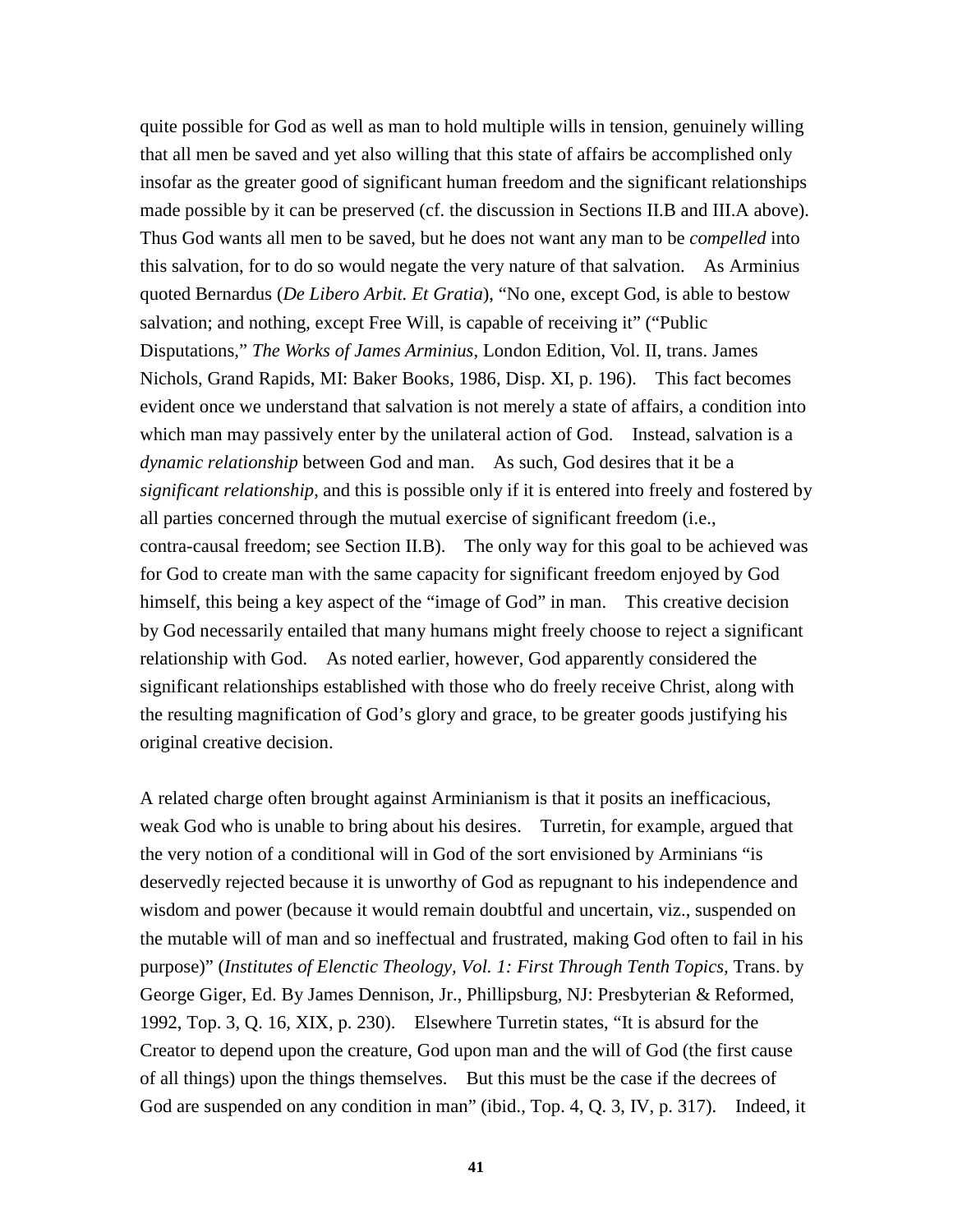has often been argued that it would effectively diminish God's divinity if he were to condition his will on anything outside of himself. As Christopher Ness emphatically states, "A conditional decree makes a conditional God, and plainly *ungods* Him" (*An Antidote to Arminianism*, Millersville, PA: Classic-A-Month Books, 1964, pp. 14-15). Or, as Robert Reymond puts it, "from the very nature of the case the condition [for God's will] could not lie in the creature. If it did, the creature would be the determining agent in salvation and become thereby, for all intents and purposes, God" (Robert L. Reymond, *A New Systematic Theology of the Christian Faith*, Thomas Nelson Publishers, Nashville, 1998, p. 371).

At issue here is what it means to say that God is "sovereign." Implied in all of the above quotes is the idea that for God to be truly sovereign he must always act unilaterally, without any external conditions impinging on his will (including those conditions arising from the exercise of human freedom). But is this true? Indeed, Reymond's quote above looks suspiciously circular in nature. It can be reduced, in effect, to the following argument: "God must completely determine man's salvation. Why? Because man cannot be allowed to determine his own salvation. Why not? Because man is not God, and only God can determine man's salvation." It is not hard to see from a comparison of the head and the tail of this argument that it assumes the very claim it purports to demonstrate, namely, that God's sovereignty entails that he unilaterally and unconditionally determine man's salvation.

The fact is that we need not make this assumption at all. There are other and better ways to view the divine sovereignty. I have dealt with this question at some length in the essay "Does Arminianism Diminish God's Glory?" One of the key points made there was that full sovereignty includes the divine right to self-limitation. As Jack Cottrell observes, God freely and sovereignly chose to create a world in which human beings have significant freedom of will, and he did so knowing that the exercise of this freedom on the part of humans would place limitations on the exercise of his own will, for he would be bound to respond to humans in ways compatible with his own nature. Such limitations on the exercise of God's will, however, "in no way contradict God's sovereignty, simply because they are *self*-limitations. . . . If they were limitations imposed on God from outside God, then his sovereignty would indeed be compromised. But they are *God's own choice*, and as such are not the negation of sovereignty but the very expression of it. The sovereign God is free to do as he pleases, and this includes the freedom to limit himself" (Jack W. Cottrell, "The Nature of the Divine Sovereignty," in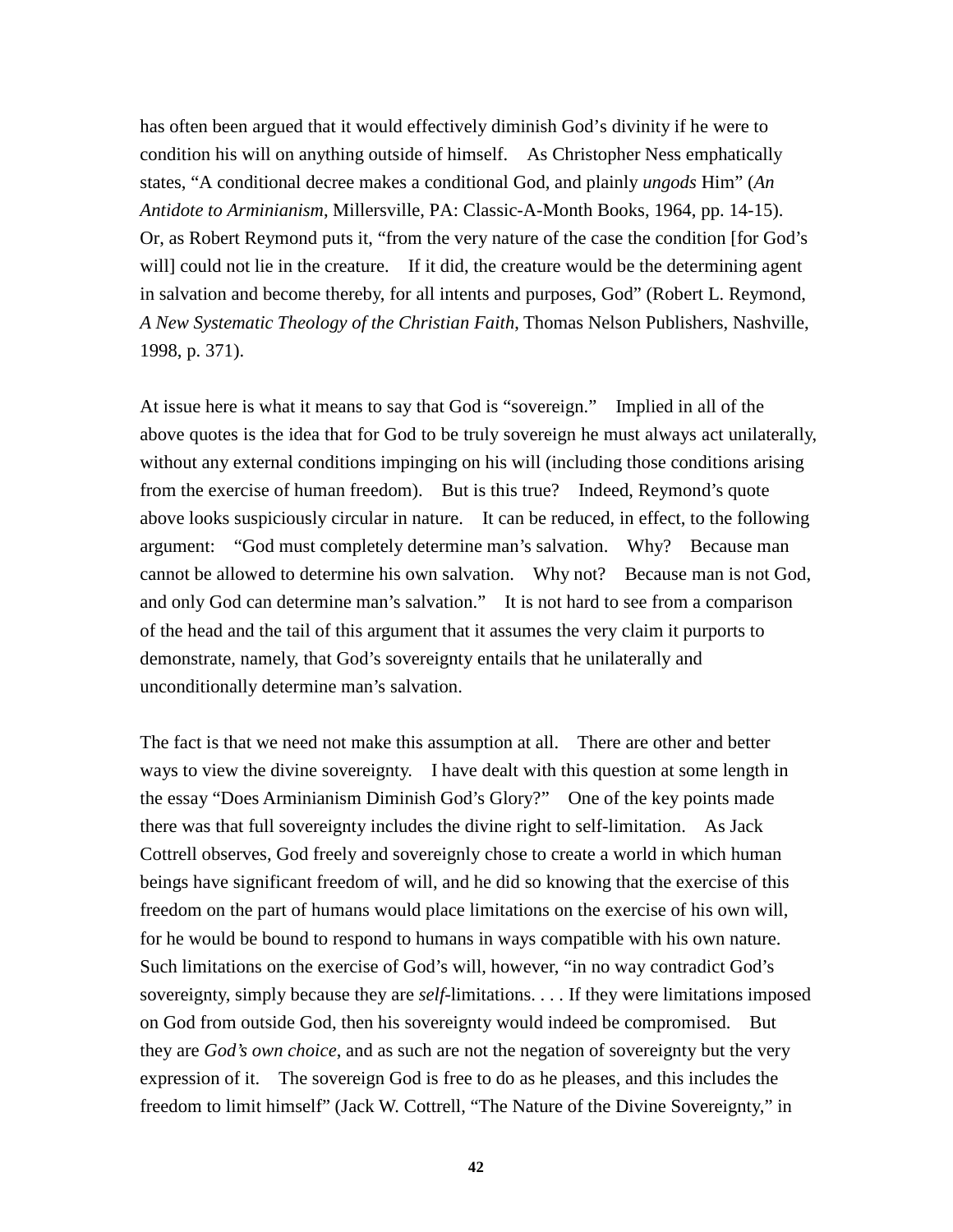*The Grace of God and the Will of Man*, Clark Pinnock (Ed.), Minneapolis, MN: Bethany House Publishers, 1989/1995, p. 110).

Another way of viewing this same truth is to see human freedom as a form of *delegated sovereignty*, the very expression or image of God's sovereignty reflected in man (Terry L. Miethe, "The Universal Power of the Atonement," in *The Grace of God and the Will of Man*, Pinnock (Ed.), Minneapolis, MN: Bethany House, 1989, 1995, p. 74). It was God's desire to grant this measure of sovereignty or power of self-determination to man in order to make significant relationships between God and man and among men possible. This parallels the situation with other aspects of the image of God in man, for example, man's ability to communicate verbally, and his ability to reason. All such aspects of the divine image in man are necessary prerequisites for a significant divine-human relationship (and for significant human-human relationships). Significant human freedom is no exception; for, as argued earlier, significant relationships require that no one party determines (in an absolute sense) the participation of the other party (or parties) in the relationship. Though this power of self-determination that God has delegated to humans necessarily influences and even constrains the ways in which God chooses to exercise his own will, it in no way *contradicts* God's will, for being delegated to man, human freedom is (in its design) wholly derived from and reflective of the divine sovereignty. Thus, human freedom neither diminishes the divine glory nor accrues glory to itself, but rather *reflects glory back upon God, its source*.

It is not true, then, that by in part conditioning the exercise of his will on man's exercise of free will, God "often fails in his purpose," as Turretin claimed above. Man's free will is not a blight on God's plan and purpose for humanity; it is in fact *incorporated within* that plan. Indeed, the plan could not be accomplished without significant human freedom, inasmuch as God's goal is not to write a novel in which the decisions of we the characters are all scripted beforehand; instead, God's ultimate purpose for humanity is the establishment of a kingdom or family of humans under the headship of Christ engaged in authentically free relationships of love and holiness among themselves and with God who indwells them, all to the unending glory of God's righteousness and grace (Ephesians 1:4-10, 22-23; 2:14-22; 4:13-16).

Moreover, there is no need within an Arminian perspective to say that God's will ever "fails" or is "ineffectual" or "frustrated." Such terms would be appropriate only in a case in which God willed a certain goal or outcome (e.g., the salvation of a particular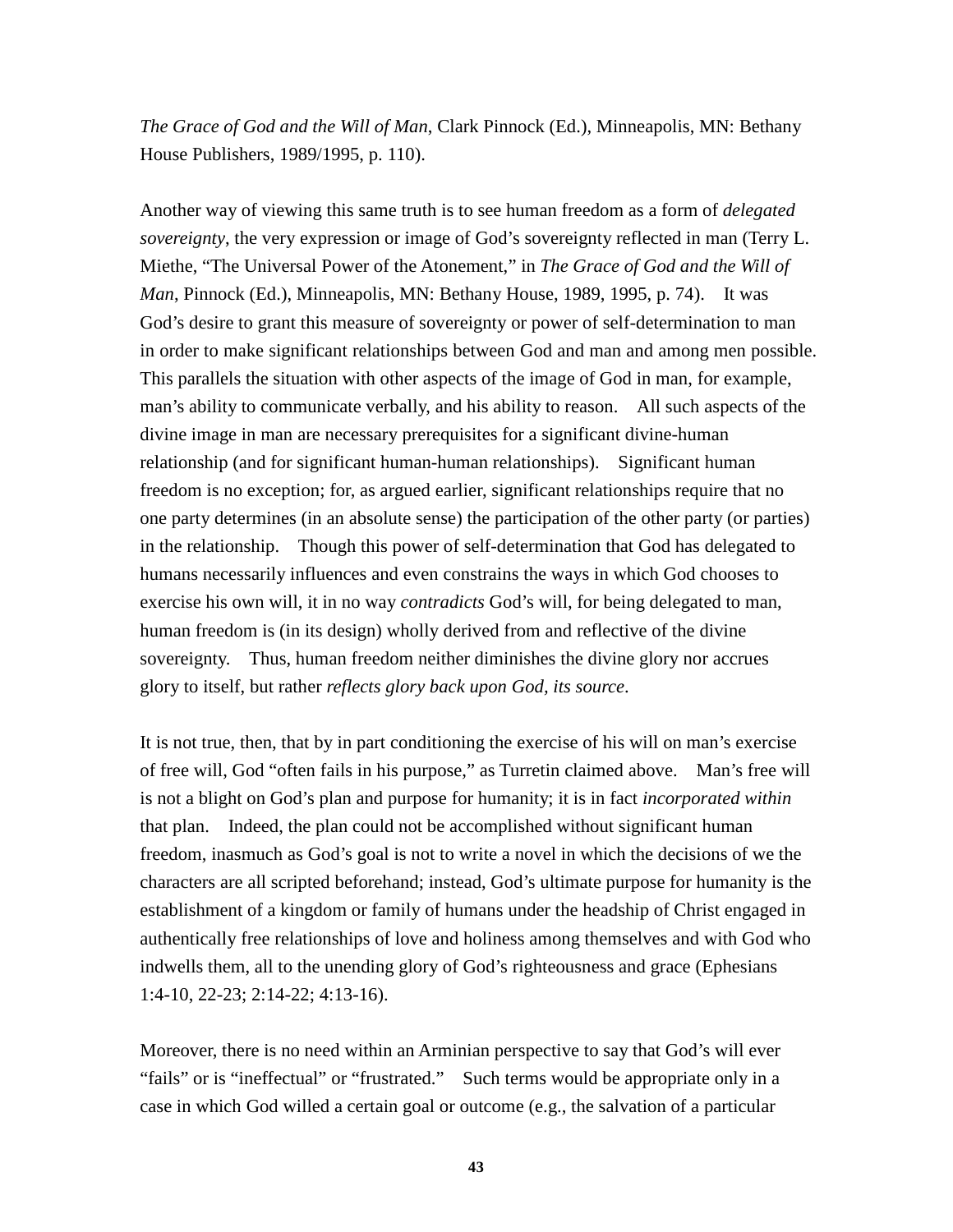individual) and moved to realize this goal or outcome but was effectively thwarted in the process, such that the goal or outcome did not materialize. Just what are God's goals, however? What does he will? We need to think carefully on this point in order to avoid confusion. I have argued throughout this essay that God's will is conditioned on the achievement of greater goods, one of the most pervasive being significant human freedom, because such freedom makes possible the significant relationships by which God's glory and grace are most intensely magnified. Thus, for example, God wills that all people participate in his salvation, but he does not will this in isolation from his will to preserve significant human freedom. As noted above, the "salvation" that God wills is not merely a state of affairs into which man may passively enter by the unilateral action of God. Instead, God's will or goal is that people enter into a dynamic, significant relationship with him. Because the achievement of this goal entails the exercise of significant free will on the part of man, God's will can never be said to have "failed" or to have been "ineffectual" or "frustrated" when a given person freely rejects God's offer of salvation. It was *never God's goal in the first place* that any person would be brought into the kingdom apart from the exercise of that person's own significantly free will, so there is no sense in which God can be charged with having failed to reach such a goal when a person freely rejects faith. Indeed, to the extent that salvation as a significant relationship presupposes significant (contra-causal) human freedom, to that extent it is not even *possible* for God to decisively determine one's salvation or otherwise compel one into salvation, for if God did so, the resulting "salvation" would be a pale shadow of the dynamic, significant relationship (i.e., biblical salvation) that God seeks with men.

What about Turretin's statement above that it would be absurd for "the will of God (the first cause of all things)" to depend "upon the things themselves"? Note that there is an ambiguity here in Turretin's claim that the will of God is "the first cause of all things." This phrase may be taken in two possible ways. First, we may take this phrase in an ontological sense to mean that it is by God's will that all things were created and have their being and are sustained. With this meaning I and other Arminians would heartily agree. However, taking the phrase in this ontological sense, it does not follow that the exercise of God's will may not be conditioned (in part) on the exercise of man's free will. Truly, man's free will (which is not, properly speaking, a "thing" at all but a *capacity*) exists in man only by God's design and intention. In this sense, the *fact* of man's free will is completely dependent on God, and this relation can in no way be reversed (i.e., the fact of God's free will is in no way dependent on man, for God possesses this capacity entirely of himself). However, the *choices* resulting from the exercise of man's free will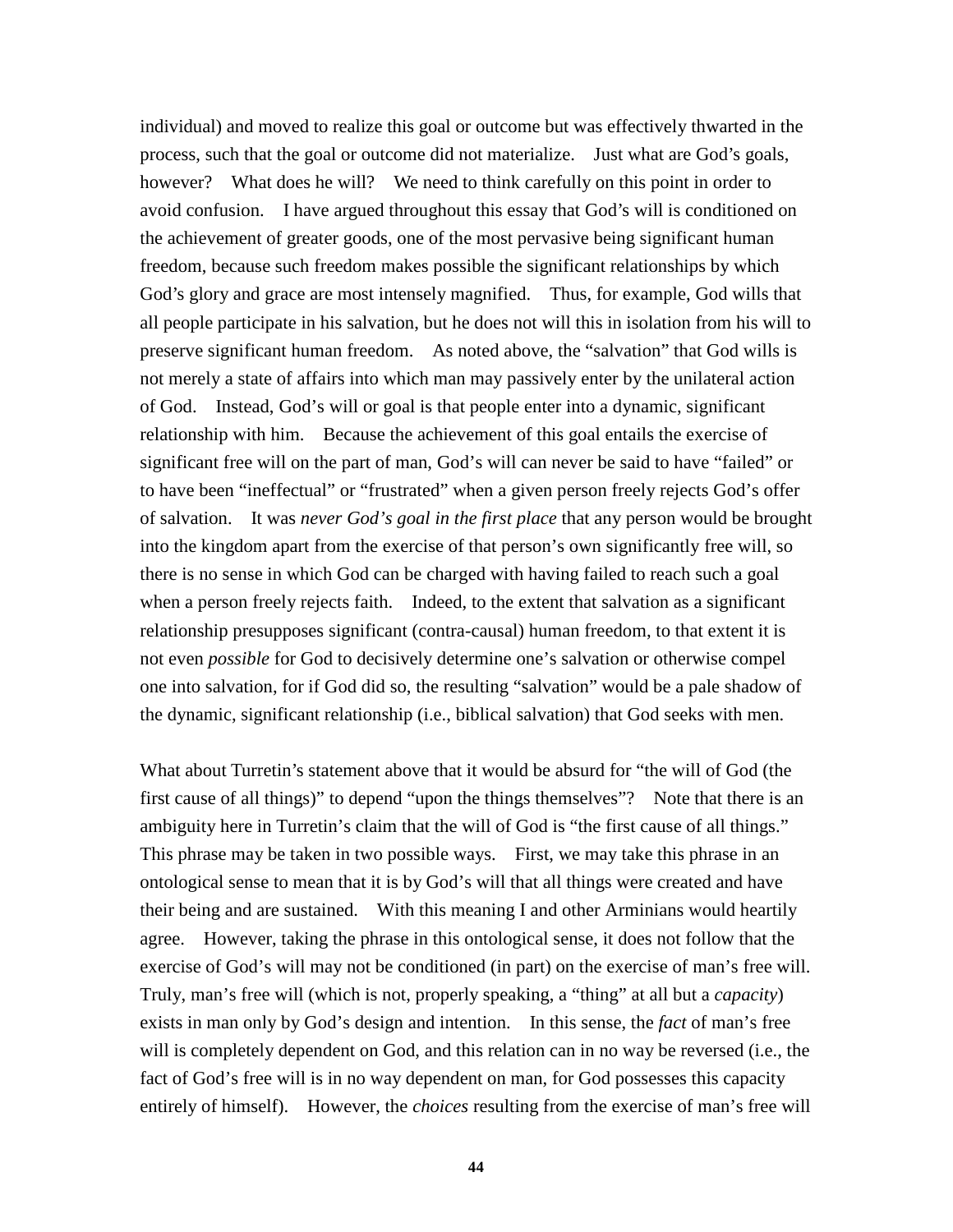are not in the same sense uniformly dependent on God, but instead by definition depend critically on man's own free will. Of course, these choices can be informed by various circumstances and motivations, such that the choice is partially (or, in exceptional cases, decisively) conditioned by these circumstances and motivations. To the extent that God so orders these circumstances and motivations so as to persuade the human will to choose in one direction or another, to that extent the exercise of the human will can be said to depend on or be influenced by the exercise of God's will (see my discussion of divine "wooing" in the essay "Philosophical Reflections on Free Will"). But unless this conditioning is decisive (as it may be in exceptional cases), it cannot properly be said that man's choice depends on God's will in an *absolute* sense. Likewise, there is no sense in which the exercise of God's will is *absolutely* conditioned on the choices made by humans, but this does not rule out the possibility that the exercise of God's will may in some cases be influenced by the choices that humans make. As noted above, God may sovereignly choose to place self-limitations on the exercise of his free will (i.e., his will may be conditioned on man's choices), without these limitations contradicting his sovereignty, precisely because they are self-imposed by God. So then, while it is true that the *fact* of God's will cannot be conditioned in an ontological sense on the *fact* of man's will (a point with which Arminians agree), this does not entail any absurdity in the claim that *exercise* of God's will may be conditioned on the choices that flow from the *exercise* of human free will.

Alternatively, if we take Turretin's statement that the will of God is "the first cause of all things" not in an ontological sense but instead to mean that God unilaterally determines all events within time and space, including the decisions of men, then it turns out that Turretin has fallen prey to circularity. Obviously, if God's will is such that it unilaterally determines all the decisions and actions of men, then it must be the case that the exercise of God's will can in no sense be conditioned on the exercise of man's will, by definition. But this assertion that God unilaterally determines all things is the very point that needs to be proven by Calvinists. Hence, Turretin's objection when understood this way is circular and of itself demonstrates nothing.

I conclude, then, that the Arminian view of God's will(s) toward the scope of salvation is not damaged by the objections most commonly brought against it. Arminians do not posit irreconcilable wills in God when they say that God genuinely wills all men to be saved but chooses not to violate the exercise of significant human freedom to bring about man's salvation. Indeed, it would not even be *possible* for God to compel men into

**45**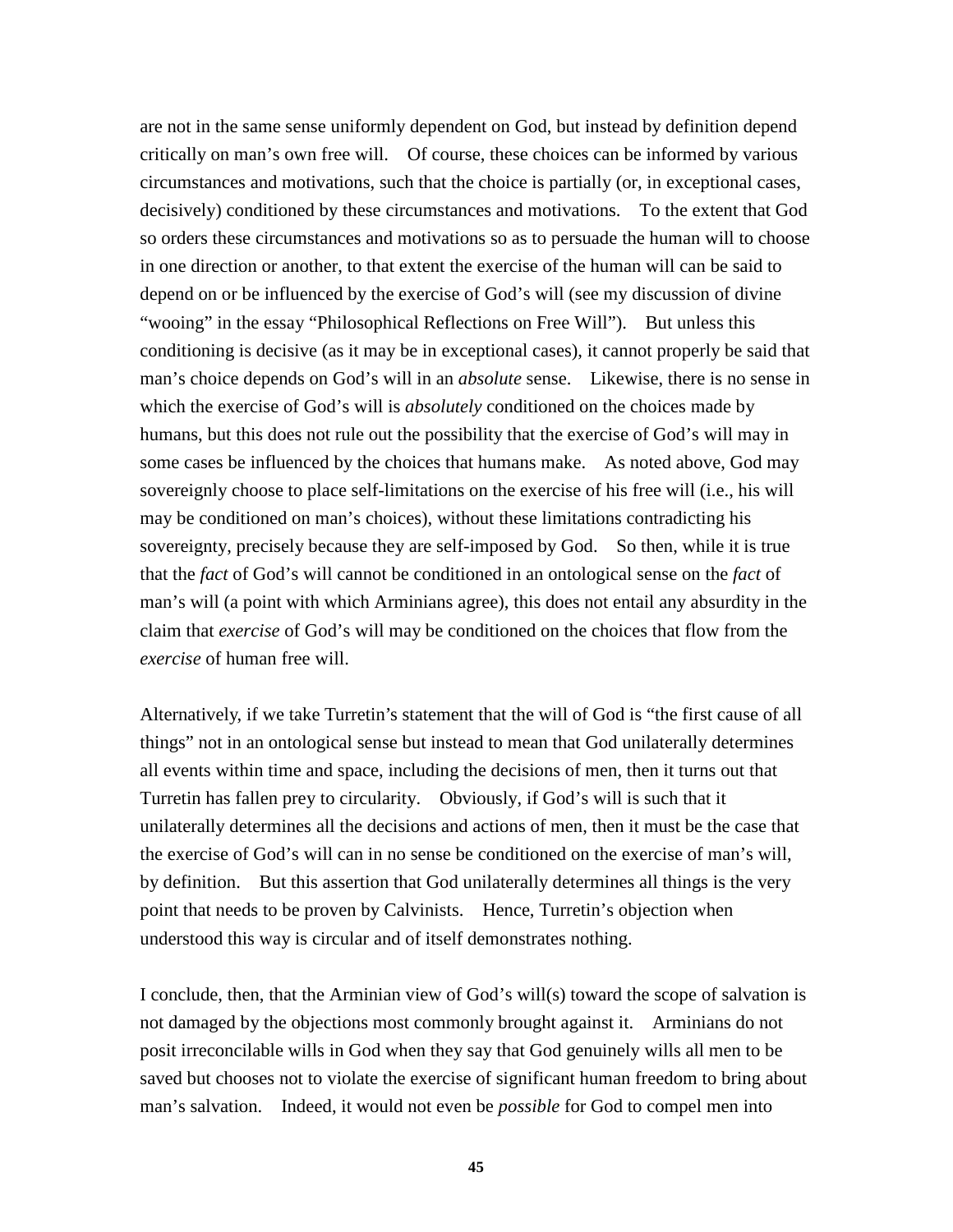salvation as most Arminians understand the concept in Scripture, because the salvation presented therein is not a static state but instead a dynamic relationship between God and man which presupposes the exercise of authentic human freedom. Nor is it true that Arminian thought leads to the conception of a "weak" or "inefficacious" God whose plans are constantly being "frustrated." God's will always has the preservation of significant human freedom in mind as a greater good, so his will can never be said to have been "frustrated" by the exercise of that same freedom. Moreover, I argued that Turretin was wrong to reason that God's will cannot be conditioned on man's will because God's will is "the first cause of all things." If one takes this phrase "first cause of all things" in an ontological sense, then it entails only that the *fact* of human free will is absolutely dependent on God's will, not that the choices made in the *exercise* of human will are likewise dependent. Alternatively, if one takes Turretin's phrase to mean that God's will absolutely determines all events including human choices, then Turretin will be seen in this instance to have reasoned in a circle.

## **IV. Conclusion**

Given the length of this essay and the fact that I have throughout attempted to summarize the essential points at the end of each section, I will not here attempt a summary of the entire essay. Instead, let me just make two brief observations by way of conclusion.

First, we have seen that both Calvinists and Arminians must recognize that God may hold multiple and seemingly contradictory wills in tension in regard to his will(s) toward human evil and his will(s) toward the scope of salvation. It is not the case, as has sometimes been assumed, that only Calvinists face such a paradox (a point correctly noted by John Piper, "Are There Two Wills in God?" in *Still Sovereign: Contemporary Perspectives on Election, Foreknowledge, and Grace*, Thomas R. Schreiner & Bruce A. Ware (Eds.), Grand Rapids, MI: Baker, 1995, 2000, pp. 107-131). I have argued that the resolution to this problem, considered from a logical perspective, is that God's will *that man sin* or *that a given man not be saved* (whether framed in Calvinist or Arminian terms) cannot be considered in isolation from his will that the relevant greater good be achieved (e.g., God wills that no man be saved apart from that man's significantly free choice of faith and repentance).

Second, although both Calvinists and Arminians face the paradox of God's seemingly contradictory wills, I have argued on a number of counts that the Arminian worldview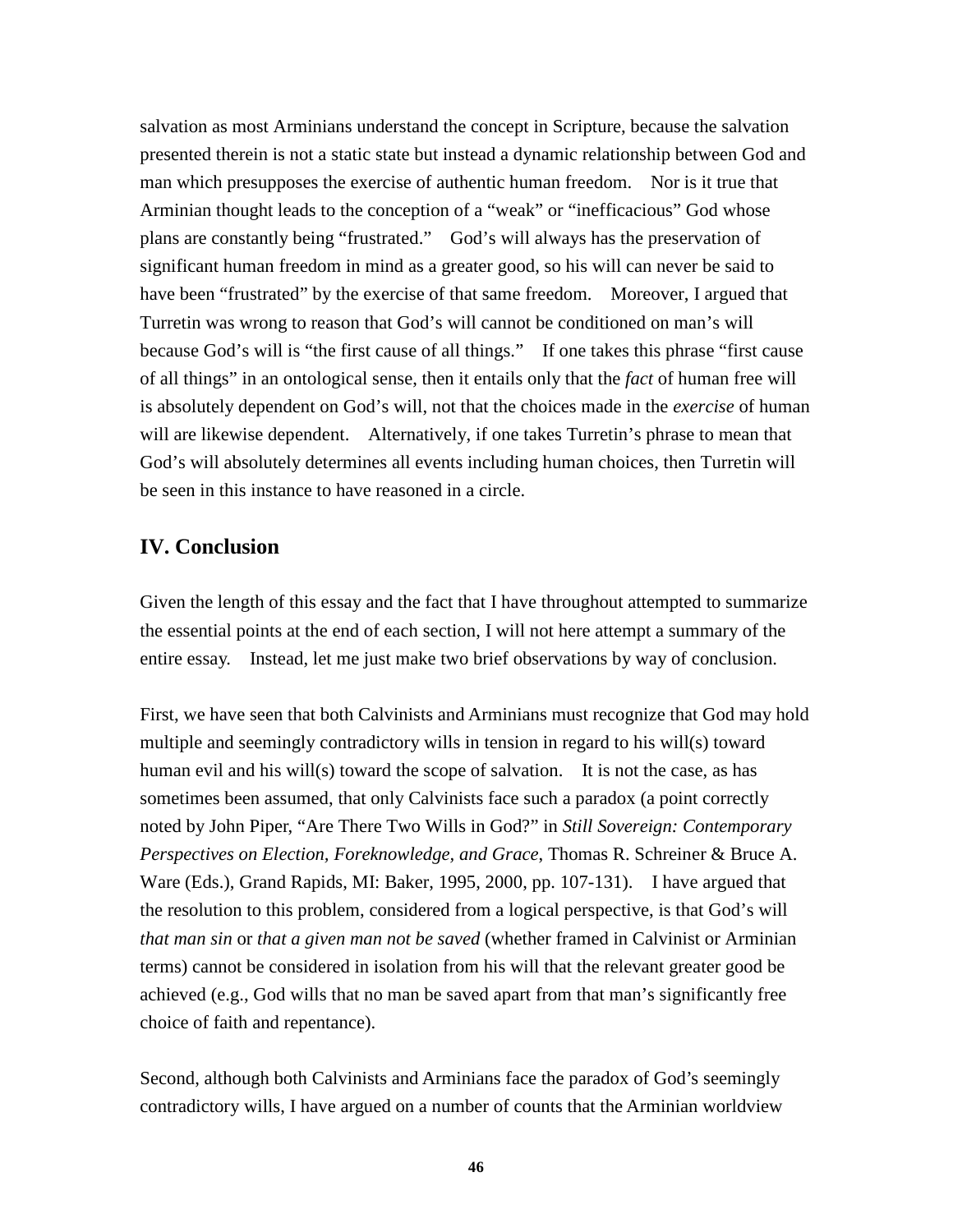provides a more reasonable and satisfying response to this paradox. Perhaps the most important and far-reaching considerations in this regard have to do with how we conceptualize what it is that best magnifies the glory and beauty of God. Calvinists have tended to focus on God's right to make unilateral determinations as being the ground of his glory. I have argued in this essay and in the essay "Does Arminianism Diminish God's Glory?" that this Calvinist focus is misguided. A major omission in Calvinist theology is any recognition of the glory reflected back to God by man's exercise of significant free will. This is true both in the acts of obedience and sacrifice freely committed by believers (e.g., martyrdom) and in the development of free, significant relationships within the Body of Christ that are characterized by love and holiness. In all of this, the exercise of significant free will by humans is a reflection of the image of God in man, and the good fruits of that capacity in man redound to the greater glory of God himself. Similarly, I argued that the human relationship to God (like relationships among men) should be viewed as dynamic in nature rather than as a static state into which a person may be passively brought by God's unilateral determination. For God to unilaterally determine any man's participation in the salvation relationship would destroy the very nature and goal of salvation itself, which is that man will *freely* embrace his creator and *freely* grow into a corporate Body that reflects all the fullness of Christ, to the unending glory of God (Ephesians 1:5-6; 4:11-16).

## **Notes:**

1. Francis Turretin distinguished God's decretive and preceptive wills in this way:

"The former means that which God wills to do or permit himself; the latter what he wills that we should do. The former relates to the futurition and the event of things and is the rule of God's external acts; the latter is concerned with precepts and promises and is the rule of our action. The former cannot be resisted and is always fulfilled: 'Who hath resisted his will?' (Rom. 9:19). The latter is often violated by men: 'How often would I have gathered you together, and ye would not' (Mt. 23:37)." (Francis Turretin, *Institutes of Elenctic Theology, Vol. 1: First Through Tenth Topics,* Trans. by George Giger, Ed. By James Dennison, Jr., Phillipsburg, NJ: Presbyterian & Reformed, 1992; Top. 3, Q. 15, II, p. 220).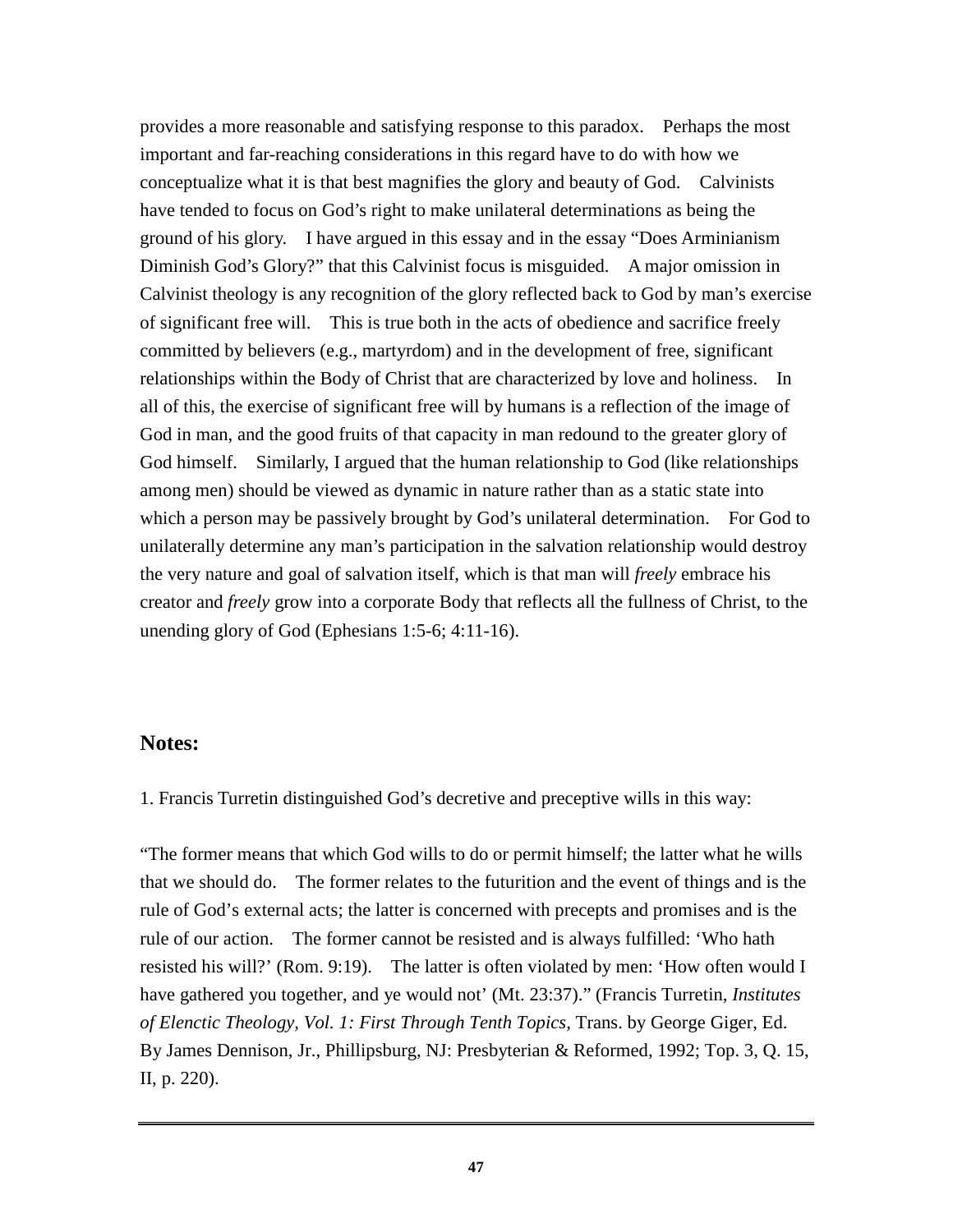However, it should be noted that only several pages after providing the above definitions, Turretin began working with an adjusted definition of the preceptive will based on the Scholastics' notion of the "will of sign." See the main text below for discussion.

2. One might protest that Turretin's definition here refers in the context of his discussion not to God's preceptive will but to the Scholastics' notion of the "will of sign." Note, however, that Turretin explicitly identified the will of sign with the preceptive will (*Institutes of Elenctic Theology, Vol. 1: First Through Tenth Topics,* Trans. by George Giger, Ed. By James Dennison, Jr., Phillipsburg, NJ: Presbyterian & Reformed, 1992; Top. 3, Q. 15, XV, p. 223); therefore, his assertions regarding the one apply to the other as well.

3. Arminius also taught a divine concurrence, "which is necessary to produce every act; because nothing whatever can have any entity except from the First and Chief Being, who immediately produces that entity." However, in Arminius' view this divine concurrence respects the integrity of human self-determination or free will, such that "God is at once the Effector and the Permitter of the same act, and the Permitter of it *before* He is the Effector. For if it had not been the will of the creature to perform such an act, the influx of God would not have been upon that act by Concurrence" ("Public Disputations," *The Works of James Arminius*, London Edition, Vol. II, trans. James Nichols, Grand Rapids, MI: Baker Books, 1986, Disputation 10, IX, p. 183, emphasis added). This contrasts with the standard Calvinist understanding according to which "the divine concursus energizes man and *determines him efficaciously* to the specific act," in accordance with the divine decree (Louis Berkhof, *Systematic Theology* (Combined edition with new preface), Grand Rapids, MI: Eerdmans, 1996, p. 175, emphasis added).

4. The concept of God's "permissive decree" has become a standard one within Calvinist/Reformed theology. Louis Berkhof, for example, relies heavily on the concept when discussing how God can ordain human sin without being considered the author of sin. Berkhof distinguishes between those things that God directly brings to pass and those things that he merely permits to come to pass:

"In the case of some things God decided, not merely that they would come to pass, but that He Himself would bring them to pass, either immediately, as in the work of creation, or through the mediation of secondary causes, which are continually energized by His power. He Himself assumes the responsibility for their coming to pass. There are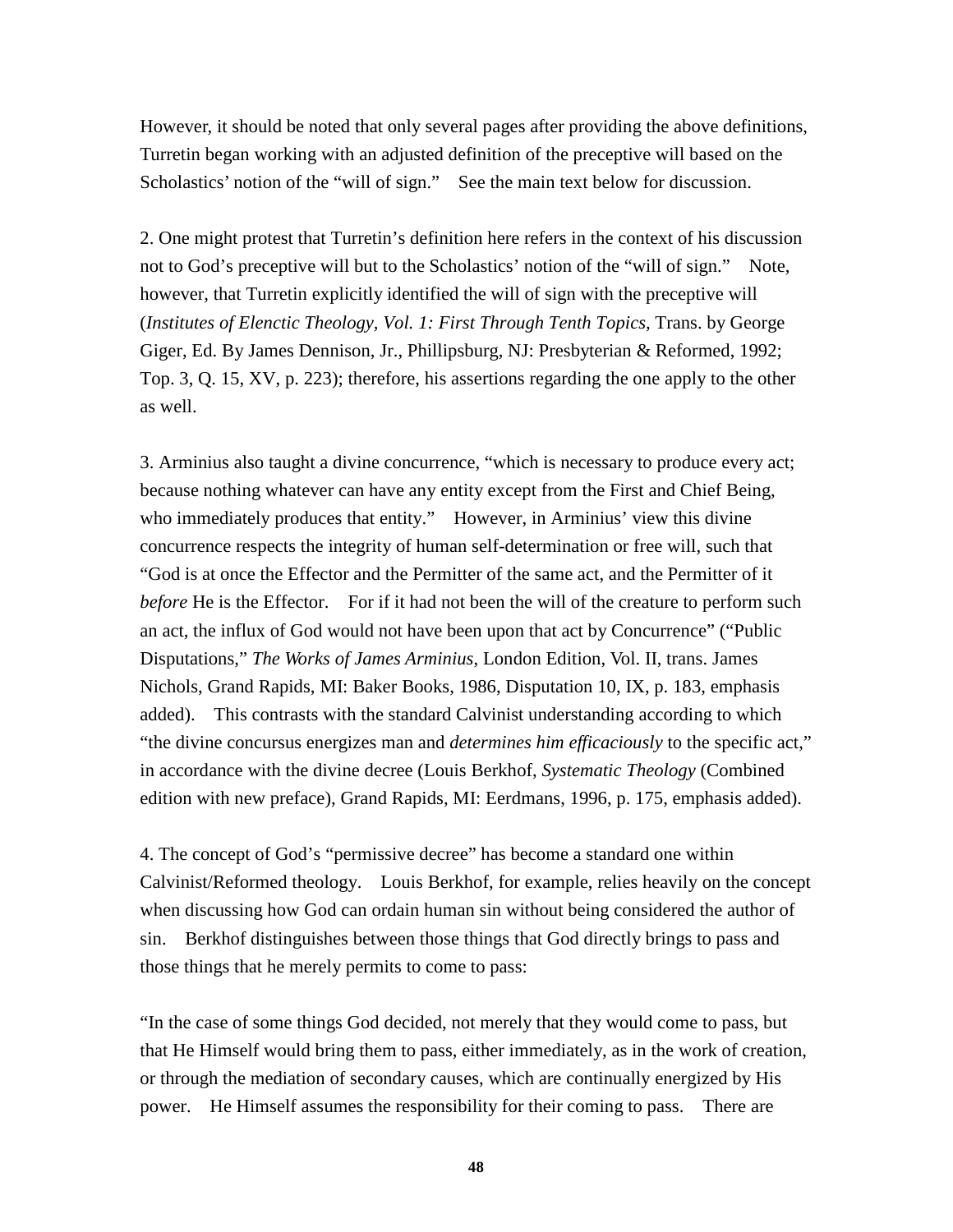other things, however, which God included in His decree and thereby rendered certain, but which He did not decide to effectuate Himself, as the sinful acts of His rational creatures. The decree, in so far as it pertains to these acts, is generally called God's permissive decree. This name does not imply that the futurition of these acts is not certain to God, but simply that He permits them to come to pass by the free agency of His rational creatures. God assumes no responsibility for these sinful acts whatsoever." (Louis Berkhof, *Systematic Theology* (Combined edition with new preface), Grand Rapids, MI: Eerdmans, 1996, p. 103)

"By His decree God rendered the sinful actions of man infallibly certain without deciding to effectuate them by acting immediately upon and in the finite will. This means that God does not positively work in man 'both to will and to do,' when man goes contrary to His revealed will. It should be carefully noted, however, that this permissive decree does not imply a passive permission of something which is not under the control of the divine will. It is a decree which renders the future sinful act absolutely certain, but in which God determines (a) not to hinder the sinful self-determination of the finite will; and (b) to regulate and control the result of this sinful self-determination" (ibid, p. 105)

The same problems attached to Turretin's formulation of God's permissive will apply to Berkhof's discussion as well. Berkhof's insistence that "God does not positively work in man 'both to will and to do,' when man goes contrary to His revealed will" notwithstanding, it is not at all clear how God can "render certain" human sinful acts without the extensive involvement of his exhaustive positive decree, as I have discussed in the main text above. Once God's positive decree is drawn back into an account of human evil, Calvinism finds itself facing again the same unresolved difficulty that motivated the appeal to a negative permissive decree in the first place.

Interestingly, in his desire to relieve God of the responsibility of man's sinful acts, Berkhof at one point comes dangerously close to compromising his Calvinist worldview. Responding to the objection that Calvinism's determinism makes God the author of sin, Berkhof protests that "the charge is not true; the decree merely makes God the author of free moral beings, who are themselves the authors of sin" (ibid, p. 108). To credit God with establishing the basis for human freedom, and then to emphasize the legitimacy of this freedom by considering these "free moral beings" as being "themselves the authors of sin" sounds suspiciously Arminian in outlook.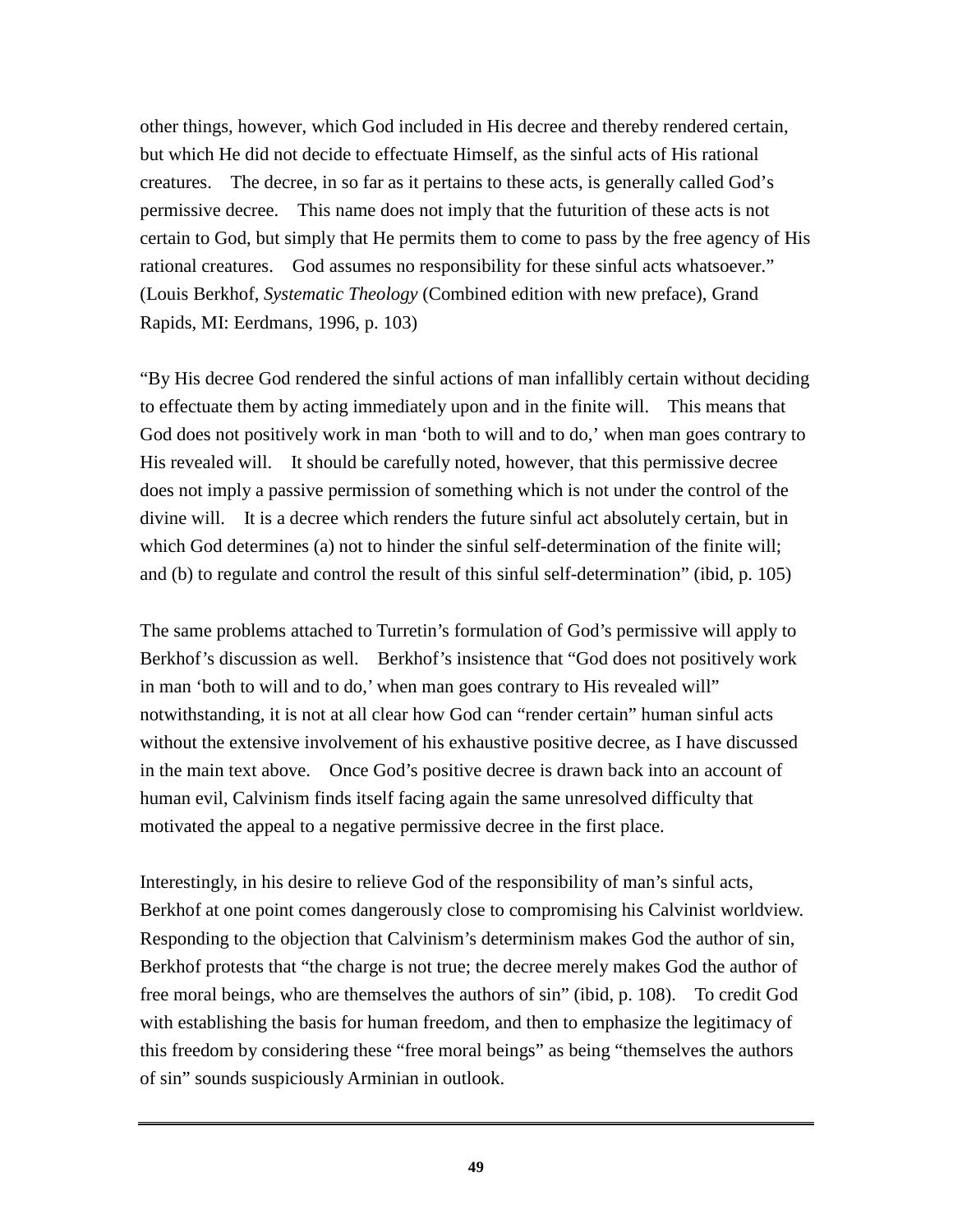Berkhof continues: "God decrees to sustain their free agency, to regulate the circumstances of their life, and to permit that free agency to exert itself in a multitude of acts, of which some are sinful" (ibid, p. 108). The problem in all of this for Calvinism is that to speak of "free agency" being "permitted" to "exert itself" implies a prior initiation on man's part that God in some sense neither causes nor withstands. But how can this be, given the Calvinist emphasis on God's exhaustive, absolute decretive will? How are we to interpret this implied initiation on the part of man? As I have argued in the main text above, whatever impulse man supplies to the process has (given Calvinist assumptions) been prior conditioned and crafted by God via his exhaustive positive decree, such that it could not have occurred otherwise than it did (i.e., humans do not possess contra-causal freedom within the Calvinist perspective). How, then, can God be said from the Calvinist viewpoint to merely "permit" human sin?

5. A slightly different argument (but one which makes essentially the same point as mine here) against the Calvinist understanding of God's permissive will is developed by Jack Cottrell, who argues that the notion of permissive will is "incompatible with an unconditional decree, simply because the very notion of permission is *conditional*; it is a reactive response. Although this is not necessarily the case regarding a general class of actions ('I am allowing you to do whatever you please'), it is certainly true regarding specific acts. One in authority can allow a specific act to take place only if he foreknows it as planned and forthcoming, in which case the permission is a *response* to a plan or an intention known in advance. Now, for the Calvinist God's permission is not general but specific, since it applies selectively to sins and not to good acts. Thus the permission of sin is very much a reaction to an anticipated human act. But as such it is inconsistent with God's unconditional decree. So how can the decree be unconditional and permissive at the same time?" ("The Nature of the Divine Sovereignty," in *The Grace of God and the Will of Man*, ed. Clark H. Pinnock, Minneapolis, MN: Bethany House, 1989, p. 105). Cottrell's characterization of divine permission as a "response" makes essentially the same point as I have made in the main text above, namely, that there must be some positive initiation on the part of man to which God responds when God permits him to sin. The crucial questions are: "From what source does this positive initiation arise, and under what constraints?" As Cottrell's discussion implies, given the Calvinist notion of an unconditional, exhaustive decree, the answer can only be that the positive initiation for man's sin is ordered by God himself, in which context the inherently *conditional* concept of "permission" loses its meaning.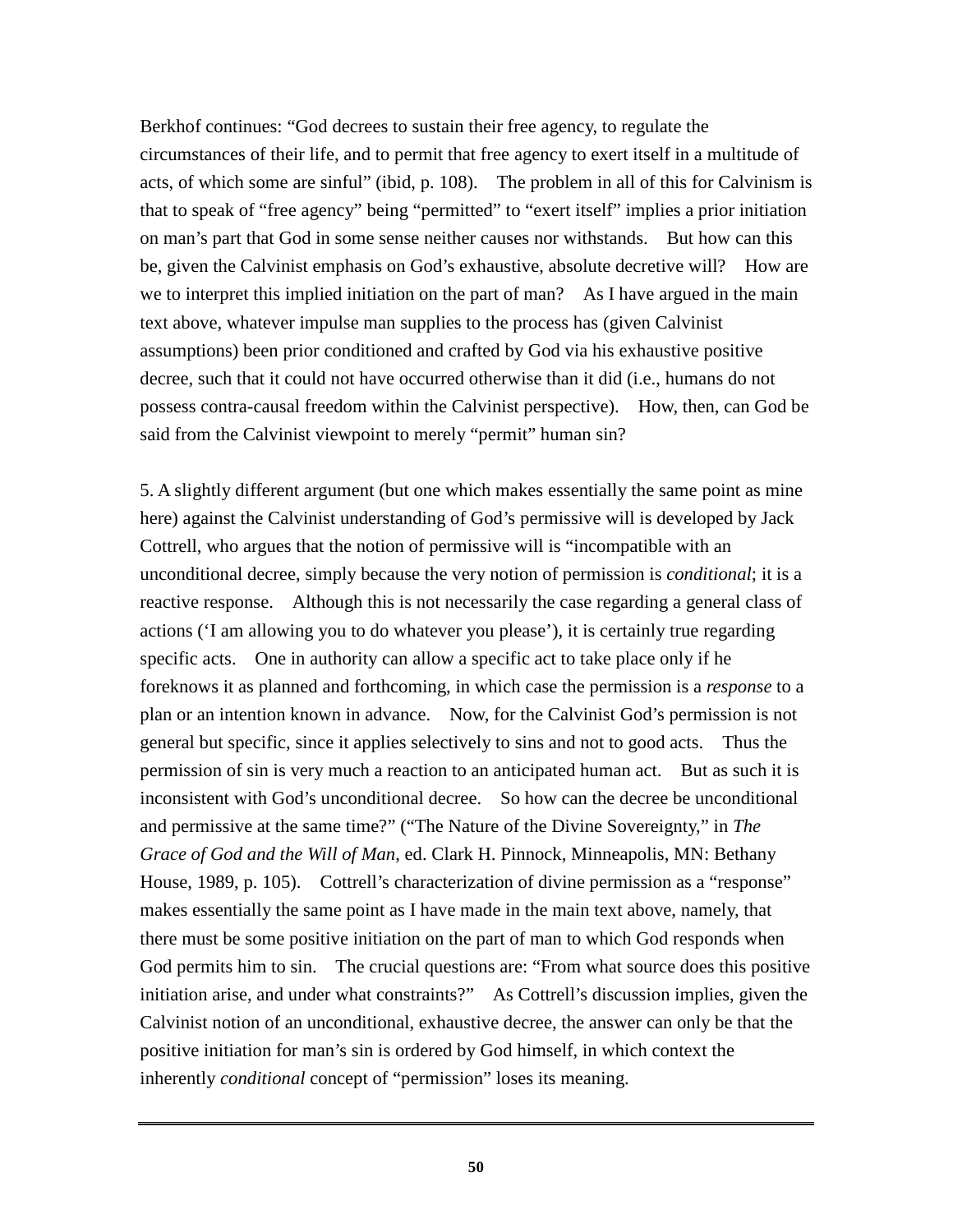6. Plantinga distinguishes a Free Will Theodicy from a Free Will Defense as follows: a theodicy is an attempt "to tell us why God permits evil," or "what God's reason for permitting evil *really is*." A Free Will Defense, in contrast, attempts only to explain "what God's reason *might possibly be*" (*God, Freedom, and Evil*, p. 28). That is, the aim of a Defense is merely to show that it is rational to believe that God has a reason for permitting the evil that exists in the world. The Free Will Defense does this by showing that the greater good made possible by the preservation of human free will provides one rational account (though not necessarily the only or the right account) for why God would permit evil. Whereas the Free Will Defense serves the broader philosophical purposes of Plantinga, most Arminian theologians do not stop simply with a defense as Plantinga defines it, but seek to develop a more complete theodicy by relating the Free Will Defense/Theodicy to Scripture and expanding on the reasons why the preservation of human freedom is of such importance to God (e.g., because it makes possible a significant relationship between God and humans; see my comments in the main text below).

7. There is some question among Arminians whether God *ever* decisively overrides human free will in a deterministic fashion, or whether he simply in some cases presents (or permits Satan to present) strong inducements for man to sin, but such inducements as do not absolutely remove or override the exercise of significant human free will. Arminius himself seems to have held the latter position. Arminius states that God's permissive will toward human sin is founded on "the liberty of choosing, with which God formed his rational creature, and which his constancy does not suffer to be abolished, lest He should be accused of mutability" ("Public Disputations," *The Works of James Arminius*, London Edition, Vol. II, trans. James Nichols, Grand Rapids, MI: Baker Books, 1986, Disputation 9, XI, p. 167). Again, in discussing God's reasons for providentially managing the incitement of humans to sin, Arminius states that "God manages them, in the first place, for the trial of his creature, and, afterwards, (*if it be the will of the creature to yield*,) for Himself to effect something by that act" ("Apology Against Thirty-One Theological Articles," ibid., Art. 23, p. 41, emphasis mine). It should be noted, however, that whereas Arminius taught that God never compels humans to sin in such a way that would override their free will, Arminius did believe that in some instances God may compel humans *not* to sin, by placing impediments to sin before the person "of such great efficacy as to render it impossible to be resisted" ("Public Disputations," ibid., Disputation 10, III, p. 178). It is not clear to me how this claim interacts with Arminius' prior claim that any violation of man's "liberty of choosing" would threaten the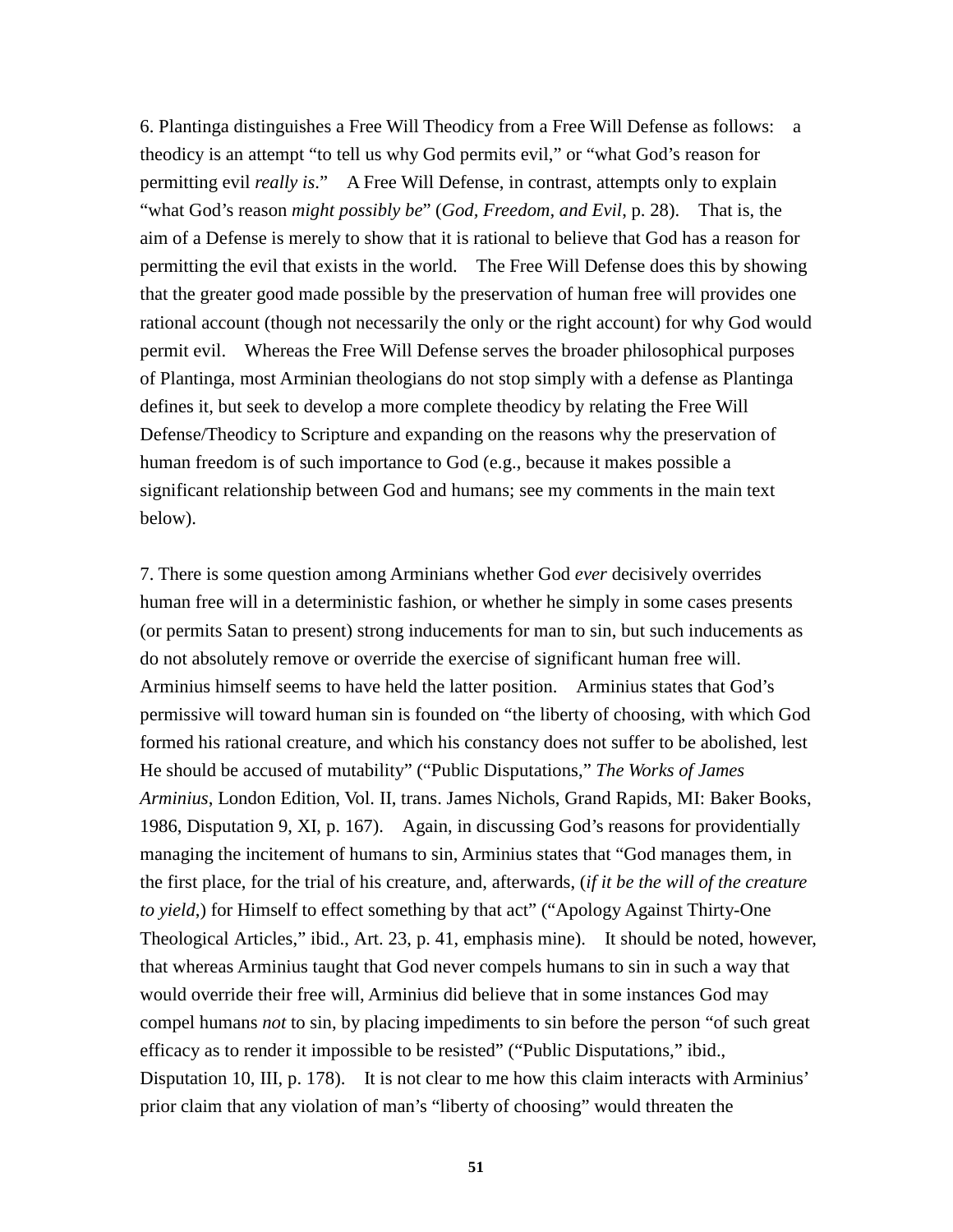immutability of God.

1 Corinthians 10:13 might be employed to support Arminius' position that God may seek to influence or try but never override human free will. This verse assures us that "God is faithful" to not allow us to be tempted "beyond what [we] are able," but will always manage the situation so that we will be "able to endure" the temptation without sinning. It is not clear, however, whether 1 Corinthians 10:13 is meant as a promise to all people or only to believers in Christ. If the latter, then it cannot be used to necessarily rule out the possibility that God would at times override the exercise of significant free will among the unregenerate. The interpretation of 1 Corinthians 10:13 in this regard hinges on to whom or what "God is faithful" in reference to managing temptations. Does the verse mean that he is faithful to his covenantal promises to man? If so, which of his covenants with man is in view? One possibility is God's original covenant with Adam (often termed the "Covenant of Works"), by which God promised eternal life as the reward for perfect obedience, but condemnation as the reward for disobedience. It might be argued that implicit in this covenant arrangement is the assumption that man's obedience or disobedience derives from the exercise of his significant free will, therefore God would be "unfaithful" to his portion in this covenant if he were to allow human free will ever to be overridden in order to bring about man's disobedience. Such an interpretation would then support Arminius' position above that God never overrides the exercise of free will in any man. Alternatively, one might argue that it is God's faithfulness to the Covenant of Grace in Jesus Christ that is in view in 1 Corinthians 10:13, according to which covenant God extends "every spiritual blessing" to those who are "in Christ" by faith (Ephesians 1:3). One of these spiritual blessings is freedom from the power of sin (Romans 6:14), to which the promise in 1 Corinthians 10:13 might be taken as a corollary. If so, then the promise here might be restricted to only believers in Christ. Or, it may be that the "faithfulness" of God in view in 1 Corinthians 10:13 is God's faithfulness to some aspect of his own nature or character (e.g., God's necessary immutability, as suggested above by Arminius) irrespective of any particular covenant, in which case the more likely interpretation is that God never overrides the free will of any person, regenerate or not.

I will not take any definite stand on this issue here, but will instead to simplify matters merely assume in my discussion that God may in fact override human free will in some cases. Apart from a consideration of 1 Corinthians 10:13, it seems to me that an appeal to a greater good makes it possible at least in theory for us to recognize exceptional cases

**52**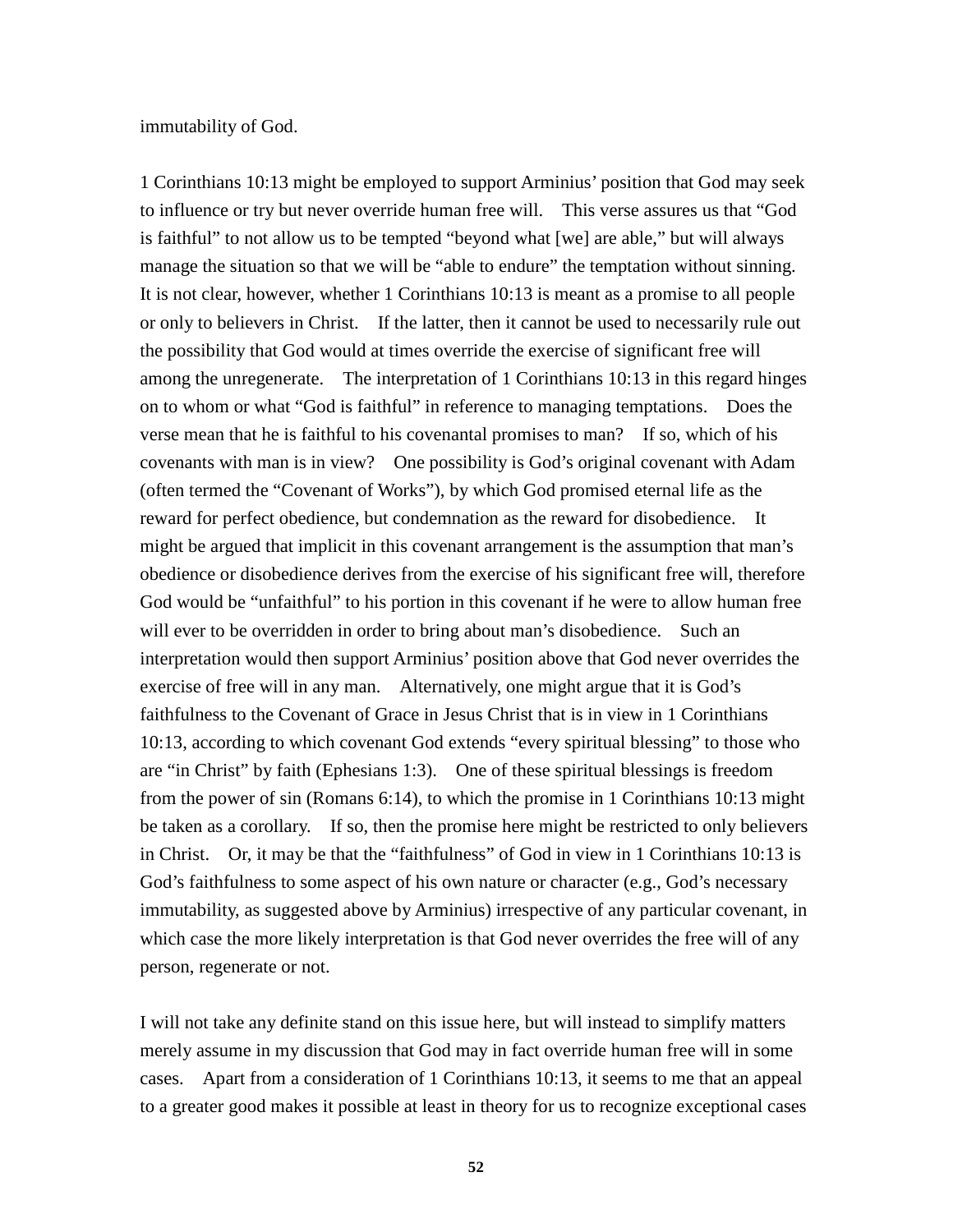in which God absolutely overrides human free will and yet remains morally upright in doing so. The key question is whether there are times when some particular good in a given situation may be an even greater good than the preservation of significant human freedom. If so, then in that instance human freedom may justifiably be overridden for the achievement of that particular greater good (again, barring consideration of 1 Corinthians 10:13).

8. In one place Arminius appears to suggest a somewhat similar resolution to the paradox of God's conflicting wills toward human evil. Arminius states, "[W]hatever God permits, He permits it designedly and willingly,--*His Will being immediately occupied about its Permission*, but *His Permission itself is occupied about sin*; and this order cannot be inverted without great peril" ("Public Disputations," *The Works of James Arminius*, London Edition, Vol. II, trans. James Nichols, Grand Rapids, MI: Baker Books, 1986, Disputation 9, XI, p. 168, emphasis mine). Arminius' point here seems to be that God does not so much will the sin itself as he wills to permit the sin. To the extent that God's permission is designed to bring about good ends, this formula bears some resemblance to the one I have presented in the main text.

9. Actually, Calvinists too, including Calvin himself, have often failed to recognize that God can hold multiple wills in tension. This failure drove Calvin to posit rather forced interpretations of a number of passages (e.g., 1 Timothy 2:4; 2 Peter 3:9; John 3:16) in order to avoid the conclusion that God really desires the salvation of all people. Robert Shank provides a good summary in this regard (*Elect in the Son: A Study of the Doctrine of Election*, Minneapolis, MN: Bethany House, 1970, 1989, pp. 91-99).

10. Many contemporary Calvinists have sought to move away from the notion of "double predestination" taught by Calvin and other early Calvinists, and instead suggest that God can unconditionally elect a portion of humanity to salvation without correspondingly unconditionally damning the rest of humanity. As Robert Shank observes, however, "the election of particular men constitutes no rejection of other men *only* if the election is not conditional. Any unconditional choice of particular men constitutes per se a rejection of all men not chosen" (*Elect in the Son: A Study of the Doctrine of Election*, Minneapolis, MN: Bethany House, 1970, 1989, p. 173). The force of this observation is so obvious that it is hard to see how any unbiased observer could deny it.

11. Consider Fritz Guy's exhortation in this regard: "If Christian theology *really*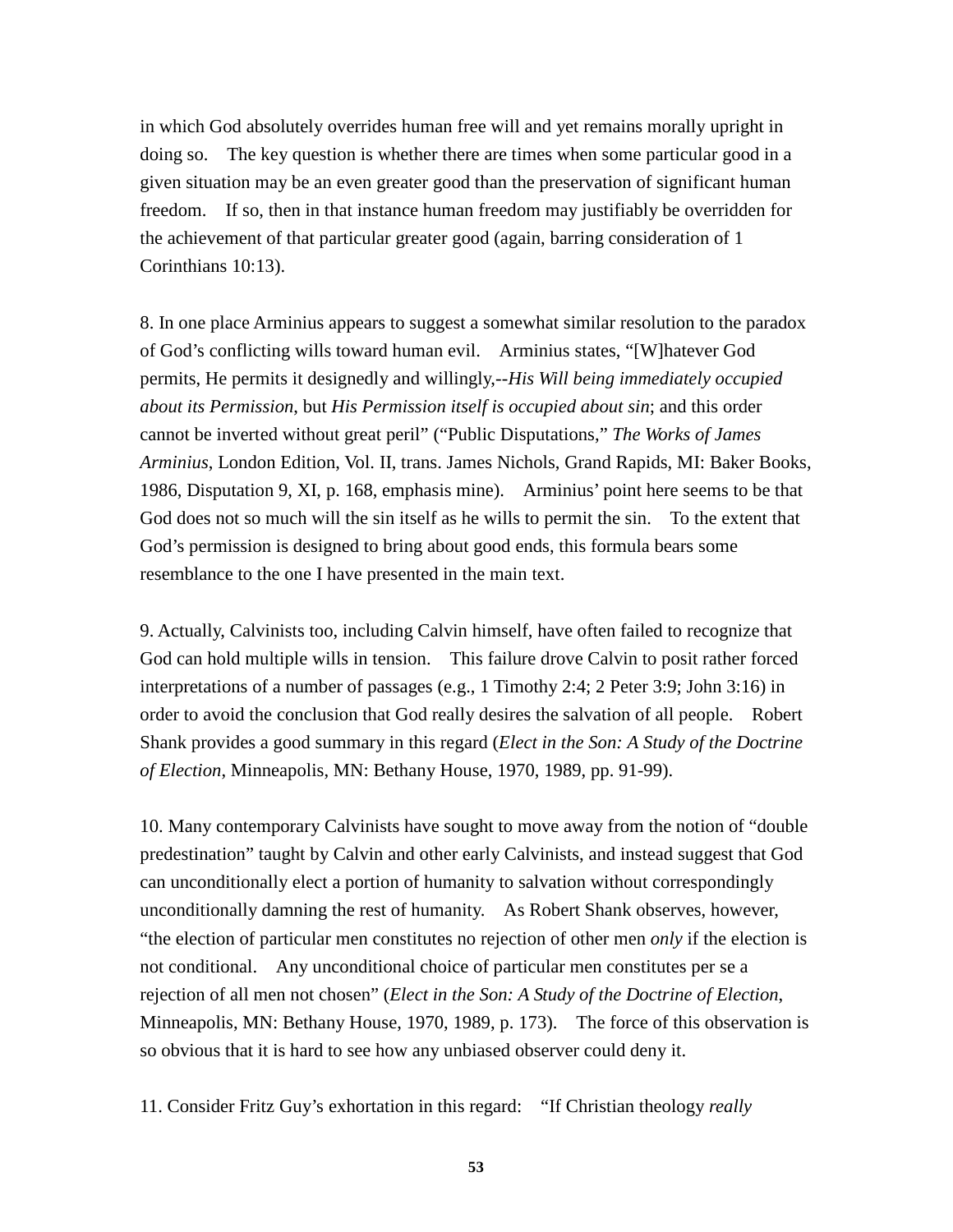believes that Jesus the Messiah is the supreme revelation of God, that revelation ought to determine also its understanding of God's governance of the world. To the person who takes seriously Jesus' claim "He who has seen me has seen the Father" (John 14:9) it is obvious that divine power is expressed not by decreeing and controlling (in the fashion of an ancient despot or a feudal lord), but by self-giving and enabling. A great but seldom-recognized irony here is that some Christians who have, in principle, a 'high christology' have nevertheless failed to let it guide their understanding of God" ("The Universality of God's Love," in *The Grace of God and the Will of Man*, ed. Clark H. Pinnock, Minneapolis, MN: Bethany House, 1989, pp. 33-34).

12. Francis Turretin (*Institutes of Elenctic Theology, Vol. 1: First Through Tenth Topics,* Trans. by George Giger, Ed. By James Dennison, Jr., Phillipsburg, NJ: Presbyterian & Reformed, 1992; Top. 4, Q. 10, pp. 350-355) and Louis Berkhof (*Systematic Theology* (Combined edition with new preface), Grand Rapids, MI: Eerdmans, 1996, p. 114) offer arguments as to why Christ is in fact not the ground of election. I do not have space to address these here (though I hope to do so in a future essay focusing on election). Suffice it say that their arguments are for the most part circular, assuming the very notion of a prior all-determining decree that needs to be demonstrated for their claim to succeed.

Some Calvinists appear to wish to argue instead that Christ *is* the foundation of election. F. H. Klooster, for example, states that "Christ is not merely a subsequent means to effectuate a decree of election; election is in Christ and through Christ. This is clearly expressed in the Canons of Dort: 'He has . . . chosen in Christ to salvation. . . . From eternity He has also appointed Christ to be the Mediator and Head of all the elect and the foundation of their salvation. Therefore He decreed to give to Christ those who were to be saved, and effectually to call and draw them into His fellowship through His word and Spirit' (I.7). Thus God's election is in Christ, and Christ is both the foundation of election and the foundation of salvation" ("Elect, Election," in *Evangelical Dictionary of Theology*, ed. Walter A. Elwell, Grand Rapids, MI: Baker Books, 1984, p. 349).

Notwithstanding Klooster's (and the Canons of Dort's) protestations to the contrary, there is nothing here in Klooster's discussion to establish *why* we should take seriously this claim that Christ can be considered the foundation of election within the Calvinist system, rather than "merely a subsequent means to effectuate a decree of election." Klooster asserts but does not demonstrate this claim, as a careful reading of the quotation will show. It is not enough for Klooster simply to quote the Scripture or the Canons of Dort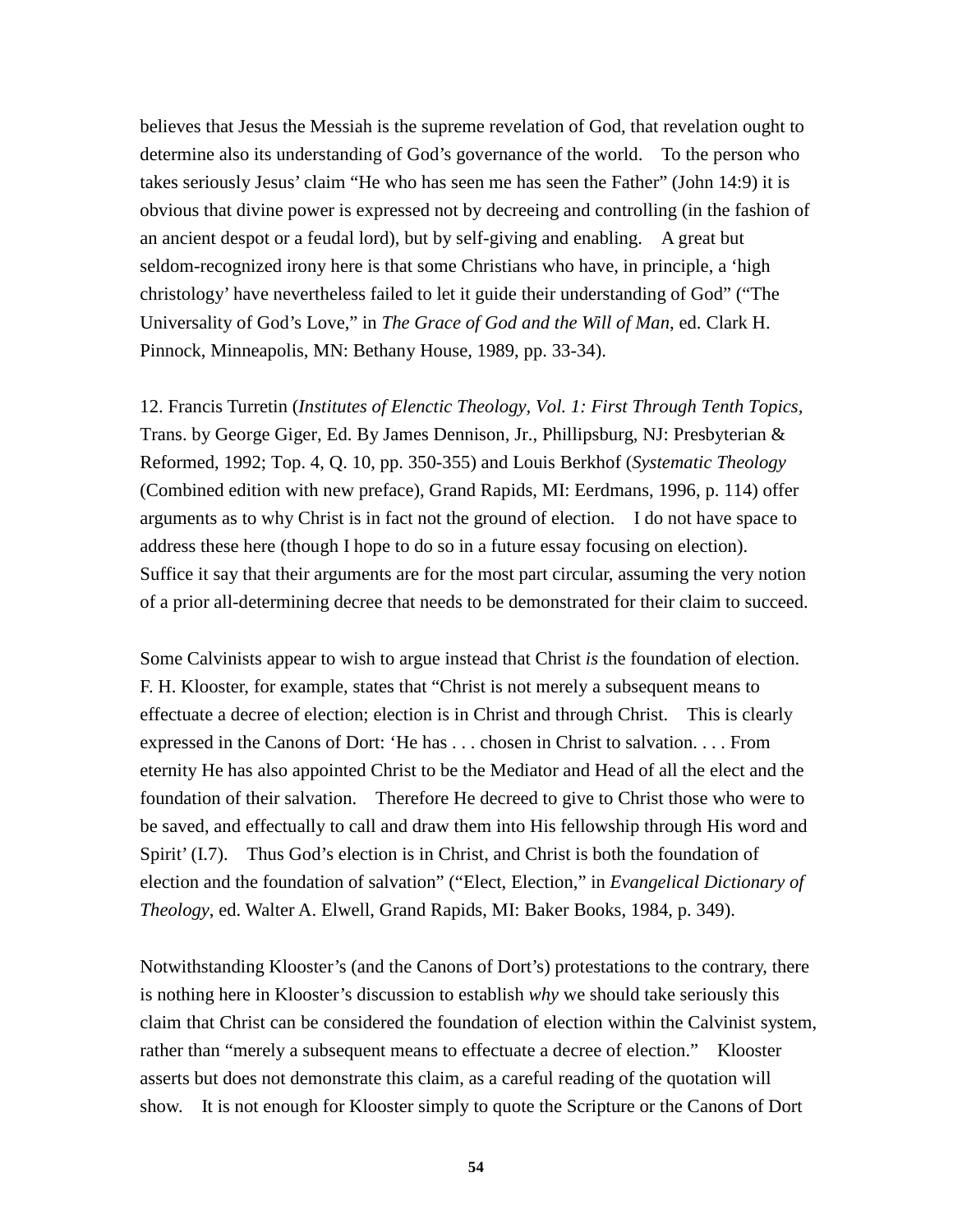to the effect that we are elect "in Christ," for this is the very point in question that needs to be demonstrated as being compatible with Calvinism. Nor is it enough to state that Christ is the "Mediator and Head of all the elect," or that God "decreed to give to Christ" all of the elect. These observations at most help to establish that Christ is the foundation of *salvation*; they do not explain how he can properly be considered within Calvinism to be the foundation of an hypothesized unconditional election as well.

13. Robert Shank expresses it more strongly: "If God alone has the power to act to reverse men's wayward course, if men can exercise no authentic personal decision for God and salvation, if men have no power of responding affirmatively to God apart from an immediate particular act of enabling which God in His sovereignty grants unconditionally to some and withholds from other, then in the case of every man who does not turn to Him, God's appeals to men to 'turn ye from your evil ways . . . turn you at my reproof . . . turn thou unto me . . . let the wicked forsake his way . . . let him return unto the Lord . . . seek ye the Lord . . . why will ye die?' and all such appeals and admonitions constitute the most abhorrent, the most reprehensible, the most malicious and despicable deceptions that ever can be conceived, and God Himself constitutes the most abominable curse that ever can be visited on His own creation. 'But Oh, thank God for God!' Praise be to God for Himself . . . and for the *kind* of God He is! All His admonitions and invitations are offered in good faith, and there is not the slightest semblance of duplicity in any act or word of our God . . . for men are free to act, and there are valid alternatives before them, as the Gospel and all God's gracious appeals and invitations imply. The general call to salvation is authentic, for men are free to respond affirmatively, if they will" (*Elect in the Son,* Minneapolis: MN, Bethany House, 1970, 1989, pp. 173-174).

14. Louis Berkhof (*Systematic Theology: New Edition,* Grand Rapids, MI: Eerdmans, 1996, p. 463) presents several reasons why God makes a universal offer of salvation even to the nonelect, one of which I will respond to momentarily in the main text. None of Berkhof's other motivations for a universal offer (e.g., that it exhibits the righteousness of God's judgments upon man's sin), so far as I can see, are such that they can be achieved *exclusively* by a universal call. Consequently, they cannot function as compelling greater goods for the purpose of justifying a universal offer of salvation.

15. Of course, the "we" here can refer only to Calvinists, for, as we have seen earlier and will touch on again below, Arminians do not face this same problem of the decretive will.